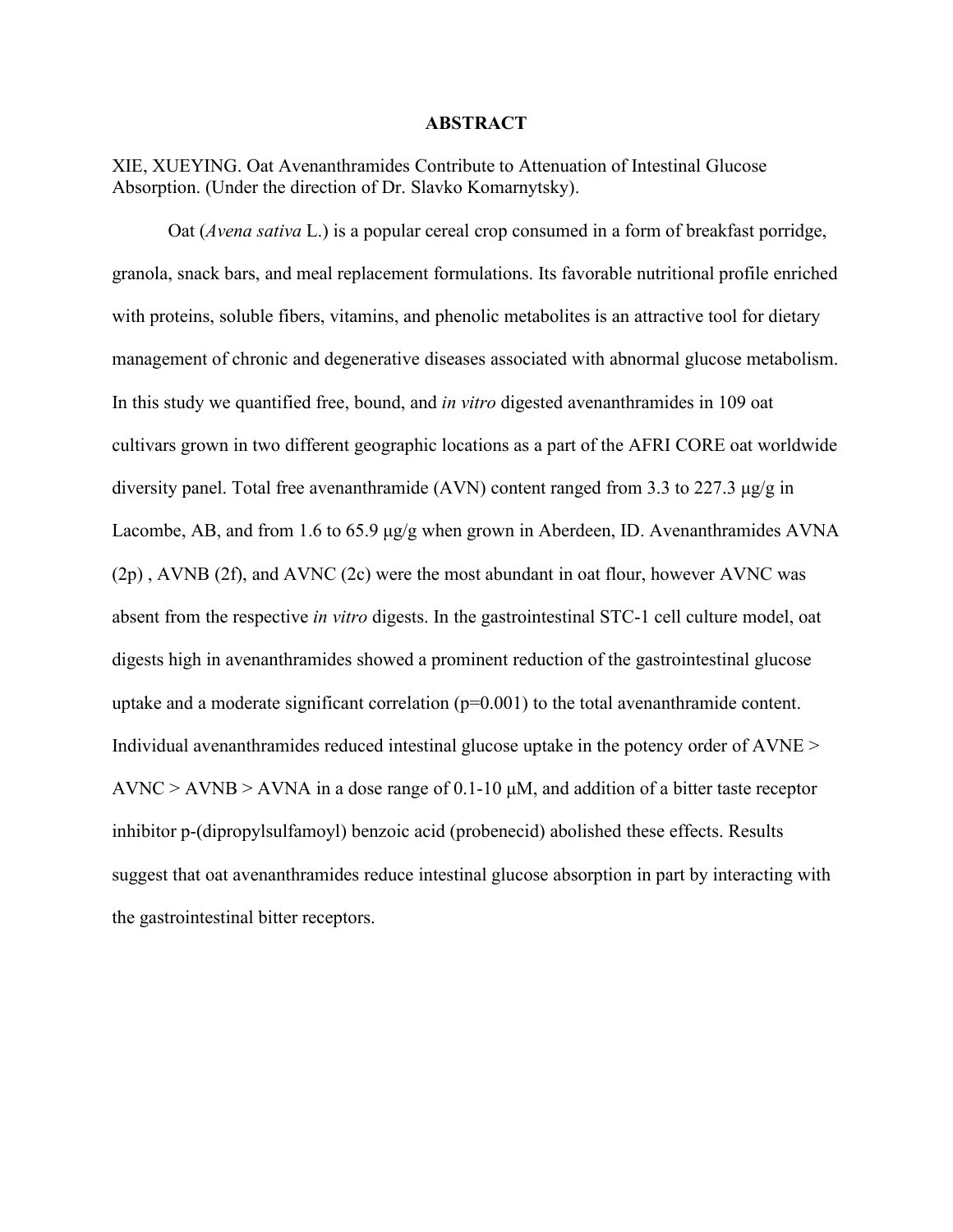© Copyright 2019 by Xueying Xie

All Rights Reserved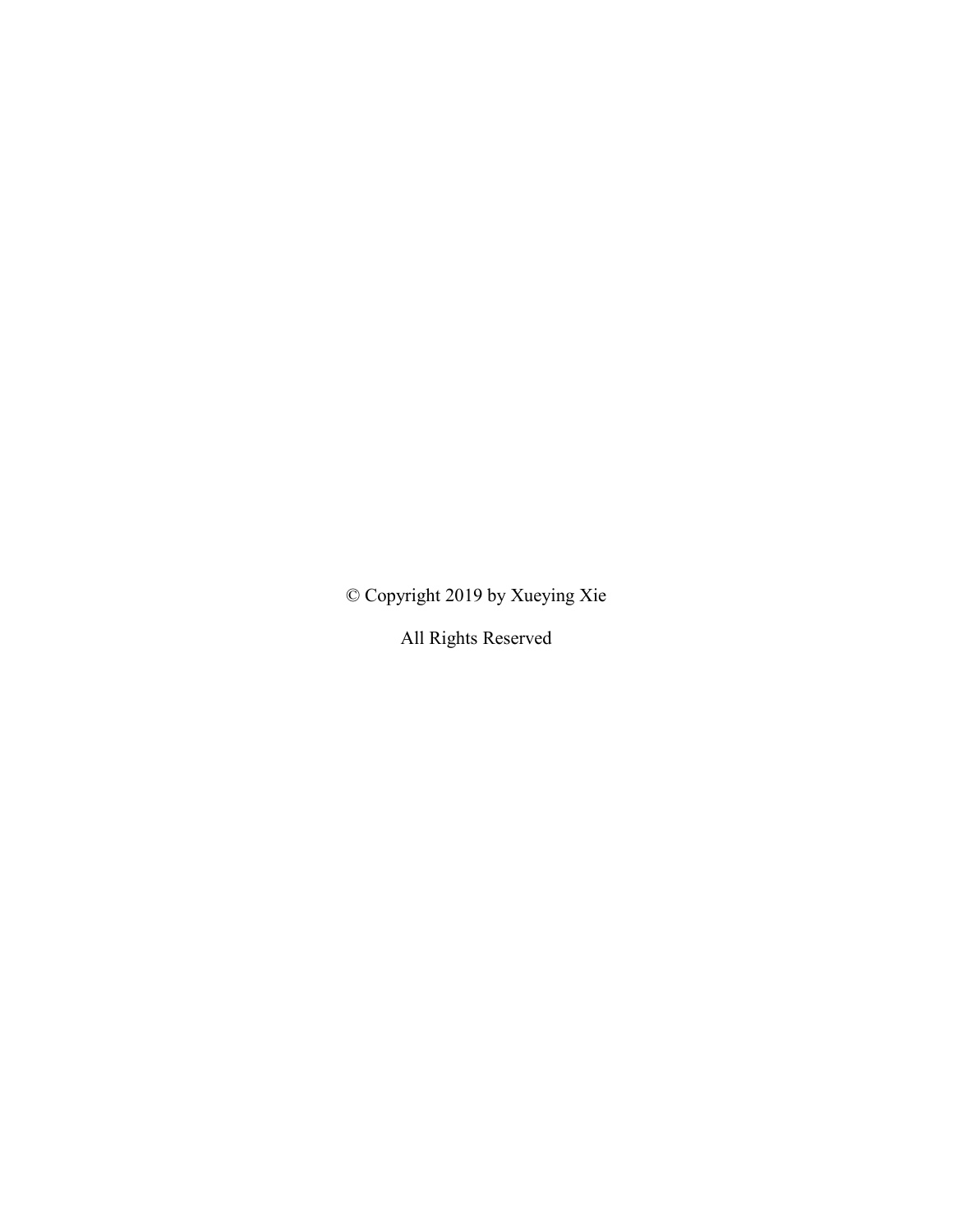## Oat Avenanthramides Contribute to Attenuation of Intestinal Glucose Absorption

by Xueying Xie

A thesis submitted to the Graduate Faculty of North Carolina State University in partial fulfillment of the requirements for the degree of Master of Science

Food Science

Raleigh, North Carolina 2019

APPROVED BY:

 $\mathcal{L}_\text{max}$  , and the contribution of the contribution of the contribution of the contribution of the contribution of the contribution of the contribution of the contribution of the contribution of the contribution of t Dr. Slavko Komarnytsky Dr. Jonathan Allen Committee Chair

 $\mathcal{L}_\text{max}$  and  $\mathcal{L}_\text{max}$  and  $\mathcal{L}_\text{max}$  and  $\mathcal{L}_\text{max}$ 

Dr. Mary Ann Lila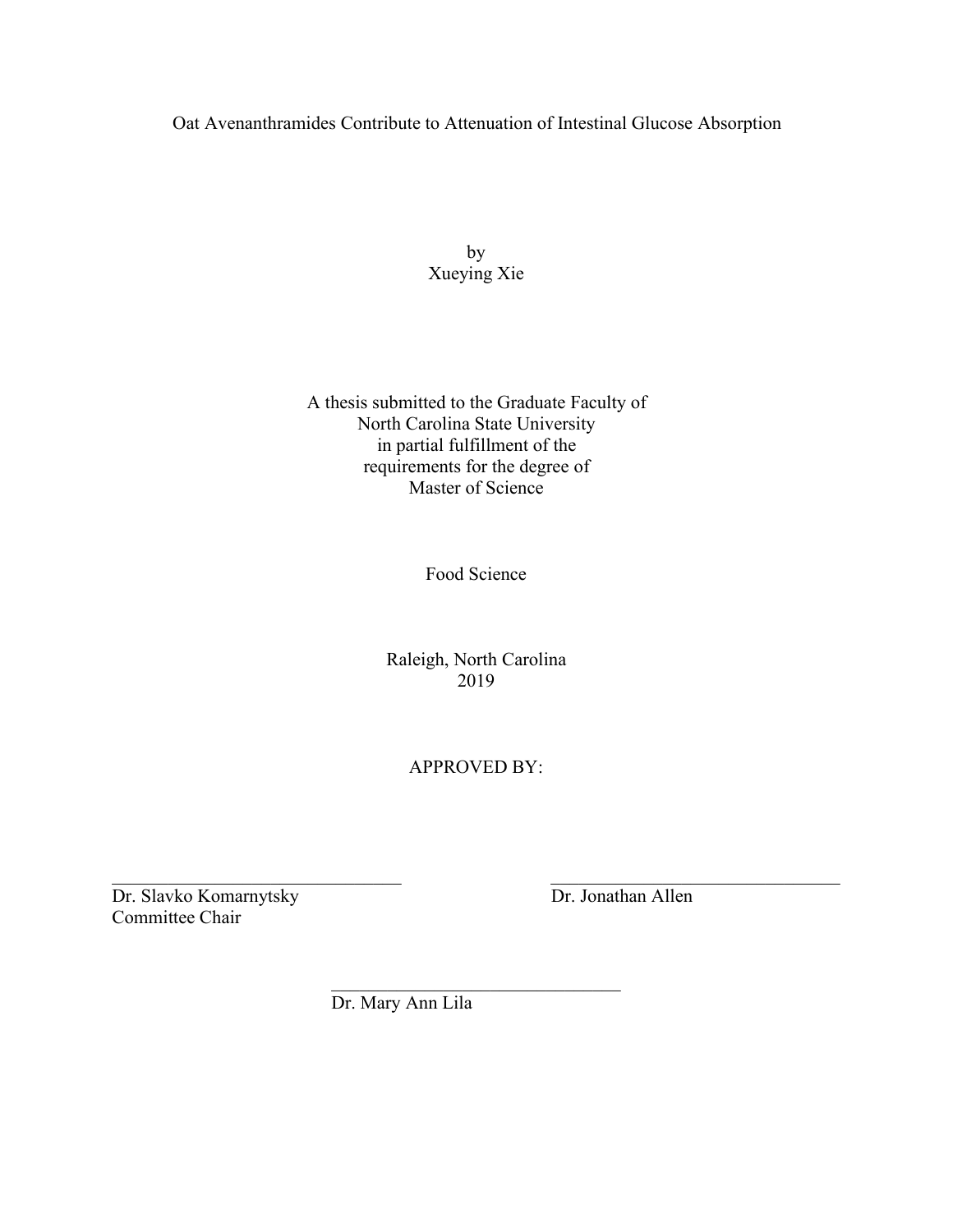## **BIOGRAPHY**

Xueying Xie, born in April 1995, is a master student of Food Science at the North Carolina State University. Previously she graduated from the Northwest Agricultural and Forest University in 2017 with a bachelor's degree of Food Science and Engineering. After graduation, she is going to pursue a career in food science and safety.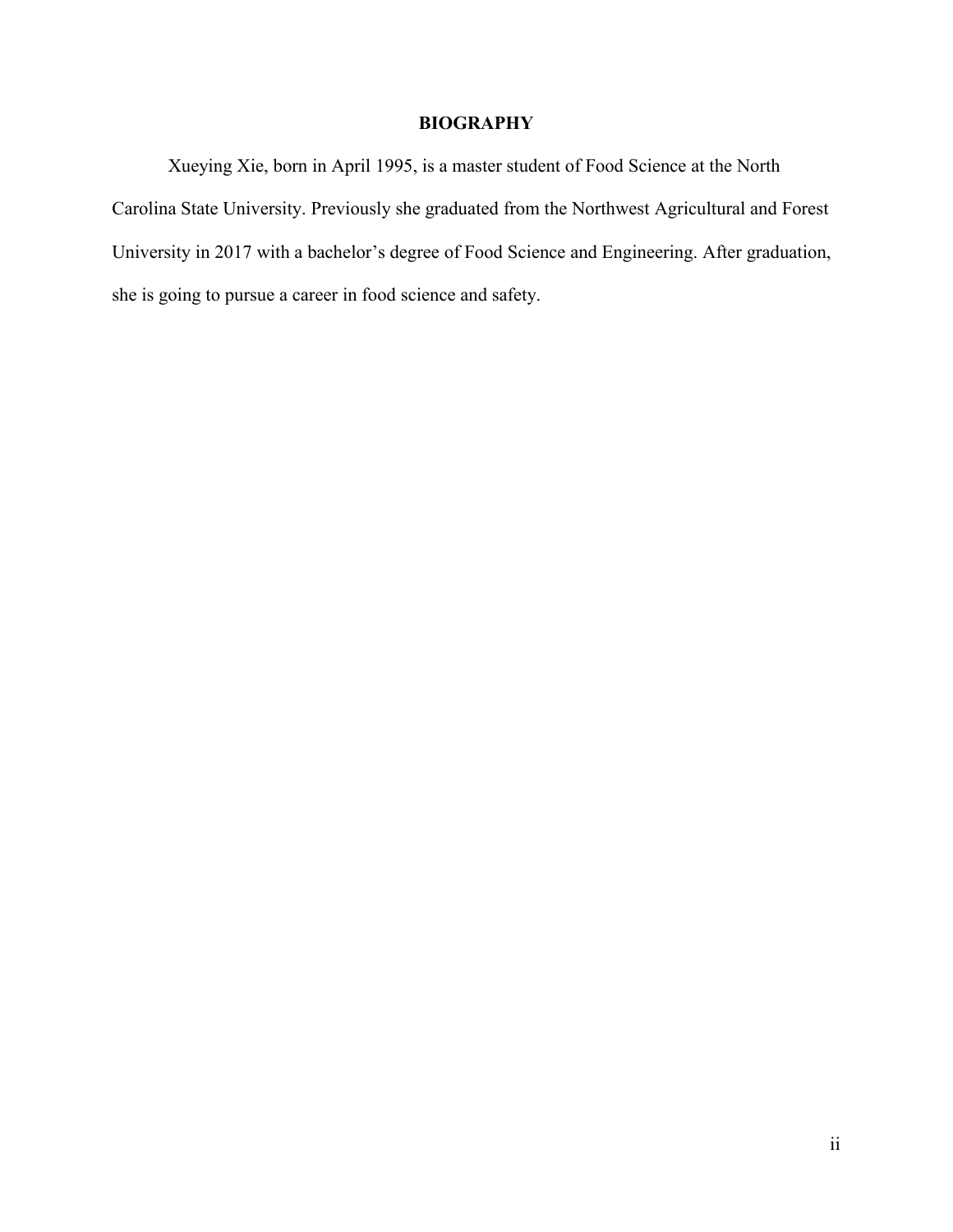## **ACKNOWLEDGMENTS**

I would like to thank my advisor, Dr. Komarnytsky for all of the friendly and patient help and guidance in my master's career. Maybe I'm not the best student, but you are the best mentor in my heart. I would also like to thank my committee members, Dr. Allen and Dr. Lila for the guidance on my thesis. At last, I would like to thank my family for their love and financial support throughout my whole student life.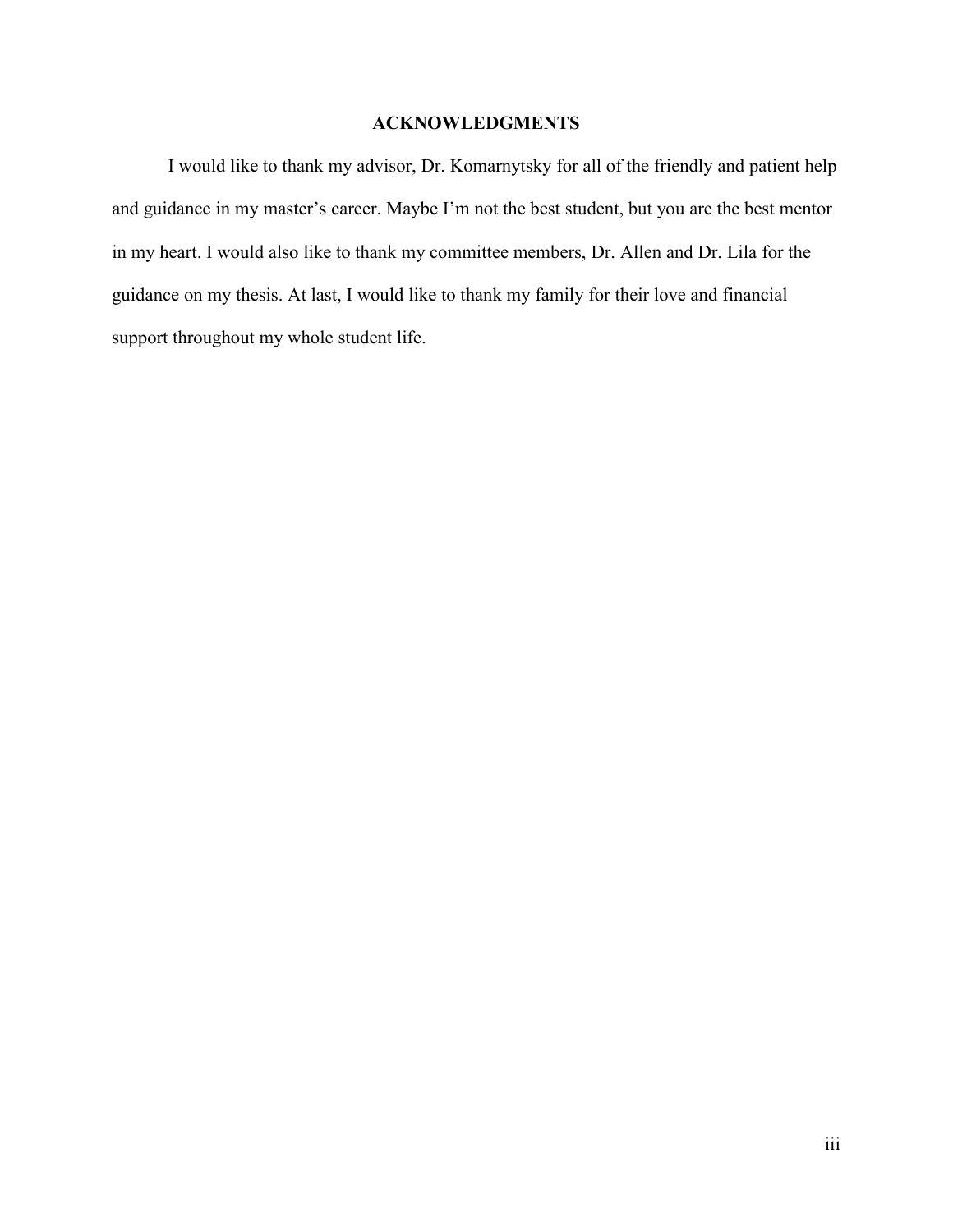| <b>Chapter 1: ROLE OF BITTER PHYTOCHEMICALS IN MANAGEMENT OF</b> |  |
|------------------------------------------------------------------|--|
|                                                                  |  |
|                                                                  |  |
|                                                                  |  |
|                                                                  |  |
|                                                                  |  |
|                                                                  |  |
|                                                                  |  |
|                                                                  |  |
|                                                                  |  |
|                                                                  |  |
|                                                                  |  |
|                                                                  |  |
| <b>Chapter 2: QUANTIFICATION AND DIGESTIVE RELEASE OF OAT</b>    |  |
|                                                                  |  |
|                                                                  |  |
|                                                                  |  |
|                                                                  |  |
|                                                                  |  |
|                                                                  |  |
|                                                                  |  |
|                                                                  |  |
|                                                                  |  |
|                                                                  |  |
|                                                                  |  |
|                                                                  |  |
|                                                                  |  |
|                                                                  |  |
|                                                                  |  |
|                                                                  |  |
| <b>Chapter 3: OAT AVENANTHRAMIDES REDUCE INTESTINAL GLUCOSE</b>  |  |
| ABSORPTION IN STC-1 CELLS BY MODULATING GASTROINTESTINAL         |  |
|                                                                  |  |
|                                                                  |  |
|                                                                  |  |
|                                                                  |  |
|                                                                  |  |
|                                                                  |  |
|                                                                  |  |
|                                                                  |  |

# **TABLE OF CONTENTS**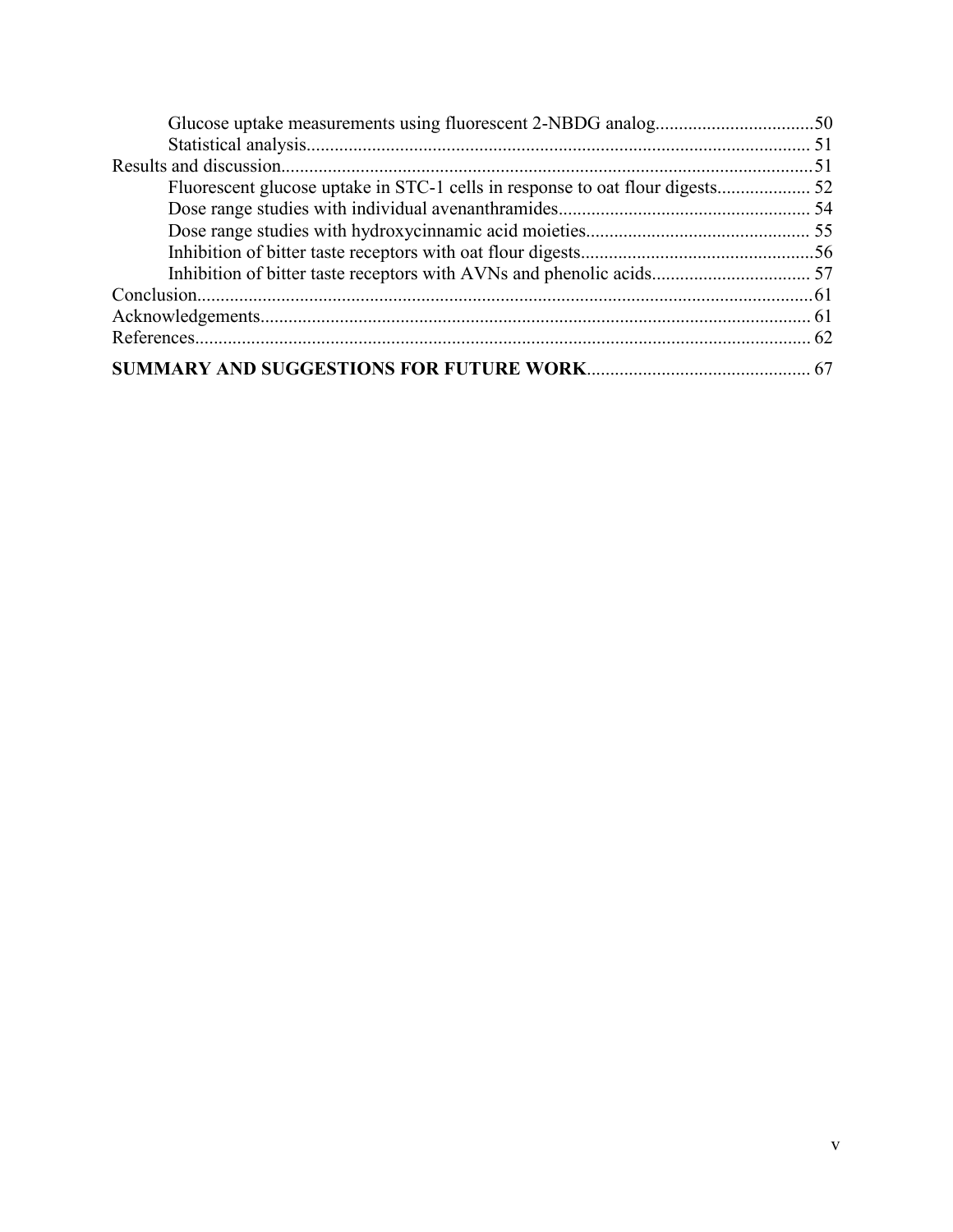# **LIST OF TABLES**

| Table 2.1 Preparation of stock solutions of stimulated digestion fluids (1.25x concentrate) 5                                                                          |  |
|------------------------------------------------------------------------------------------------------------------------------------------------------------------------|--|
| Table 2.2 Content of major individual avenanthramides in flours and in vitro digests of the<br>oat cultivars from the AFRI CORE worldwide diversity panel grown in the |  |
| Table 2.3 Content of major individual avenanthramides in flours and in vitro digests of<br>the oat cultivars from the AFRI CORE worldwide diversity panel grown in the |  |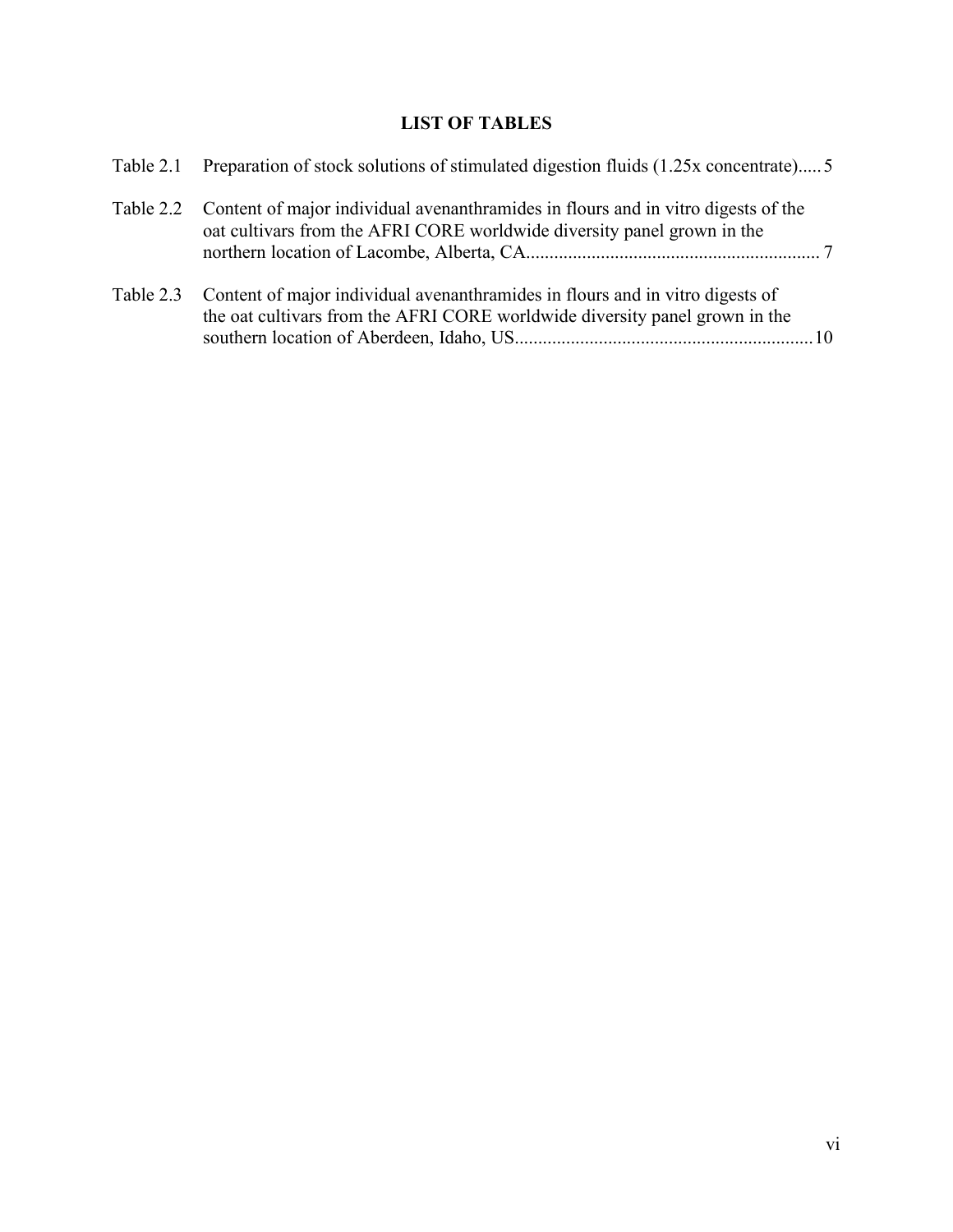# **LIST OF FIGURES**

| Figure 2.1 Chemical structure of avenanthramides and their precursor phenolic acids26   |  |
|-----------------------------------------------------------------------------------------|--|
|                                                                                         |  |
| Figure 3.2 Fluorescent 2-NBDG glucose uptake in the STC-1 intestinal cells treated with |  |
| Figure 3.3 Fluorescent 2-NBDG glucose uptake in the STC-1 intestinal cells treated with |  |
| Figure 3.4 Fluorescent 2-NBDG glucose uptake in the STC-1 intestinal cells treated with |  |
| Figure 3.5 Fluorescent 2-NBDG glucose uptake in the STC-1 intestinal cells treated with |  |
| Figure 3.6 Fluorescent 2-NBDG glucose uptake in the STC-1 intestinal cells treated with |  |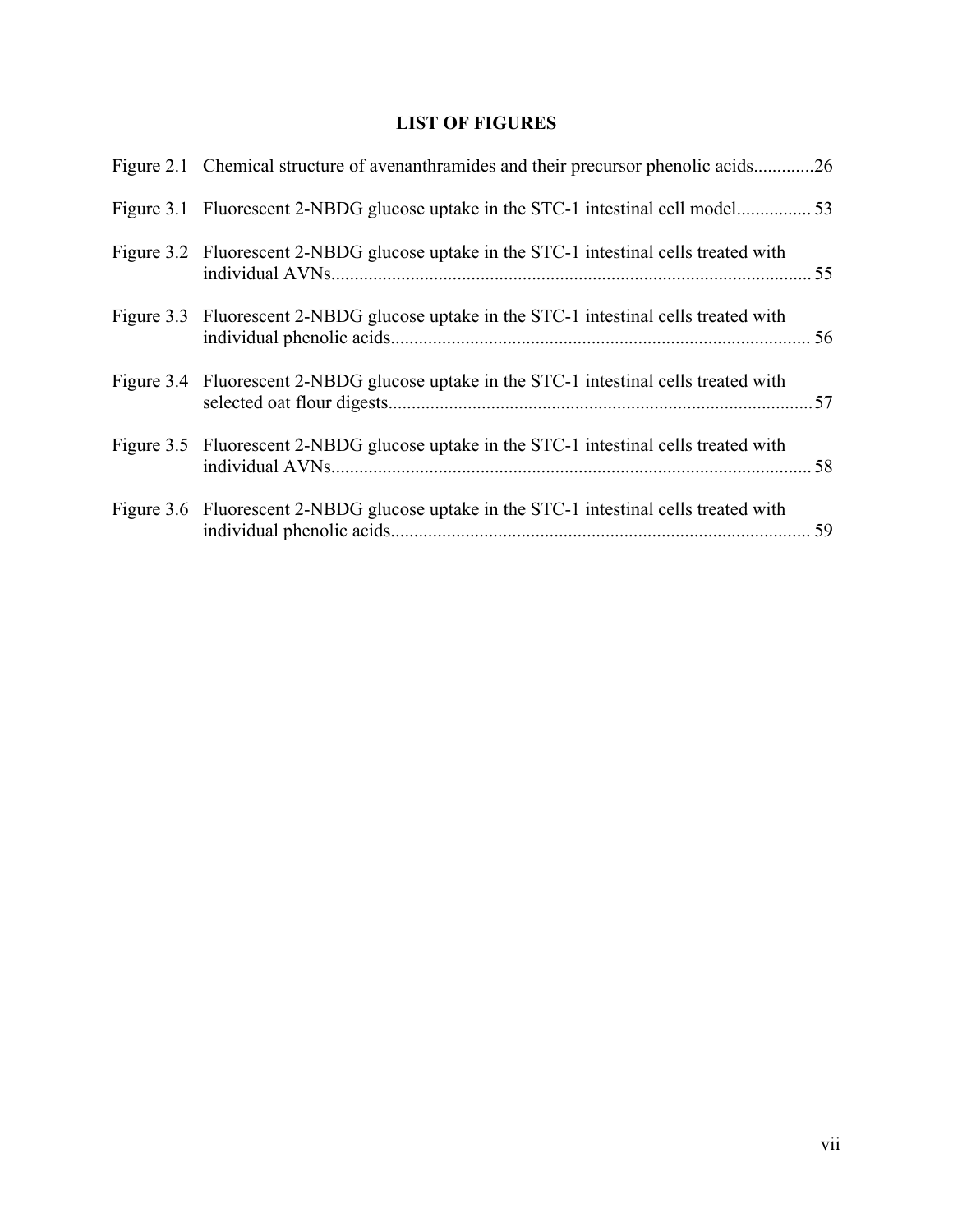#### **CHAPTER 1**

## **ROLE OF BITTER PHYTOCHEMICALS IN MANAGEMENT OF HUMAN HEALTH**

#### **Abstract**

Among five basic flavors from food which include sour, sweet, bitter, salty and umami, bitter tasting foods have a very high potential to benefit human health. Since bitter principles in foods are often aversive to the consumer, the food industry routinely removes them from diet through selective breeding and debittering. However, integration of bitter foods in everyday diet can dramatically improve the imbalance of five tastes and play an important role in management of human disease and health outcomes. Bitter taste has the lowest threshold, and small amounts of bitter substances can stimulate the taste buds and salivary glands, increase the production of saliva, stimulate secretion of the gastric juice, promote bile secretion and fat saponification, thus increasing appetite, promoting digestion, enhancing physique, and improving immunity. These effects are achieved by activation of bitter receptors (TAS2Rs) that are expressed not only in the taste buds of the tongue, but also in other tissues of the body and exhibit different biological functions.

#### **Introduction**

Phytochemicals are natural chemical compounds in plants. Plants produce them through primary or secondary metabolism, and they function to preventmold and bacterial growth on plant tissues. Some researchers believe that these phytochemicals are not only good for the plants themselves, but also for human health.<sup>1</sup>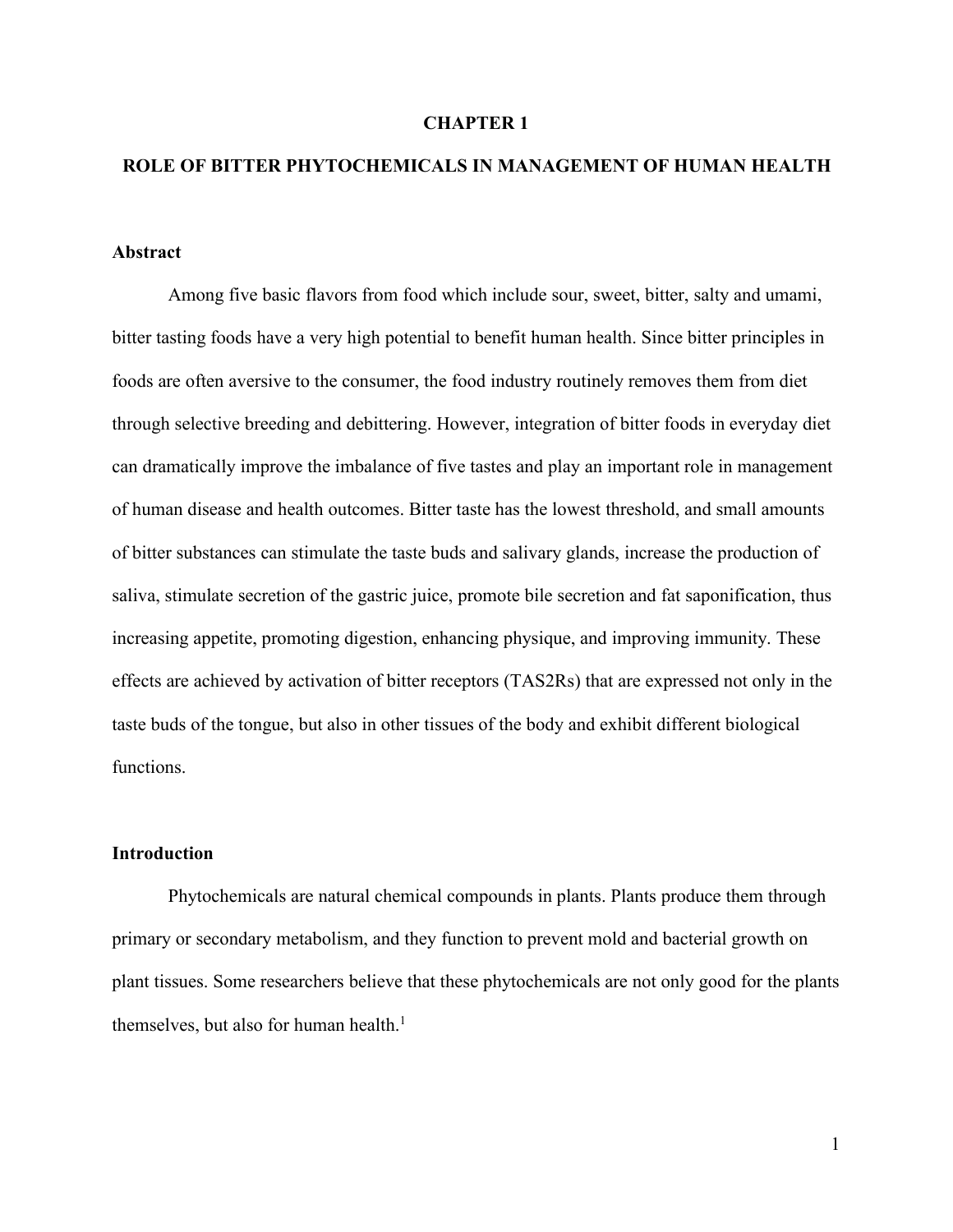Phytochemicals have been used as medicines throughout human history. Hippocrates in ancient Greece used willow leaf to treat a fever. Salicin, originally extracted from white willow, had potent anti-inflammatory and analgesic effects, and was later chemically modified into the over-the-counter aspirin therapy. Another example of bioactive phytochemicals produced by plants, was a cancer drug paclitaxel, which was extracted from the Pacific yew.<sup>2, 3</sup>

Different phytochemicals may serve different functions not only in a variety of plants, but also have different modulatory or therapeutic effects in humans. Most of the basic types of macronutrients, micronutrients, and phytochemicals can be found in fruits and vegetables consumed as a part of the healthy diet. Antioxidant activity of bioactive molecules from plants is probably most widely used by the consumers to justify their plant-based diets. Certain antioxidants are believed to prevent premature cell death and prevent certain types of cancer and aging. For example, capsaicin, a plant chemical found in red peppers, is known to reduce the size of prostate tumors.<sup>4</sup> Consuming foods that contain capsaicin is therefore commonly regarded as a helpful dietary approach in preventing prostate cancer. Today, many nutritional supplements use these plants as ingredients that can be bought at the natural health food stores. While eating a plant-based diet has benefits in the long term, there is no direct evidence that taking phytochemical supplements has similar benefits.<sup>5</sup>

Most of the essential nutrients can be found in plants, and nutritional quality of plants directly influences human health. One such typical example can be plant protein. Comparing to animal protein, plant protein is easier for humans to digest, and can be successfully used to manage risk factors associated with many human metabolic disorders, such as diabetes. Legumes, a nutrient- and protein-dense food according to the 2010 Dietary Guidelines, can substantially improve the quality and health benefits of any diet when consumed in the amount of  $1$  to  $3$  cups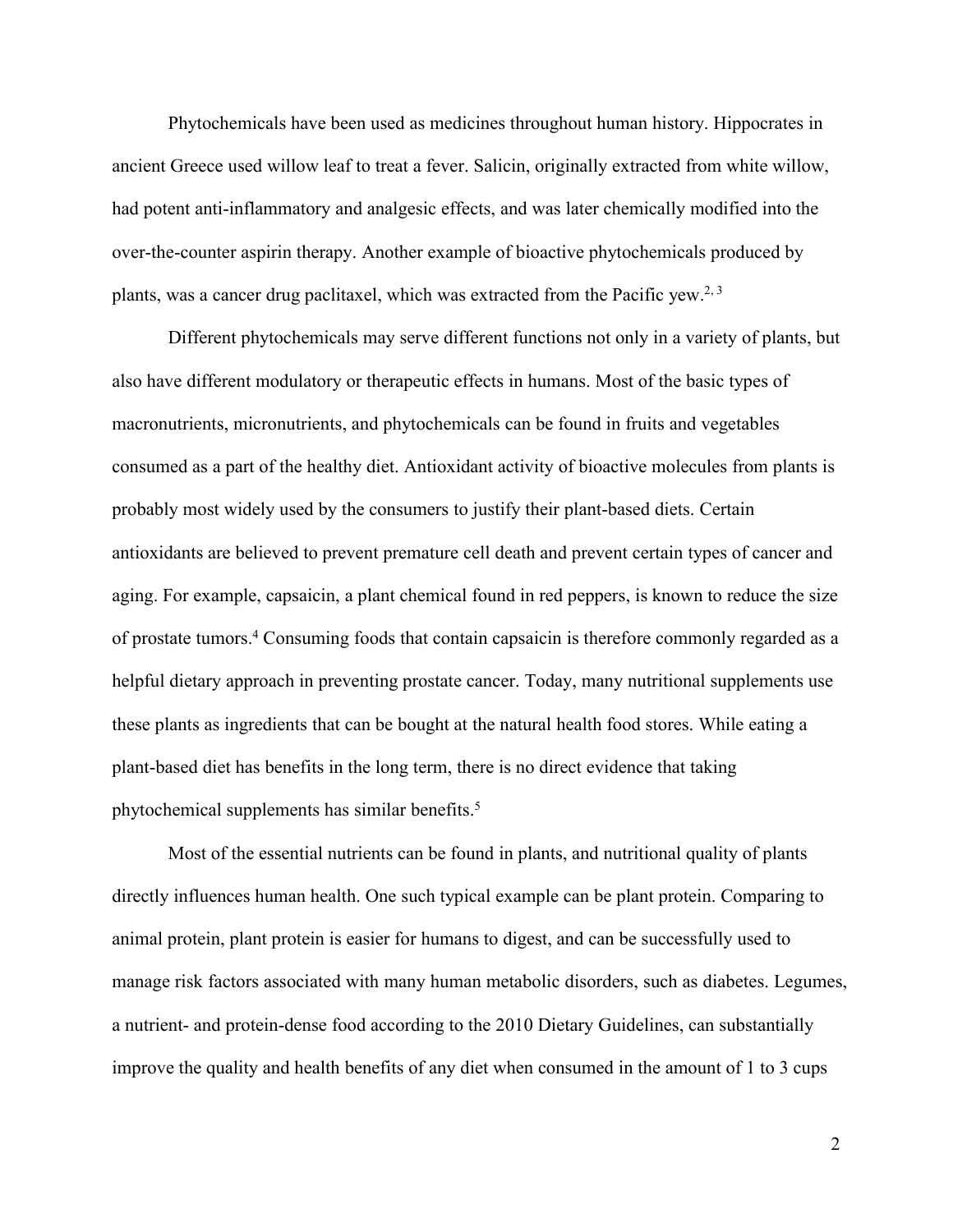per week. Not only are legumes nutritious, they can also help meet nutrients of concern like fiber, calcium and potassium, which are often missing from a Western diet.<sup>6</sup> The key drivers for consuming different plant-based diets and nutritional interventions, however, are often determined by a combination of hunger, appetite, and taste stimuli. Taste preferences and food aversions develop through experiences, are influenced by attitudes, beliefs and expectations, and have direct effects on human health.

#### **Bitter taste and bitter taste receptors**

Taste refers to the sensation that food stimulates and produces in the oral cavity of the taste organ. Taste receptors in the mouth are mainly taste buds, followed by free nerve endings.<br>Most of the taste buds are found in the emulsion bumps on the surface of the tongue, especially in the mucous folds of the tongue. Taste buds generally composed of 40-150 taste cells. There are many taste sensations molecules on the surface of taste buds, and different materials will present different taste with different taste sensations molecules. The tip of the tongue and the edge of the tongue are sensitive to the salty taste. The front of the tongue is sensitive to the sweet taste, while the tongue on both sides of the cheek is sensitive to the sour taste; the root of tongue is sensitive to the bitter and spicy flavor.<sup>7</sup>

A flavor substance stimulates the taste receptor in the mouth, passes through the nerve system and then transmits information to the brain's sensory system conduction taste center. At last, with the analysis of the brain's neural system, a sense of taste is produced. Different tastes have different taste receptors, and the interaction between taste receptors and taste substances is different. T2R membrane proteins, which are also called "TAS2R" proteins, act as bitter receptors. Over the past decade, great progress has been made in understanding the function of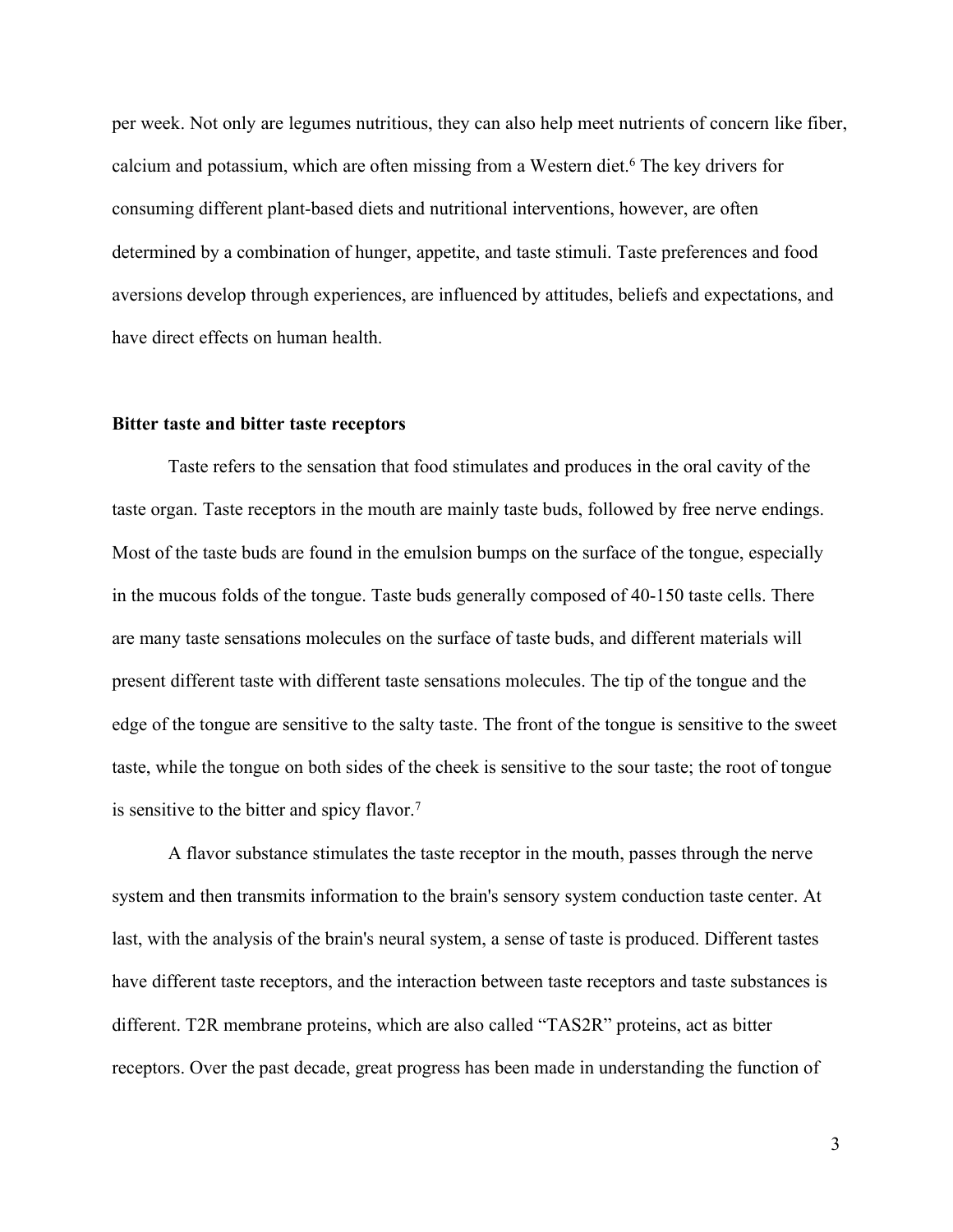bitter receptors and bitter taste. T2Rs are widely expressed in many partsof human body and they have been shown to be related to the physiology of the respiratory system, gastrointestinal tract and the endocrine system. Empirical evidence indicates that T2Rs are an integral part of the antimicrobial immune response in the upper respiratory tract infection.<sup>8</sup> It has been confirmed that the bitter receptors, located in the nasal respiratory epithelium and the cilia cells of lung epithelium, respond to harmful stimuli and affect respiration. Another site of the TAS2R gene expression is the gastrointestinal tract. Bitter compounds are suspected to possess biological activity by modulating TAS2R-dependent metabolism and digestion.<sup>9</sup>

#### **Putative mechanisms of bitter taste**

Brand<sup>7</sup> believed that taste receptors have specificity to the identification of bitter substances, which was related to the molecular arrangement or structure of lipid layer on the taste receptor (space specificity theory). However, Glenn <sup>10</sup> believed that it was related to the surface pressure of the lipid monolayer. When the bitter substance was in contact with a single layer, the surface pressure of the membrane was increased by the formation of the complex, which involved the sensation of bitter taste.

When Kubola<sup>11</sup> performed the study about the biguanide compound in grass, he found that recognition of bitter taste required the presence of AH and B sites. If the distance between the two proteins did not exceed 0.15 nm, hydrogen bonding was formed that defined the specific perception of the bitter taste (internal hydrogen bonding theory). Considering the hydrophobicity of hydrogen molecules, and the ability to form chemical bonds with transition metal chelates, these factors were conformed to the general theory of bitter molecular structure.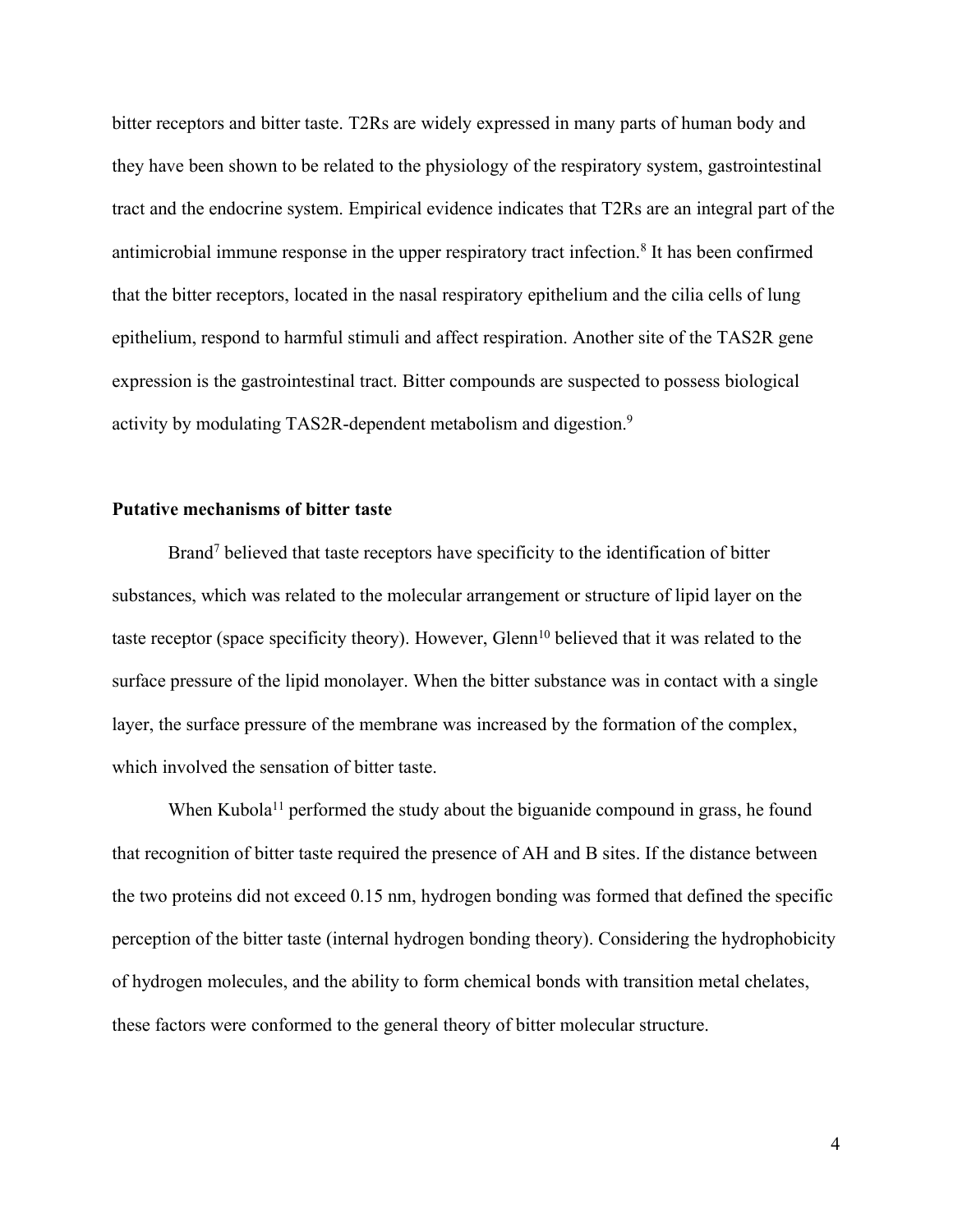Other scholars have suggested that the chemical flavor of bitterness was similar to sweetness. This recognition pattern consisted of three sites: AH (electrophilic site), B (nucleophilic site), and X (hydrophobic site). If the flavoring substance interacted with A', B', and X' sites of the taste receptors, the sweet or bitter sensation was produced. Tamura<sup>12</sup> thought that the condition of bitter taste was that its electrophilic site AH interacted with the A' site, and the hydrophobic site X interacted with the X' location, while the position of B' site remained empty. Temussi<sup>13</sup> proposed that when the position of AH-B sites in the molecules of the flavor substance was opposite in the three-dimensional structure, this placement defined the difference between sweet and bitter tastes (three-point contact theory).

Belitz<sup>14</sup> used three-dimensional space coordinates to show the relative position of electrophilic base  $(p+)$ , nucleophilic site  $(p-)$  and non-polar hydrophobic site  $(a)$ , and pointed out what kind of material was sweet or bitter. He found that when  $(p+)$  site and  $(p-)$  site were aligned along the X axis and Y axis, respectively, and the hydrophobic site A was located on the X axis or Z axis, the compound was perceived as bitter.The lack of (p-) site could also produce bitter taste, without consideration of the location of the hydrophobic gene. As for a variety of bitter taste substances, the distances between  $(p+)$  and  $(p-)$  sites were required to stay in the range of 0.25-0.80 nm.

#### **Distribution** and expression patters of bitter receptors

TAS2Rs are expressed not only in the taste buds of the tongue, but also in other tissues of the body and exhibit different biological functions. Studies have shown that some TAS2Rs and homologous  $\alpha$ -flavones are expressed in the airway smooth muscles of humans.<sup>15</sup>Shah et al. confirmed that TAS2Rs expressed in the motor cilia of the epithelial cells of the airways could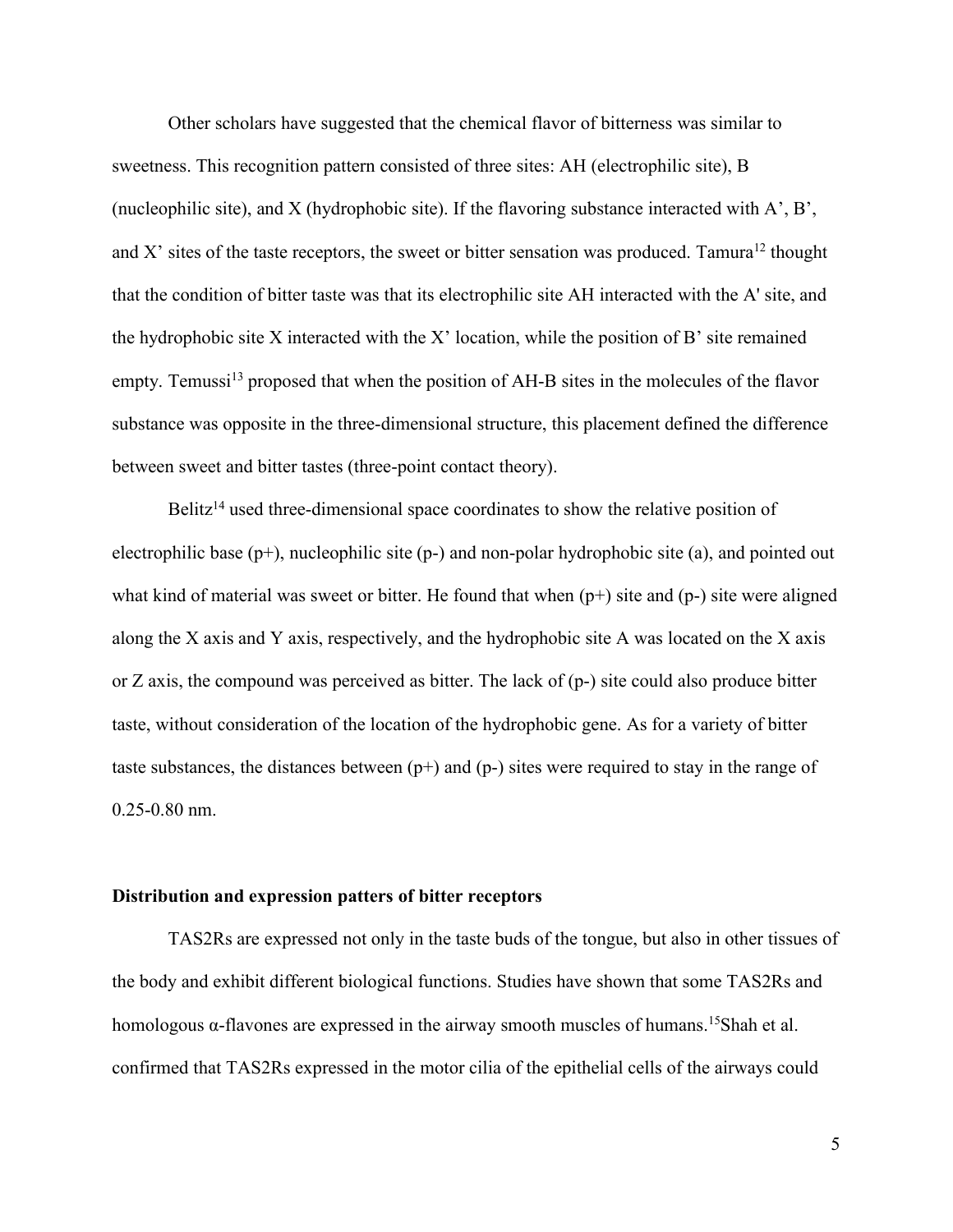accelerate the movement of cilia, which might have served as a mechanical defense mechanism that protected the respiratory tract against accumulation of toxic gases.<sup>16</sup>Wu et al. determined the expression of TAS2Rs with known ligands in the gastrointestinal tissues and cells. The results showed that TAS2R108 and TAS2R138 were found in the antrum, fundus and duodenum as well as tongue, but not found in liver, heart and kidney. In addition, the expression of TAS2R134, which was unique in the rodents, was similar from the stomach and duodenum to the tongue.All this indicated that the coding gene of TAS2Rs was expressed throughout the gastrointestinal mucosa of mice.<sup>17</sup>Singh et al. used real-time quantitative PCR (RT-PCR) to detect transcriptional messages of TAS2R104, TAS2R107 and TAS2R138 in C6 rodent glial cells, brain stem, cerebellum, cortex and nucleus accumbens, while TAS2R104 mRNA was also detected in the primary neurons.<sup>18</sup>

The major sites for expression of the T2R genes in mammals are epiglottis taste buds, foliate, palate and taste receptor cells (TRCs) of circumvallate. Patterns of T2R expression often defined the biological effects of bitter taste perception. It appears that some T2Rs are coexpressed in the same TRC, and this co-expression is consistent with identifications of behaviors and generalization data in rats, which indicates a same taste perception for different bitter compounds. On the other hand, the separate expression of different T2Rs is also consistent with neurophysioligical data suggesting that different bitter compounds stimulate different TRCs and guastatory neurons in rats.<sup>19</sup>

#### **Signal transduction mechanism of TSA2Rs activation**

Since bitter substances have many chemical structures, the signal transduction pathway of bitterness should also have many different forms. Specificity and multitude of interactions of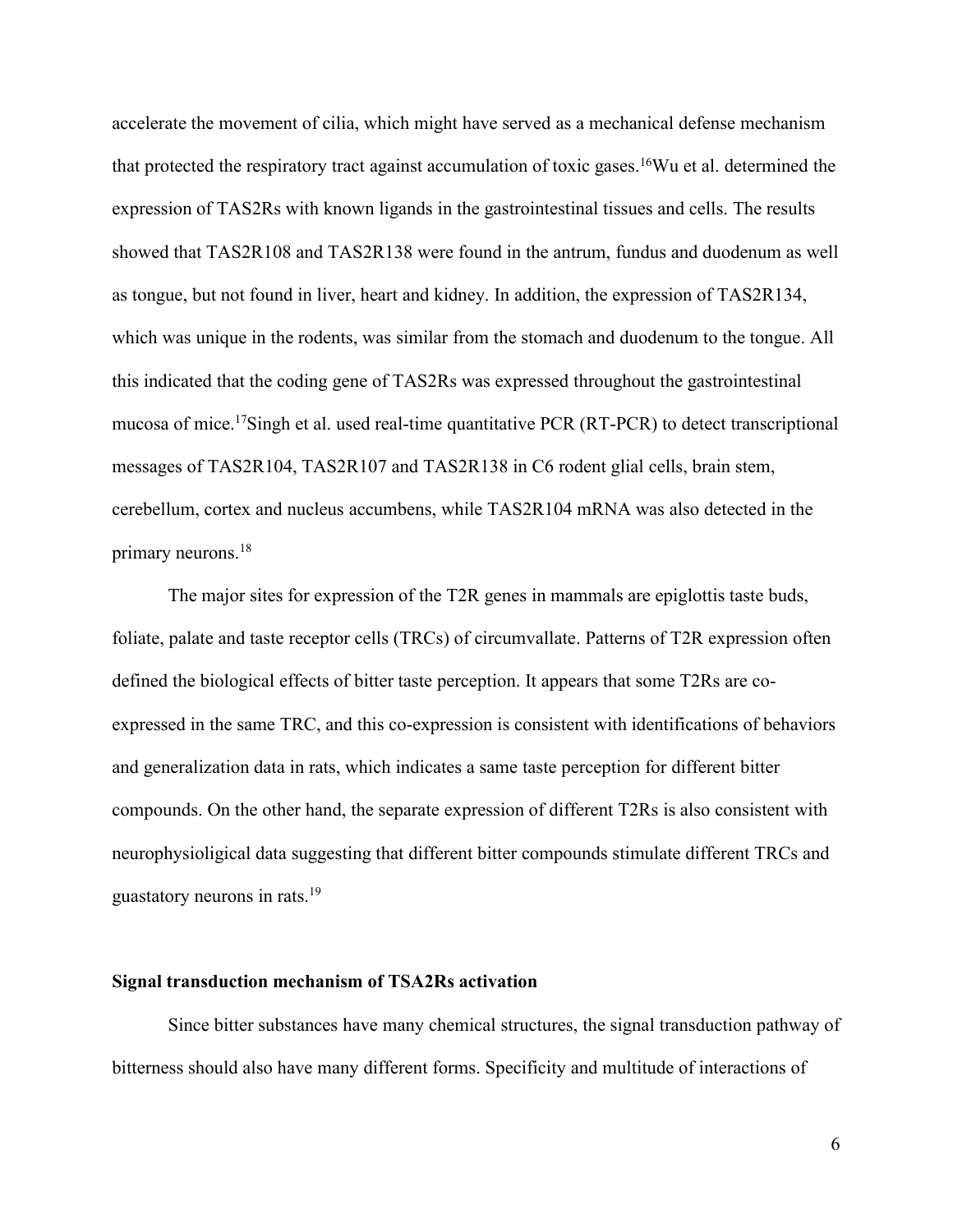various TAS2Rs with a particular bitter compound plays a crucial role in defining its overall bitterness. Activation of TAS2Rs promotes rapid changes in secondary messengers through a shunt signaling pathway containing G-protein-derived elements.<sup>20</sup> For example, a bitter compound such as cycloheximide that binds to TAS2Rs, activates the alpha-subunit of the G protein, which reduces intracellular cyclic adenosine monophosphate (cAMP) via phosphodiesterase activation. A decrease in the level of cAMP leads to the release of the inhibition of cAMP ion channels, the release of  $Ca^{2+}$  stored in the cells, the increase in the concentration of  $Ca^{2+}$ , and the depolarization of the cell membrane. Other bitter compounds that bind to TAS2Rs activate the β-γ subunits of G protein-coupled receptor, stimulate the synthesis of inositol 1,4,5-triphosphate (IP3) and promote the intracellular release of  $Ca^{2+}$  from its stores in the cell. $21$ 

Humans have different perception of bitter tastes, which are often defined by genetic components.<sup>22</sup> The human TAS2R genes have fairly diverse coding sequences, which suggests that the TAS2R polymorphisms may be responsible for the genetic component of individual differences in bitterness perception. One of the most studied TAS2R proteins with multiple SNP polymorphisms described is TAS2R38, which allows humans to taste PROP (6-n-propyl-2 thiouracil) and PTC (phenylthiocarbamide). Current research has focused on identifying similar taste phenotypes to determine new polymorphism in bitterness perception.<sup>23</sup>

It was previously reported that among the 25 human TAS2Rs (hTAS2Rs) expressed in HEK293T cells, the bitterness of green tea catechins, which are precursors of theaflavins, was perceived by hTAS2R39.<sup>24</sup> Black tea theaflavins are recognized by multiple bitter taste receptors: hTAS2R39 and hTAS2R14 were activated by theaflavin, both hTAS2R39 and hTAS2R14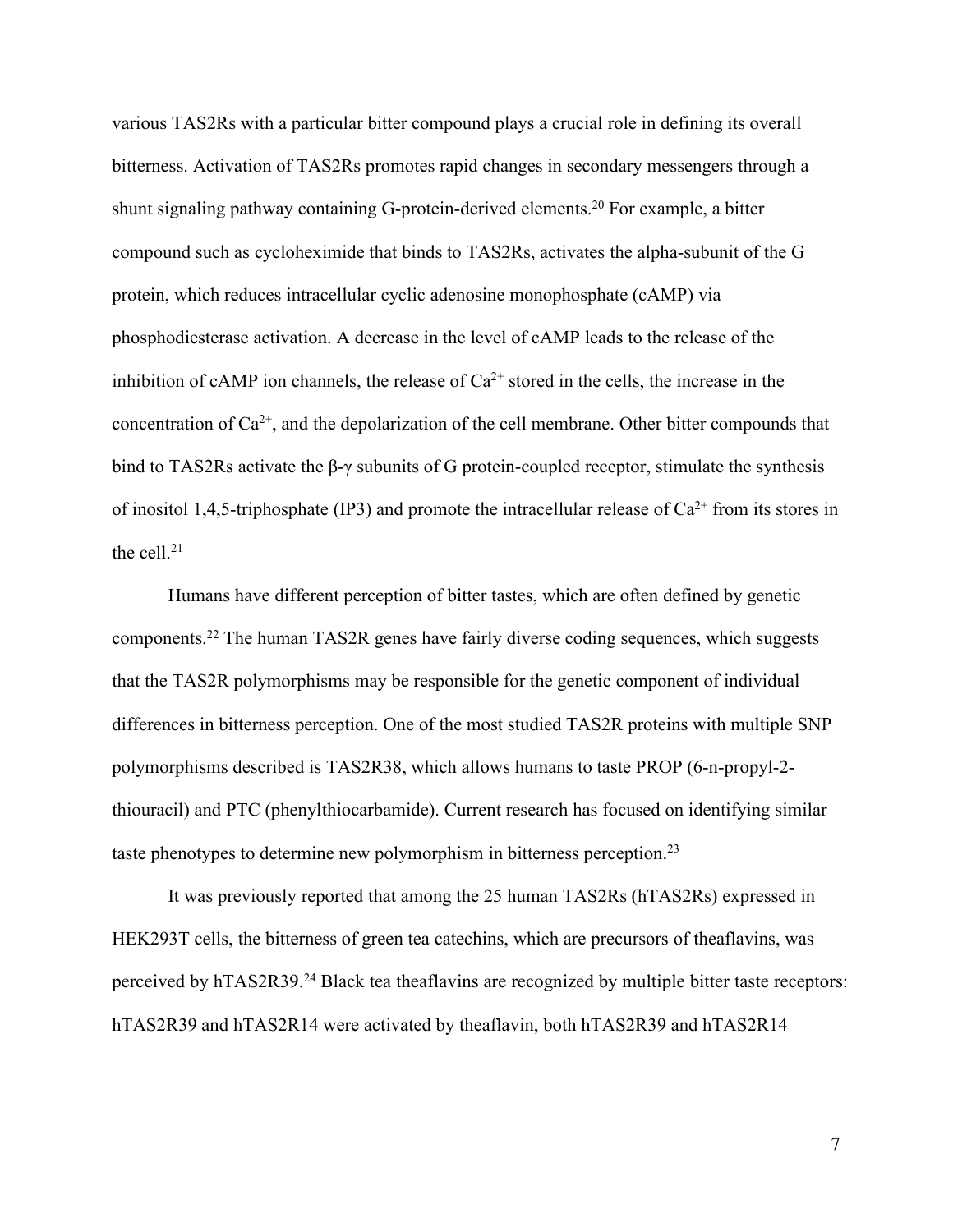reacted with theaflavin-3'-O-gallate, and hTAS2R39 was activated by theaflavins and theaflavins-3,3'-O-gallate, but not by theaflavin-3-O-gallate.<sup>25</sup>

#### **Debittering during modern food processing**

Since bitter principles in foods are often distasteful to the consumer, the food industry routinely removes them from the diet through selective breeding and debittering. It was reported that Hasegawa and his colleagues had isolated several bacteria and their metabolic enzymes from soil, which can degrade lemon-like bitter tasting substances into their non-bitter metabolites to achieve partial elimination of bitter flavors from foods, in this case limonin dehydrogenase.<sup>26</sup> Inducible enzymes from *Aspergillus niger* such as beta-rhamnosidase and beta-glucosinase decrease the concentration of bitter-tasting naringin glucosides in citrus juices. <sup>27</sup>

Inert adsorption materials can be also used to bind and eliminate bitter tasting substances from foods. The common adsorbents conclude acetate, polyamide, pyrrolidone resin, ion exchange resin S-861, ES-865, SYN42, SYN46, Amberlite XAD-7. It was reported that Amberlite XAD-7 treatment of grapefruit juice removed 63% of naringin, 85% of limonin, and 3% of titratable acids from the final product, while 2% cellulose acetate fibers applied to navel orange juice remove 6% of naringin and 76% of limonin.<sup>28</sup> While the adsorption materials and method are easy to regenerate and apply, their use often reduces the content of other desired nutrients and vitamins in the final preparations.

Inhibiting bitter taste sensation by complexing with bitter food components or binding and inhibiting bitter taste receptors is another viable strategy to reduce bitter taste in foods. Studies on nuclear magnetic resonance and the changes of solubility found that β-cyclodextrin formed inclusion complexes with bitter tasting hesperidin or naringin when added in the range of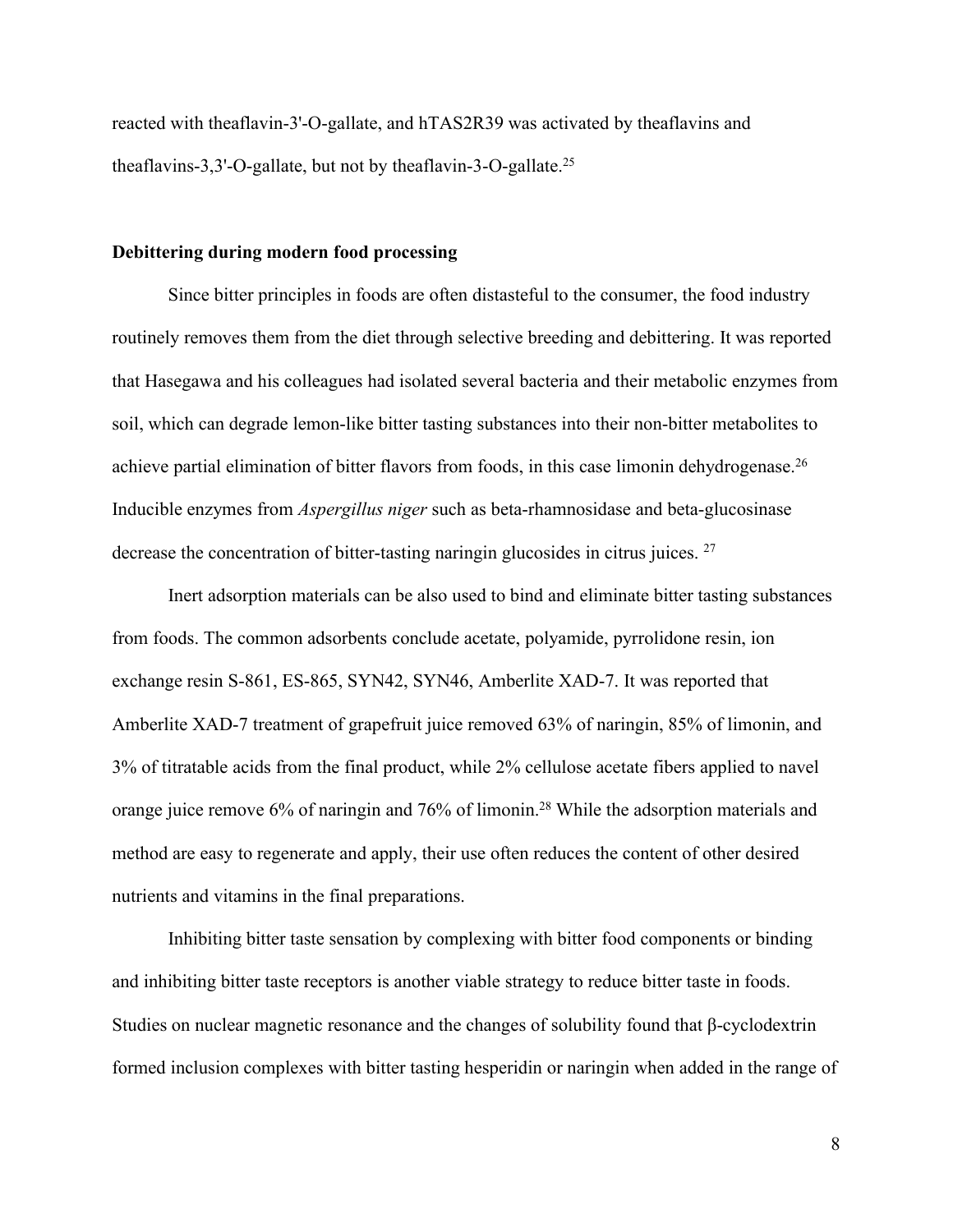0.3-0.5%, thus reducing the bitterness citrus juice. This method was safe and reliable, did not affect nutrition, and significantly improved flavor of the final products.<sup>29</sup>

#### **Major classes of natural bitter compounds**

Alkaloids are organic alkali materials containing nitrogen, usually in the form of pyridine, four hydrogenated pyrrole, quinoline, or soquinoline moieties. There are about 6,000 structures of known alkaloids, which can be divided into 59 categories, and almost all of them have bitter taste. In general, the more alkaline alkaloids are, the more bitterness they produce, and they remain bitter after forming the respective salts. Most of alkaloids have significant biological activity closely related with their optical rotation.<sup>30</sup> The bitter substances of tea are mainly alkaloids (such as caffeine, theobromine, theophylline).

Terpenoids are a variety of compounds, and they generally have bitter taste as a result of the structure of chelate moieties, such as lactone, acetal, internal hydrogen bond, and glycoside forms. For example, carrots grown in northern Scandinavia taste more sweet as a result of lower amounts of terpenoids that they produce in this geographical location, and not the increase in their sugar content. During storage, as natural sugar levels are reduced, a harsher more bitter taste slowly develops as carrot terpenoids become unmasked.<sup>31</sup>

Another example of naturally bitter substance is protein hydrolysate. The bitter taste of these mixtures is generally attributed hydrolyzed substances of low molecular weight polypeptides, which is mediated by the hydrophobicity of the amino acid side chains. The bitterness of protein hydrolysates is quantified according to their average hydrophobic value Q  $(Q = \Sigma g/n)$  as proposed by Nay, with  $Q \le 5.44$  KJ/mol having no bitterness and  $Q > 5.8$  KJ/mol value as an indicator of a bitter taste.<sup>32</sup> Bitter peptides are produced during food processing. They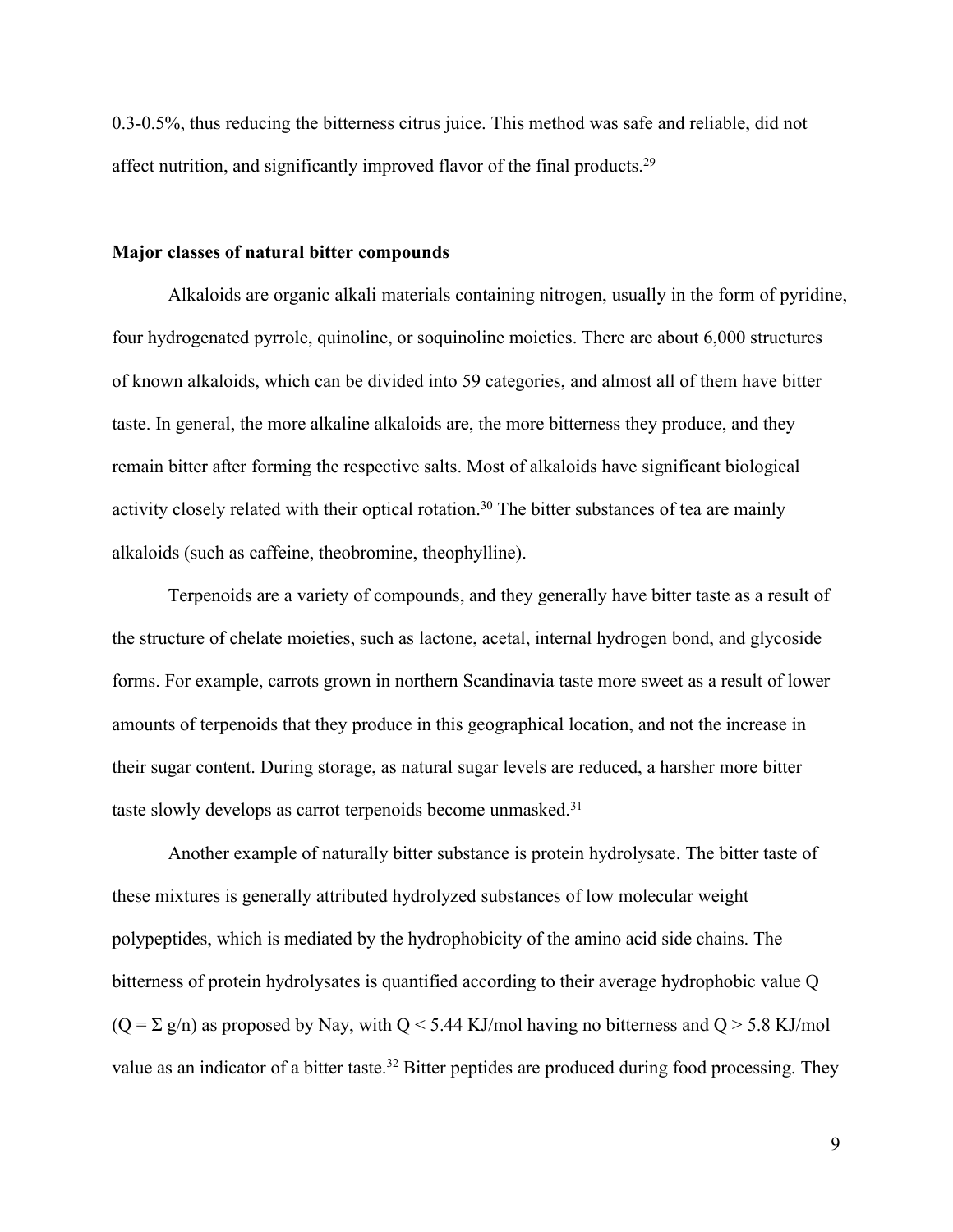are present in the fermentation products or generated during aging of proteins and protease treatment of food. One of the earliest reports of bitterness in food processing described bitter and unpleasant taste of a hydrolysate made of gelatin and casein, and suggested a treatment with activated carbon as an approach to reduce bitter taste in the final product. These preliminary observations indicated that bitterness was caused by peptides rather than free amino acids, and the peptides could be adsorbed onto hydrophobic adsorbents to reduce bitter taste.<sup>33</sup> Bitterness of various protein isolates, including soybean and other plant-based proteins, causes a great concern due to the global demand for edible plant protein sources and the important role of plant protein and plant-derived peptides in the prevention of physiology, especially chronic diseases. <sup>34</sup>

Inorganic salt is another constituent of food, and many inorganic salts have bitter taste, which is related to the relative size of salt anions and cations. As the ion diameter increases, the bitterness of salt gradually increases, as it can be seen in a direct comparison of the iodide versus bromide bitterness.<sup>35</sup>

Polyphenols is a group of natural phenolic compounds in plants that are perceived from weekly to moderate bitter, or astringent. The astringency of tea is mainly attributed to tea polyphenols and other flavonoids present in the drink. Astringency is the feeling of dryness, roughness and wrinkles in the mouth. Traditionally, it has been induced by various phenolic compounds (such as tannins), metal cation salts (such as aluminum salts, also known as alum), dehydrating agents (such as ethanol), and organic acids (such as tartaric acid and malic acid). The American Society for Testing and Materials defines astringency as "the complex of sensations due to shrinking, drawing or puckering of the epithelium as a result of exposure to substances such as alums or tannins". Astringency is generally thought to be triggered by compounds that bind proteins in saliva and oral epithelial cells, or interact directly with oral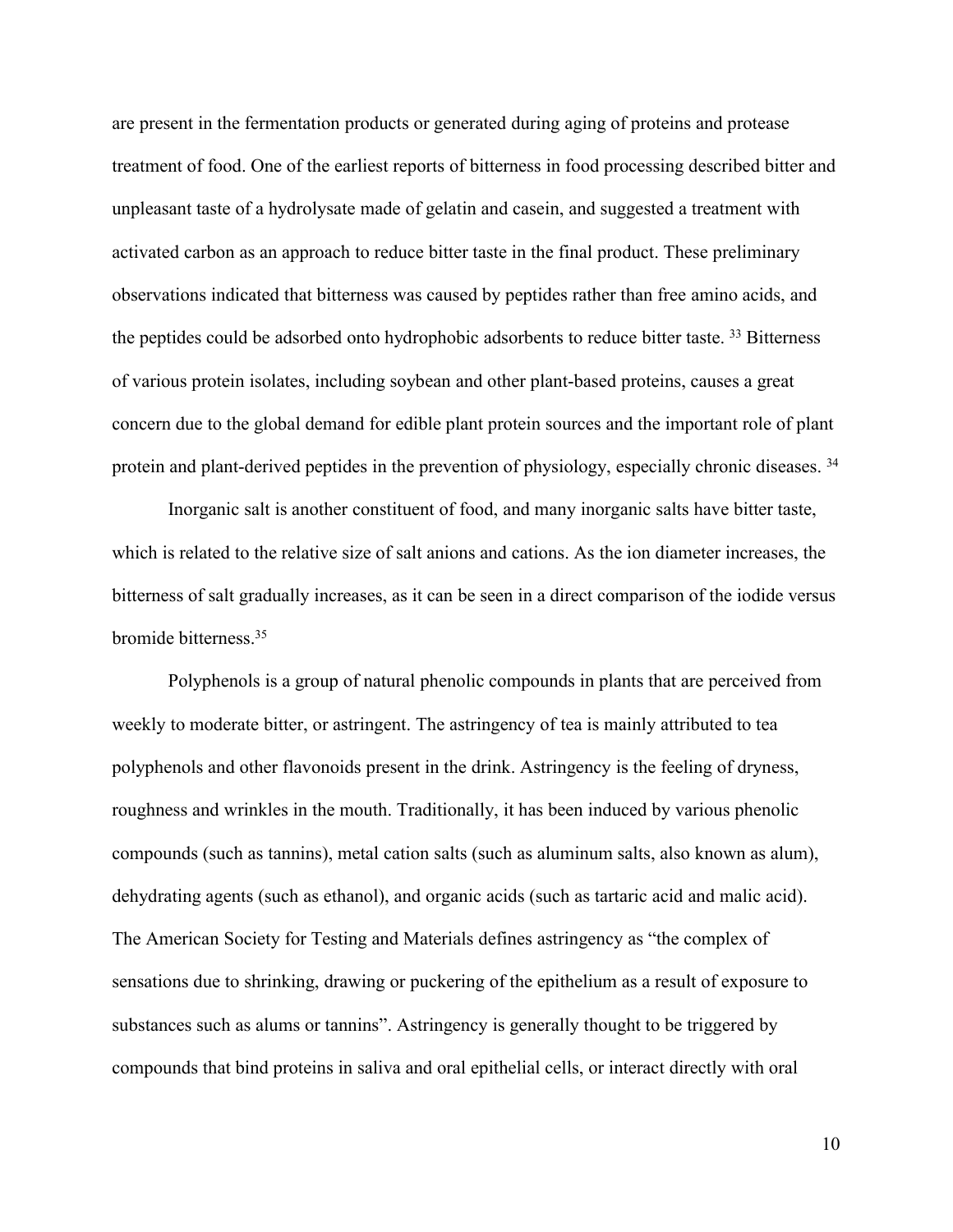tissue possibly through binding to the protein receptors on the surface of mucosal membranes. Due to the shrinkage of the tissue, the astringency can also be used for medicinal purposes outside of the food environment.<sup>36</sup>

#### **Common bitter principles in foods**

Fruits like honey pomelo, grapefruit, and orange belong to the citrus fruit family. Studies showed that bitter substances in citrus fruits are flavonoids, mainly include flavanones (naringin), flavones (nobiletin), and flavonols (quercetin).<sup>37</sup> Their relative degree of bitterness is defined both by the structural differences of aglycones and glycoside chains attached to them. For example, naringin (naringenin-7-O-neohesperidoside) is very bitter, while a closely related hesperidin (hesperitin-7-O-rutinoside) is tasteless.<sup>38</sup> Typical concentration of naringin in grapefruit juice is about  $400 \text{ mg/L}$ , but some early-season juices can have naringenin content of 1200 mg/L, which is less acceptable.<sup>39</sup> Another kind of bitter compounds in citrus fruits are limonoids, derivatives of a triterpenoid backbone, the well-known representatives of which are limonin and nomilin. These compounds are responsible for the delayed bitter taste (aftertaste) of citrus fruits.The odorless limonoid precursors are released when the fruit tissue is damaged and gradually transform into bitter-tasting triterpenoids.<sup>40</sup> Although these bitter substances affect the taste of the citrus products, they also have strong antioxidant and anti-tumor properties,<sup>41</sup> thus having a high applied value in manufacturing of health-promoting food products.

Hops is another example of an important bitter ingredient in beer. The main bitter substances in hops are humulones (alpha-acids) and lupulones (beta-acids). Among alpha-acids, the most common bitter substances are humulone, isohumulone, cohumulone and adhumulone, while beta-acids include lupulone, colupulone, and adluplone. Polyphenols also play a dual role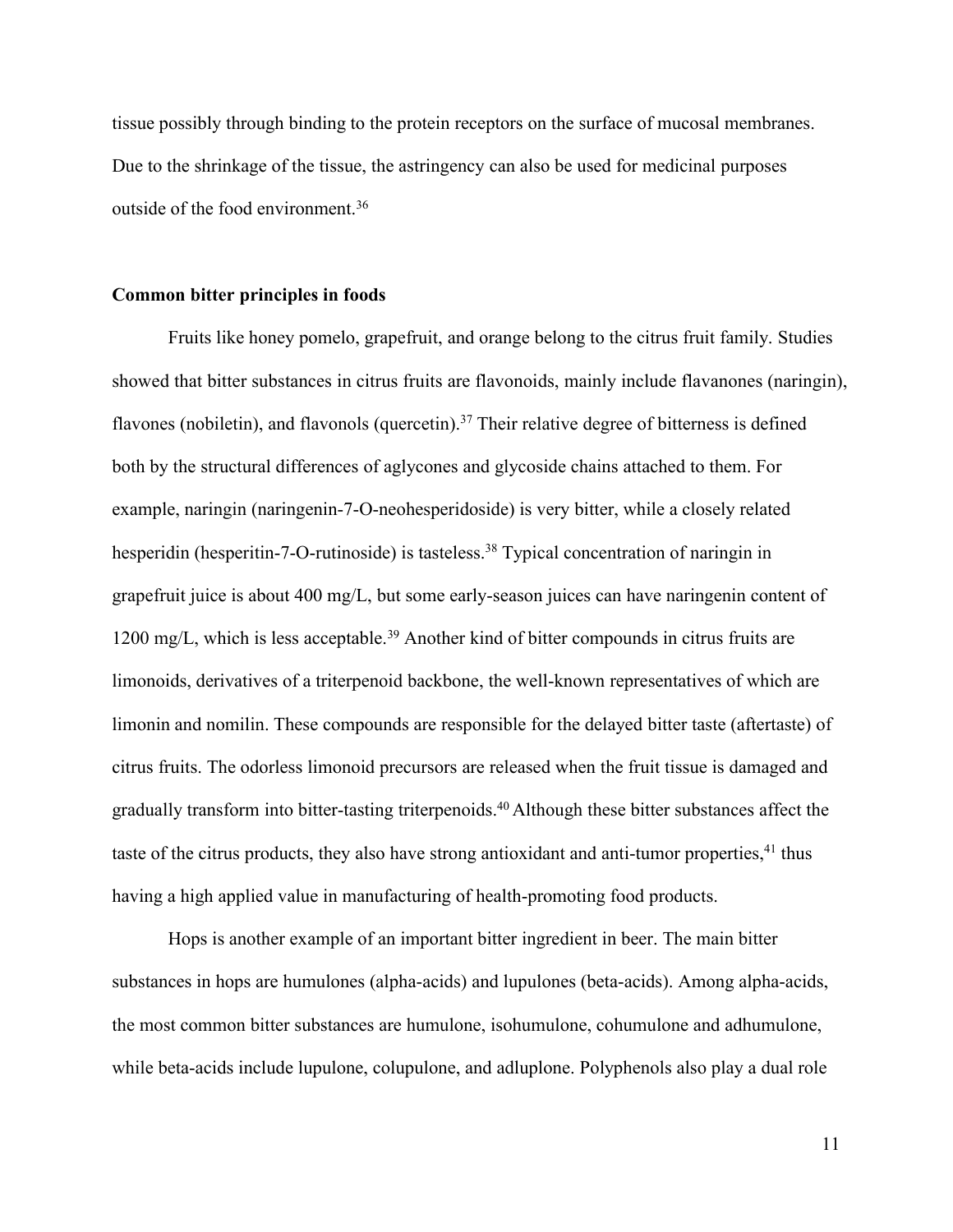in beer quality. When the polyphenolic substances have a sufficiently high concentration, they impart bitterness and astringency of the beer, which helps improve flavor stability.<sup>42</sup> Bitterness and astringency of polyphenol substances in beers also varies with the degree of polymerization.<sup>43</sup> Adding hops polyphenol extract to beer can increase bitterness intensity, duration, and astringency compared to beer that contains only alpha-acid acids.<sup>44</sup>

Tea was consumed as a drink from 2000 years ago in China. Tea contains polyphenols, theanine, tea polysaccharides, minerals, vitamins, and other substances. Modern science has proved that the tea has a variety of biological effects on central nervous and cardiovascular systems, including diuresis, spasmolysis, antibacterial, anti-aging, anti-fatigue, antitumor, radiation resistance, resistance to tooth decay, heavy metal poisoning, metabolism, hairdressing, and enhancing memory properties. Zhaopeng Shi has shown that catechin esters from green tea serve as indicators of its bitterness.<sup>45</sup> Scharbert determined the threshold of main flavor substances in tea and showed that black tea astringency is related to its EGCG (epigallocatechin gallate) content, while the bitter taste was defined by a combination of caffeine, EGCG, and rutin tastes  $46$ 

Recent studies have shown that the bitterness of chocolate may also be due to catechins, which were present in a higher amount in bitter chocolate than milk chocolate.<sup>47</sup> Fermented cocoa contained epicatechin, polyphenols, and anthocyanins according to Arts et al,<sup>48</sup> and it was suggested that cocoa catechins contribute both to bitterness and a sweet aftertaste of chocolate.<sup>49</sup> Initial suggestions that the bitterness of chocolate was caused by caffeine, theobromine, or their interactions with diketopiperazines formed during roasting have not been supported by a more recent study.<sup>50</sup>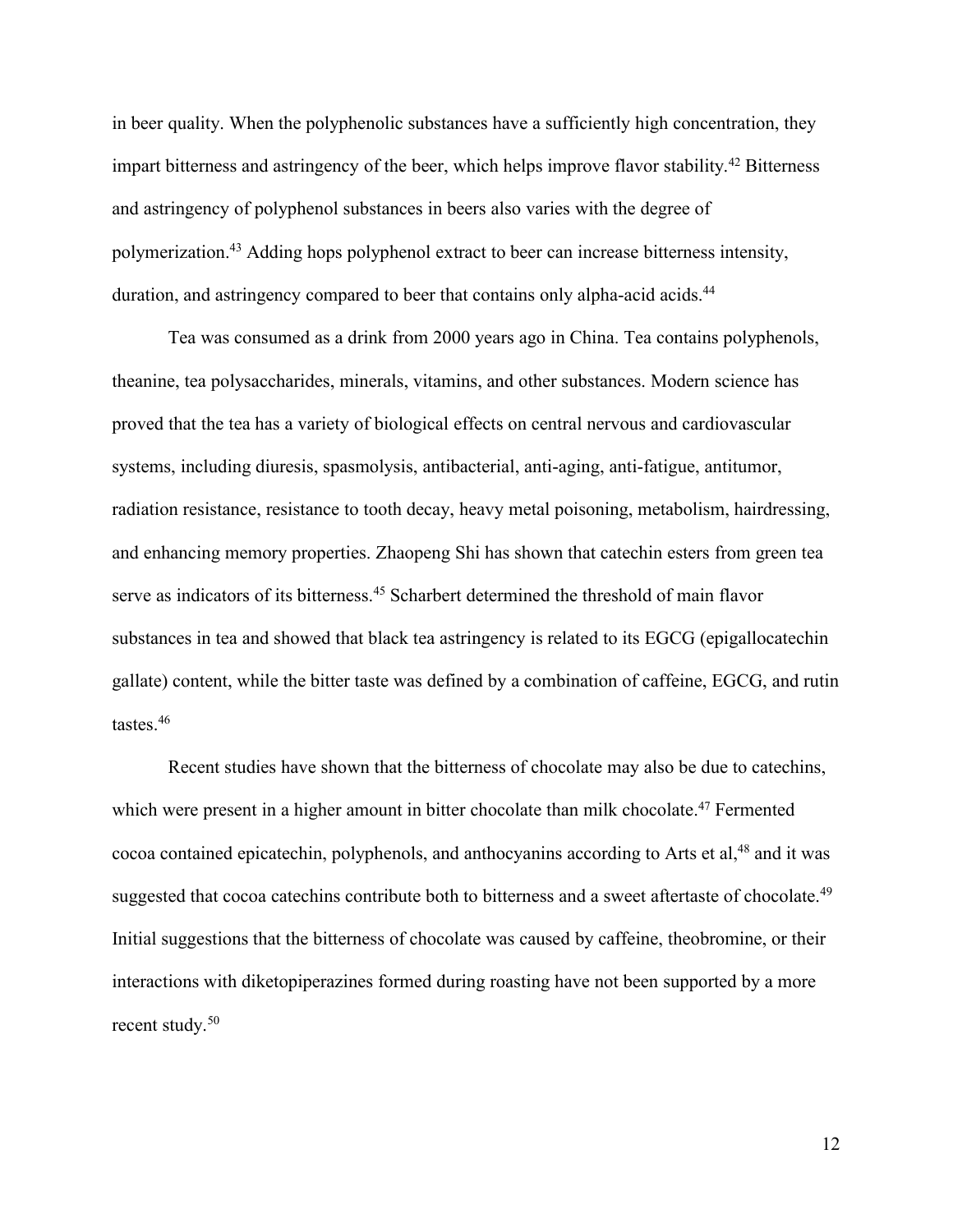The main bitter substance in coffee, however, is the caffeine. Hofmann et al have also found that the chlorogenic acid in the coffee beans can be converted to chlorogenic acid lactone, which can be broken down into phenyldihydrides that are the main causes of the bitter taste of strong coffee.<sup>51</sup>

The phenolics in wine originate from grape skin (30%) and seeds (70%). Wine bitterness and astringency increase in a linear function with the concentration of catechins and tannins.<sup>52</sup> At higher molecular weights, catechin polymers become more astringent. Therefore, wine polyphenols with a molecular weight of > 500, such as grape seed tannins, are more savory than bitter.<sup>53</sup>

Genistin is a bitter insoflavone glucoside found in soybeans, and it was thought to be responsible for the bitter taste of soy protein and soy milk.<sup>54</sup> The concentration of these compounds increased during soaking of soybeans, and the bitter aftertaste of soy milk increased in a linear function with its genistein and daidzein contents.<sup>55</sup>

#### **Functional properties of bitter compounds**

Bitter foods are rich in nutrients. Bitter gourd, a common bitter food, contains a bittertasting mixture of two steroidal saponins, β-sitosteryl glucoside and 5,25-stigmasteryl glucoside (charantin) that, following an oral ingestion, showed hypoglycemic properties by increasing glucose uptake and glycogen synthesis in liver, muscle, and fat cells. Additionally, fresh bitter gourd is abundant in vitamin C, a powerful natural antioxidants that can help scavenge free radicals from human body.<sup>56</sup> Numerous studies have shown that different components of bitter gourd have anti-inflammatory properties. Peptides extracted from bitter gourd seedshelped to relieve inflammation by inhibiting pro-inflammatory cytokines.<sup>57</sup> Another animal study showed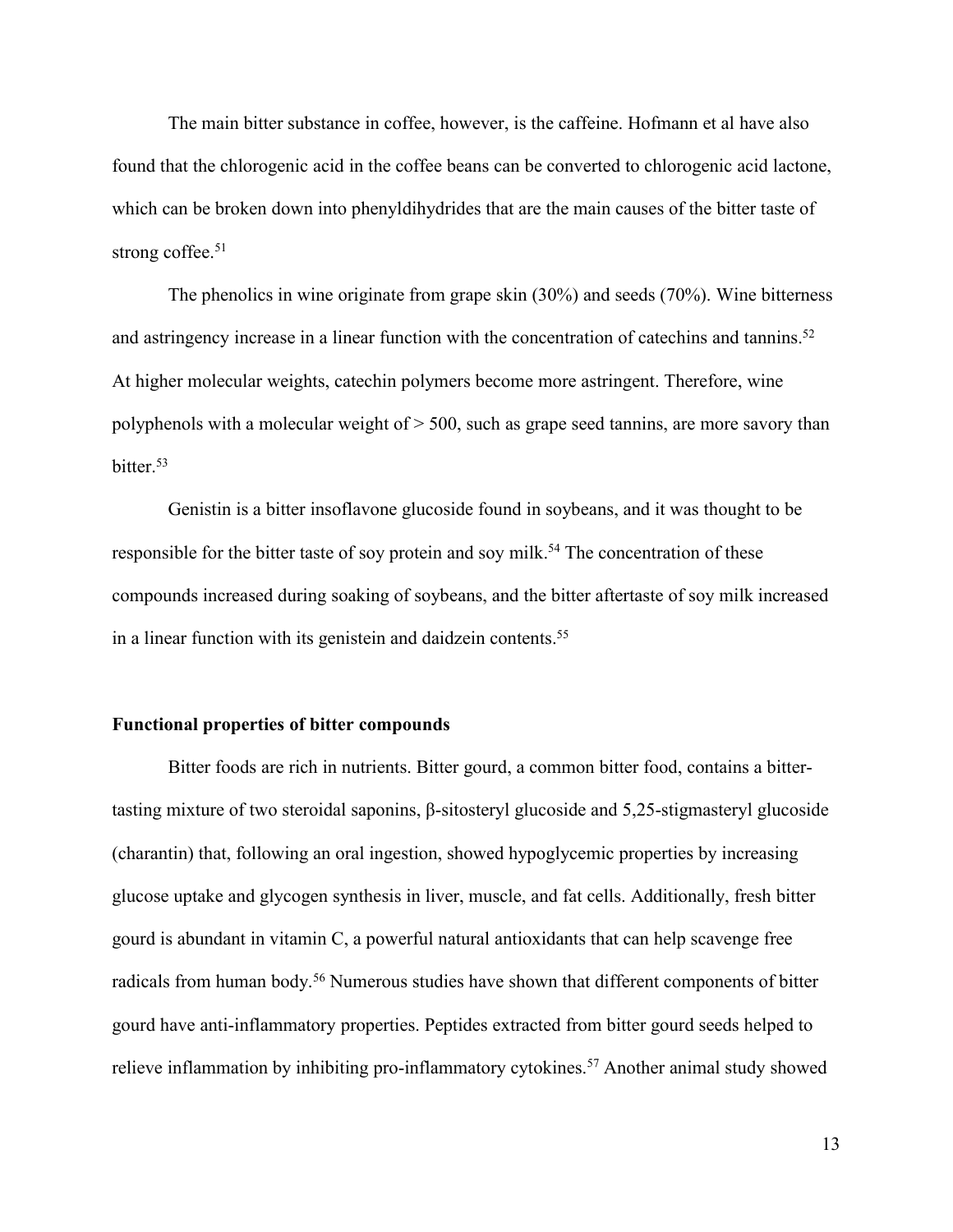that the administration of bitter melon polysaccharides reduced inflammation and oxidative stress in the stomach.<sup>58</sup>

Tartary buckwheat has anti-inflammatory and analgesic activity. Karkl et al<sup>59</sup> conducted an analgesic and anti-inflammatory study on Tartary buckwheat malt, using the classical hot plate method to investigate the analgesic effect of the botanical preparation, and examined its anti-inflammatory effect by xylene-induced mouse ear swelling model. The extract of Tartary buckwheat prolonged the latency of the hind paw of the mice, increased the pain threshold, and inhibited the swelling of the auricle caused by xylene. Bitter tasting protein fraction from Tartary buckwheat inhibited the formation of serotonin and reduced the inhibitory effect on the central nervous system. In the anti-fatigue and exercise-enhancing test, Tartary buckwheat protein significantly increased the weight-bearing swimming time, climbing time, and hepatic glycogen content in mice, effectively reducing the amount of serum urea and blood lactate.<sup>60</sup> The flavonoid compound of Tartary buckwheat consisted mainly of rutin, that promoted softening of the blood vessels, improved microcirculation, maintained capillary resistance, reduced permeability and fragility, promoted cell proliferation, and prevented blood cellagglutination. Magnesium found in Tartery buckwheat slowed heart rhythm and excitatory conduction and increased myocardial blood supply.<sup>61</sup>

Additionally, bitter tasting foods promoted the survival and reproduction of intestinal lactobacillus, inhibited the production of harmful bacteria, reduced the production of toxins, and maintained the balanced intestinal environment. Bitter substances also improved hematopoietic functions in intestinal and bone marrow tissues, and improved the state of anemia.<sup>58</sup>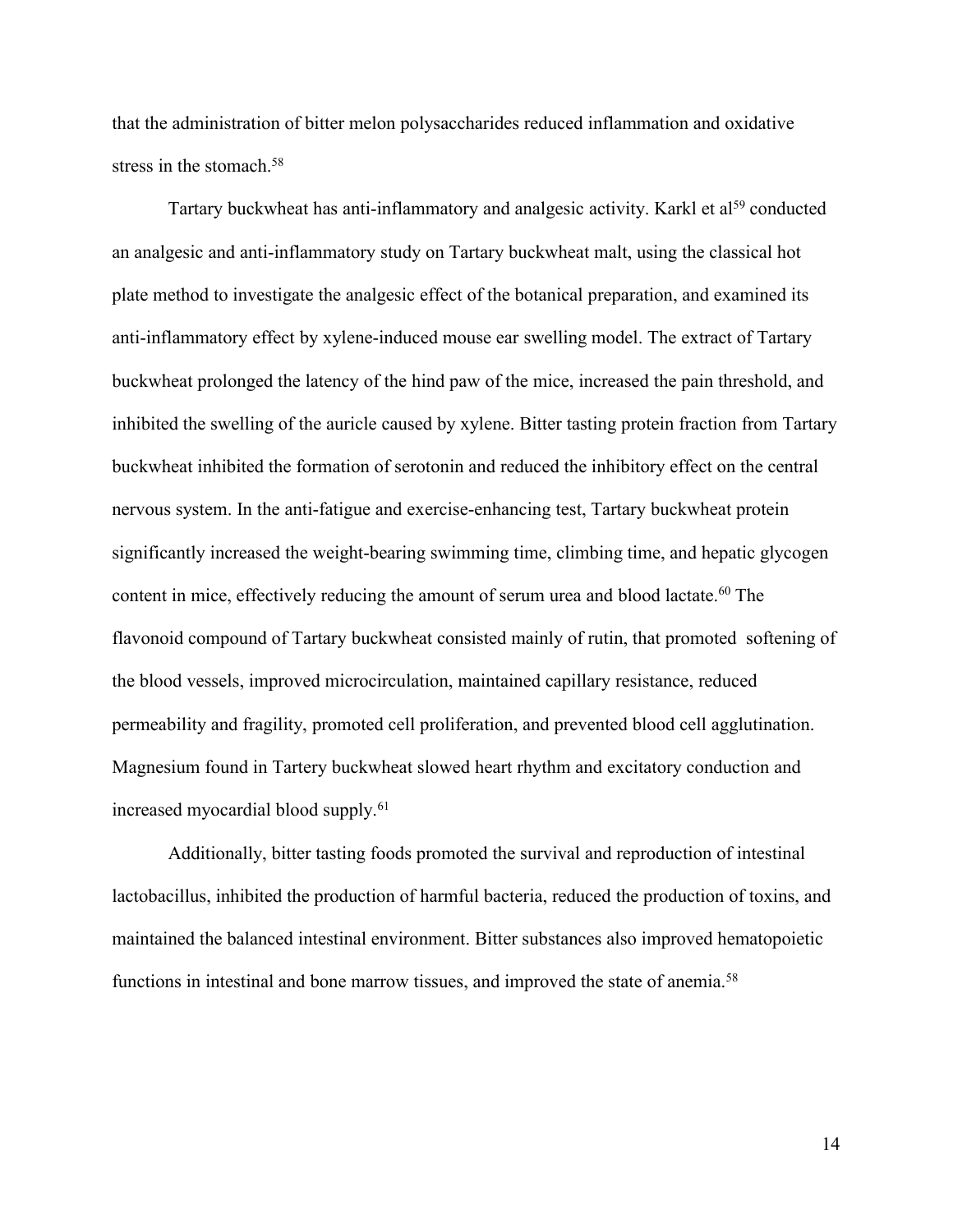## **Conclusions**

Bitter compounds are widely found in food products, including tea, coffee, wine and chocolates, and have significant health promoting and nutritional values. Modern food processing removes the bitter taste from food products in order to improve flavor and palatability of foods and juices, but consumption of bitter foods can promote healthy and reduce or prevent many disorders and associated risk factors. Cereal grains have been the principal component of human diet, however they are processed to remove the bran and germ, primarily reduce the bitter taste and meet sensory expectations of consumers. Limited studies have demonstrated the presence of bitter phytochemicals in oat and their putative health promoting effects. Through selective introduction of bitter tasting phytochemicals back to the cereal diets, and investigating their corresponding biological activity, there is an increased opportunity to develop novel dietary interventions that promote health outcomes by activating bitter receptor signaling in the body.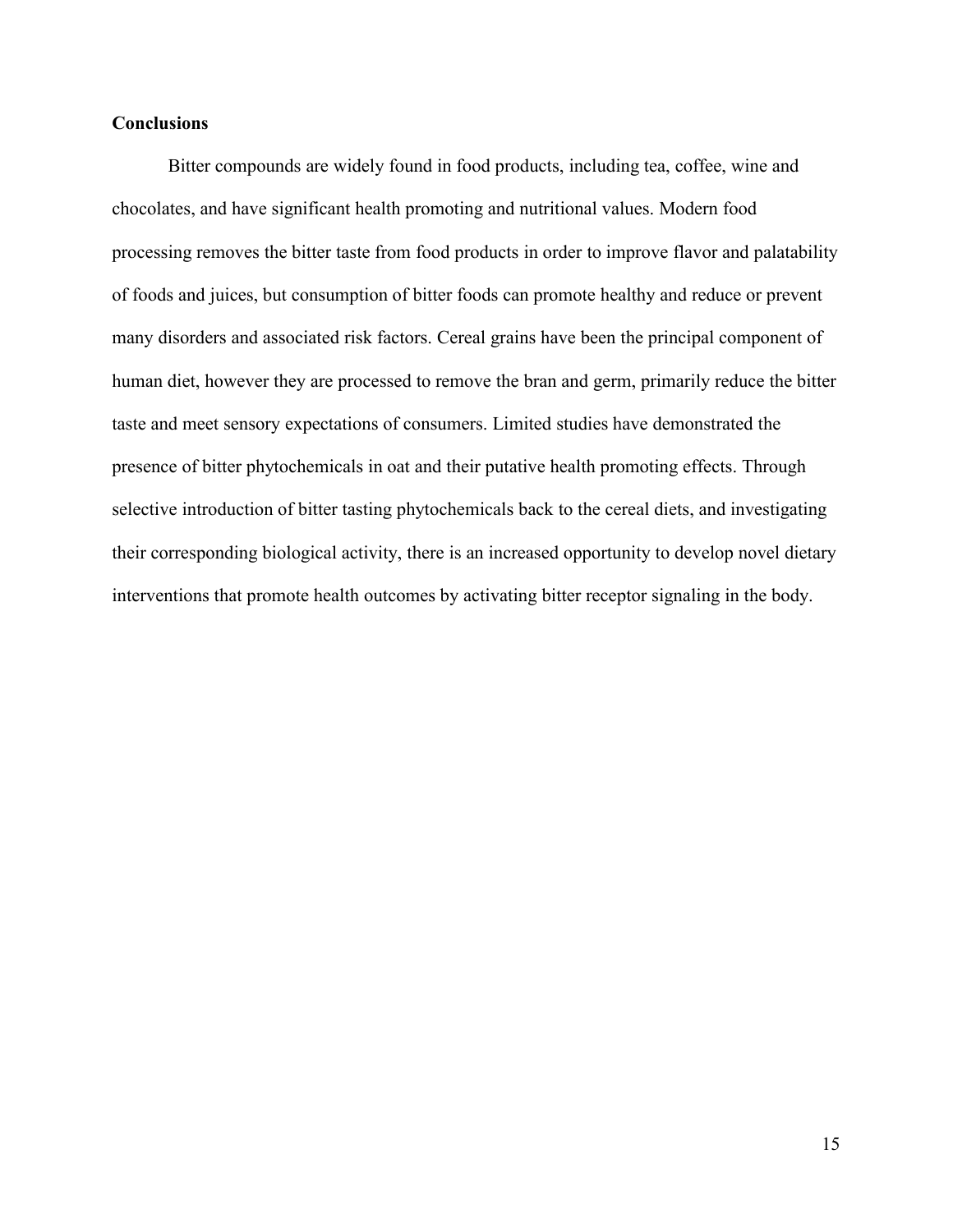#### **REFERENCES**

- 1. Molyneux RJ, Lee ST, Gardner DR, Panter KE, James LF (2007) Phytochemicals: the good, the bad and the ugly? Phytochemistry 68(22-24): 2973-2985
- 2. W. Sneader (2000) The discovery of aspirin: A Reappraisal BMJ 321(7276): 1591–1594
- 3. Elizabeth Landau (2010) From a Tree, a 'miracle' Called Aspirin, CNN, http://www.cnn.com/2010/HEALTH/12/22/aspirin.history/index.html.
- 4. Sophie Malagarie-Cazenave, Olea-Herrero N, Vara D, Diaz-Laviada I (2009) Capsaicin, a component of red peppers, induces expression of androgen receptor via PI3K and MAPK pathways in prostate LNCaP cells, FEBS Letters 583: 141–147
- 5. Linus Pauling Institute (2014) Phytochemicals,https://lpi.oregonstate.edu/mic/dietaryfactors/phytochemicals
- 6. UnitedHealthcare (2018) Nutrition: The Power of Plant Protein, https://www.uhc.com/health-and-wellness/nutrition/power-of-plant-protein.
- 7. Elliot Adler, Hoon MA, Mueller KL, Chandrashekar J, Ryba NJ, Zuker CS (2000) "A novel family of mammalian taste receptors, Cell 100(6): 693–702
- 8. Feroz Ahmed Shaik (2016) Bitter taste receptors: extraoral roles in pathophysiology, The International Journal of Biochemistry & Cell Biology 77: 197–204
- 9. Wolfgang Meyerhof, U. Beisiegel, and Hans-Georg Joost (2010) Results and problems in cell differentiation, sensory and metabolic control of energy balance, 52
- 10. Glenn M. Roy (1997) Modifying bitterness: mechanism, ingredients, and applications
- 11. Kubota T. Kubo I. (1969) Bitterness and chemical structure. Nature23: 97-99.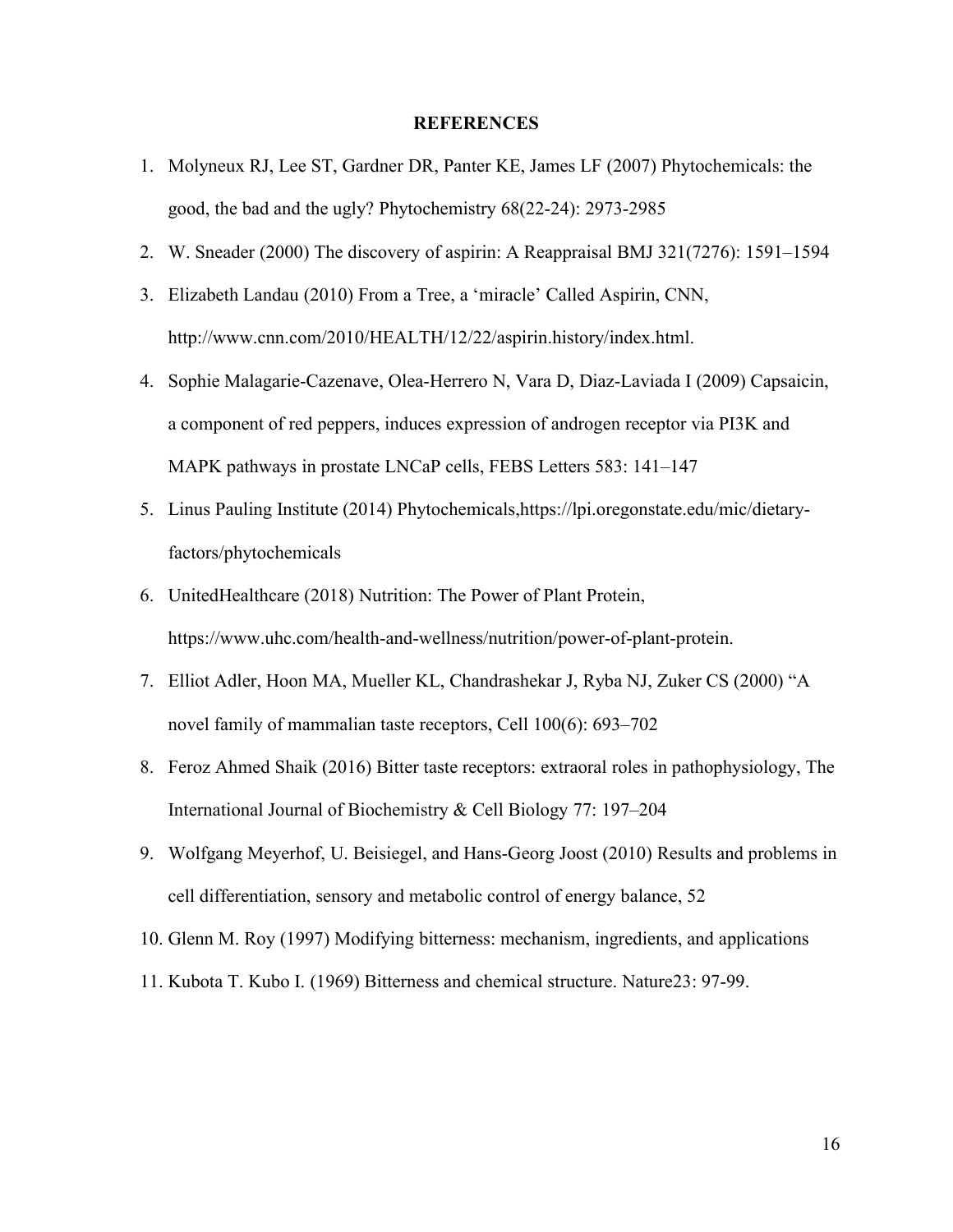- 12. Masahiro Tamura, Takafumi Miyoshi, Naoko Mori, Keisuke Kinomura (1990) Mechanism for the bitter tasting potency of Peptides using O-Aminoacyl Sugars as Model Compounds+, Agricultural Biol. Chemistry 54(6): 1401-1409
- 13. Piero A. Temussi, Francesco Lelj, and Teodorico Tancredi (1978) Three-Dimensional mapping of the sweet taste receptor site, Journal of Medicinal Chemistry 21, (11): 1154– 58
- 14. Hans Dieter Belitz, Herbert Wieser (1985) Bitter compounds: occurrence and structureactivity relationships, Food Reviews International 1(2): 271–354
- 15. Richard Einstein, Heather Jordan, Weiyin Zhou, Michael Brenner Ester G Moses (2008) Alternative splicing of the G protein-coupled receptor superfamily in human airway smooth muscle diversifies the complement of receptors, Proceedings of the National Academy of Sciences 105(13): 5230–35
- 16. Alok S. Shah, Ben-Shahar Y, Moninger TO, Kline JN, Welsh MJ (2009) Motile cilia of human airway epithelia are chemosensory, Science 325(5944): 1131–34
- 17. S. Vincent Wu, Monica C. Chen, and Enrique Rozengurt (2005) Genomic organization, expression, and function of bitter taste receptors (T2R) in mouse and rat, Physiological Genomics 22(2): 139–49
- 18. Nisha Singh, Vrontakis M, Parkinson F, Chelikani P (2011) Functional bitter taste receptors are expressed in brain cells, biochemical and biophysical research communications 406(1): 146–51
- 19. Alexander A. Bachmanov, Gary K. Beauchamp, (2007) Taste receptor genes, annual review of nutrition 27 (2007): 389–414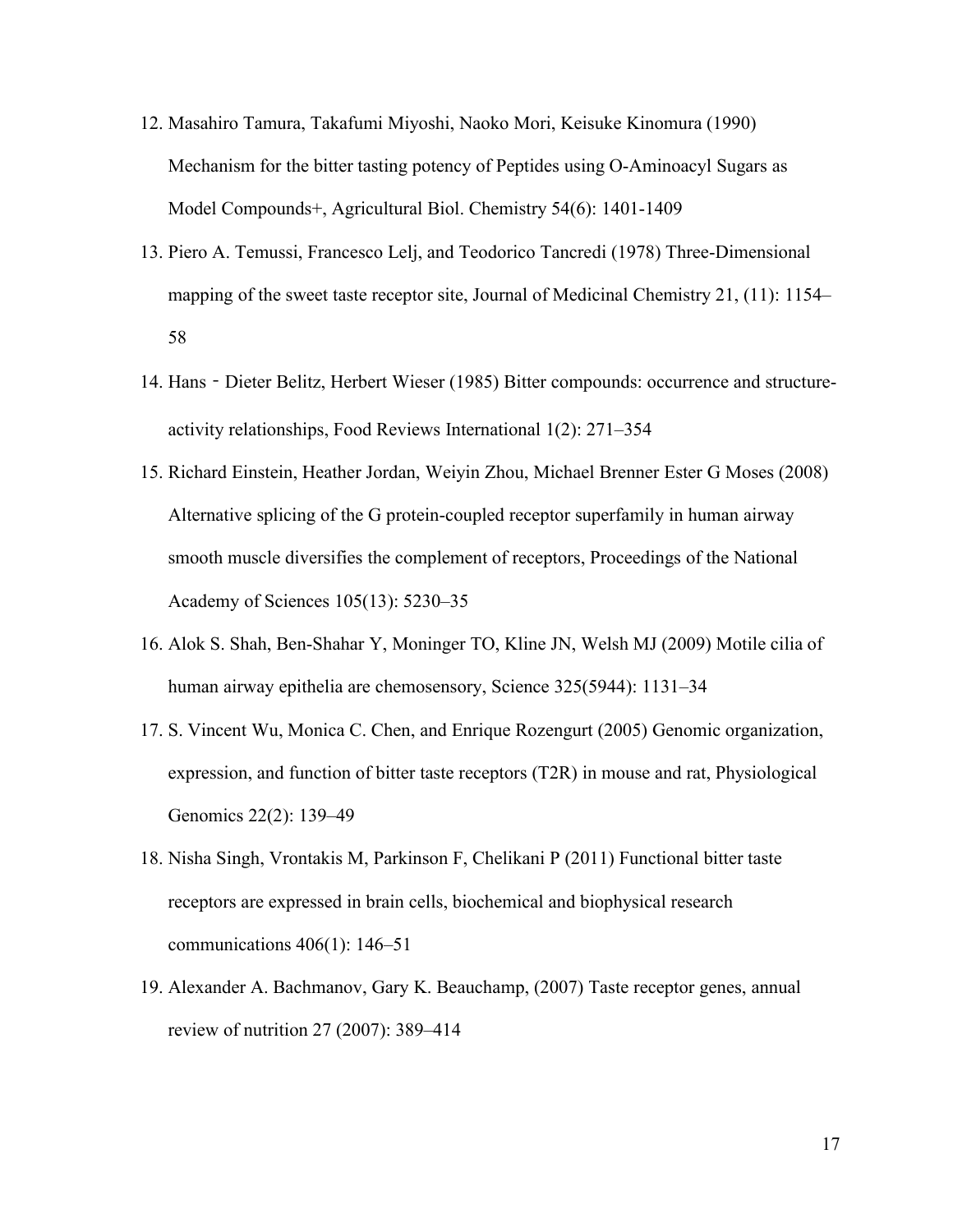- 20. Enrique Rozengurt (2006) Taste receptors in the gastrointestinal tract. I. bitter taste receptors and -gustducin in the mammalian gut, AJP Gastrointestinal and Liver Physiology 291(2):G171-7
- 21. Margolskee RF (2001) Molecular mechanisms of bitter and sweet taste transduction, J boil Chemistry 277(1):1-4
- 22. Danielle R. Reed, Toshiko Tanaka, Amanda H. McDaniel (2006) Diverse tastes: genetics of sweet and bitter perception, Physiology & Behavior 88(3): 215–26
- 23. Alexander A. Bachmanov, Gary K. Beauchamp, (2007) Taste receptor genes, Annu Rev Nutrition 2007(27): 389-414
- 24. Masataka Narukawa, Chiaki Noga, Yoher Ueno, Tsutomu Sato, Takumi Misaka, Tatsuo Watanabe (2011) Evaluation of the bitterness of green tea catechins by a cell-based assay with the human bitter taste receptor HTAS2R39, Biochemical and Biophysical Research Communications 405(4): 620–25
- 25. Toyomi Yamazaki, Sagisaka M, Ikeda R, Nakamura T, Matsuda N, Ishii T (2014) The human bitter taste receptor HTAS2R39 is the primary receptor for the bitterness of the aflavins, Bioscience, Biotechnology, and Biochemistry 78(10): 1753–56
- 26. Hasegawa S (1983) Reduction of nomilin bitterness in citrus juice and juice eram with arthrobacter globifomis cells immobilized in acrylamidgel. Food Chemistry 31: 178-180
- 27. Hasegawa S (1983) Solutions to limonin bitterness problem of citrus juices. Food Technoligy 27(6): 73-77
- 28. Robert L. Johnson, Bruce V. Chandler (1982) Reduction of bitterness and acidity in grapefruit juice by adsorptive processes, Journal of the Science of Food and Agriculture 33(3): 287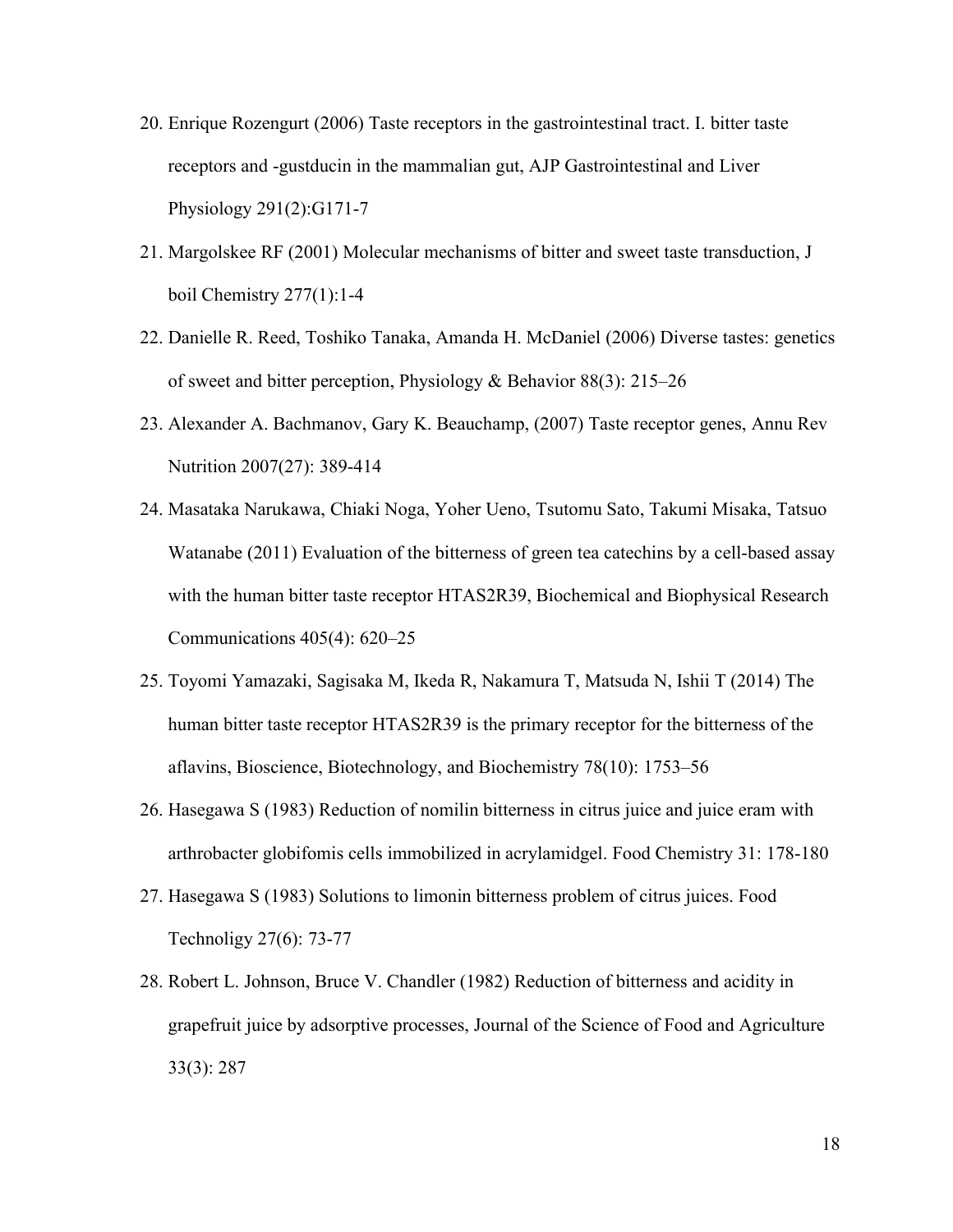- 29. Lenggehhager T. (2000) Ultra filtration and adsorb technologies combined produce top grade concentrates and juice, Food and Machinary 2000(5): 33-34
- 30. M Dahl, R. P Erickson, S. A Simon (1997) Neural responses to bitter compounds in rats, Brain Research 756(1): 22–34
- 31. Lars Kjellenberg (2007) Sweet and bitter tate in organic carrot, Faculty of Landscape Planning, Horticulture and Agricultural Science 2007: 2
- 32. T. K. Murray, B. E. Baker (1952) Studies on protein hydrolysis. I.—preliminary observations on the taste of enzymic protein-hydrolysates, Journal of the Science of Food and Agriculture 3(10): 470–75
- 33. Guohua Zhao, Zongdao Chen (2000) Advances in research on bitter taste of protein hydrolysate, Science and Technology of Cereals, Oils and Foods 7(2): 57
- 34. K. Maehashi, L. Huang (2009) Bitter peptides and bitter taste receptors, Cellular and Molecular Life Sciences; Basel 66(10): 1661–71
- 35. Marie-Luise Blue (2018) What chemical compounds are thought to be responsible for the tastes of bitter, Sour, Salty & Sweet? Sciencing 3(24)
- 36. Oskar Laaksonen (2011) Astringent food compounds and their interactions with taste properties, Turun ylioposto 12(02)
- 37. Adam Drewnowski, Carmen Gomez-Carneros (2000) Bitter taste, phytonutrients, and the consumer: A Review, The American Journal of Clinical Nutrition 72(6): 1424–35
- 38. José Antonio Del Río, Maria Arcas, Obdulio Benavente (1998) Changes of polymethoxylated flavones levels during development of citrus aurantium (Cv. Sevillano) Fruits, Plant Medical 64(6): 575–76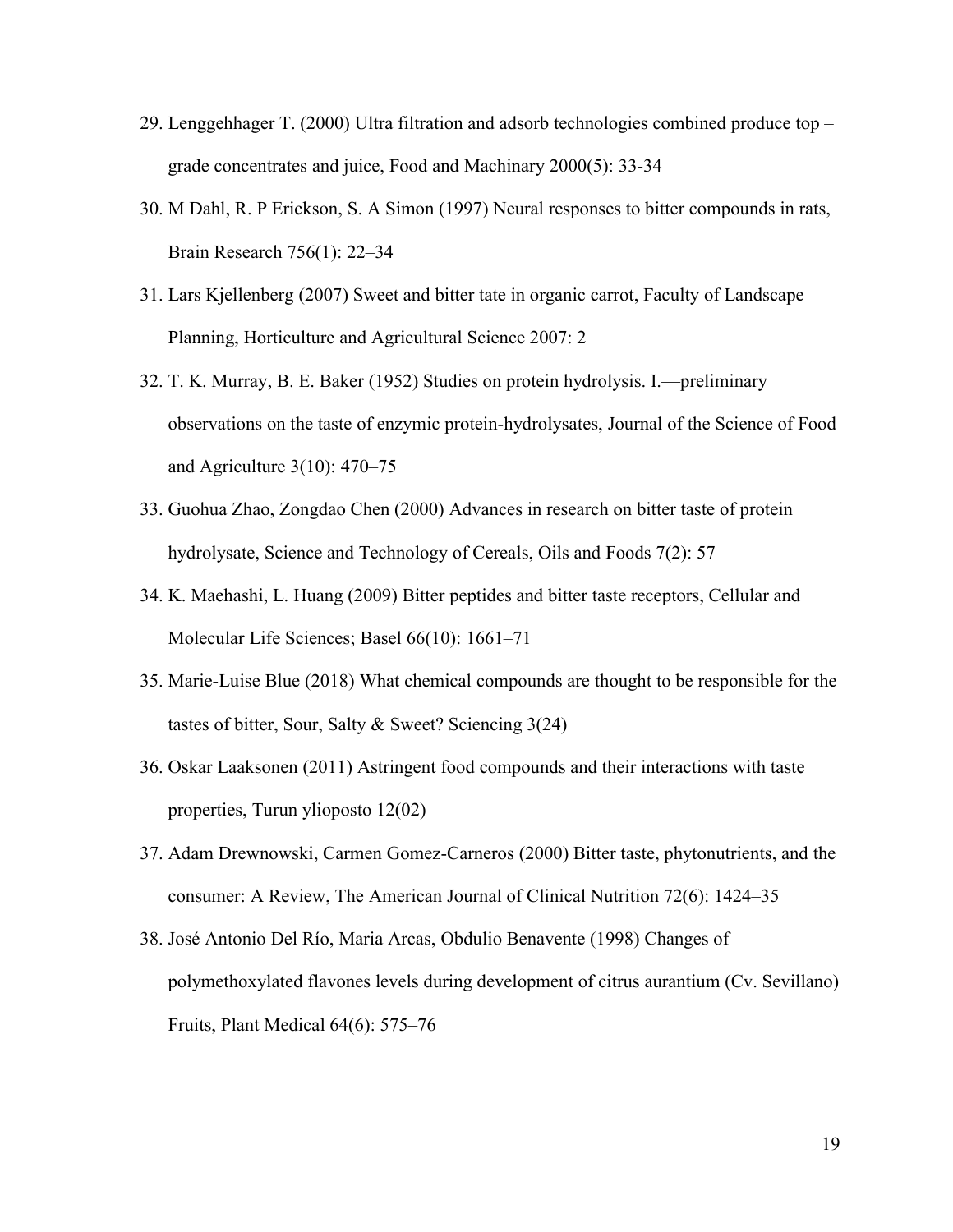- 39. Drewnowski A, Gomez-Carneros (2000) Bitter Taste, Phytonutrients, and the consumer, American Journal of Clinical Nutrition 72(6):1424-35
- 40. Munish Puri, S. S. Marwaha, R.M. Kothari, J.F. Kennedy (1996) Biochemical basis of bitterness in citrus fruit juices and biotech approaches for debittering, Critical Reviews in Biotechnology 16(2): 145–55
- 41. Shin Hasegawa, Masaki Miyake (1996) Biochemistry and Biological Functions of Citrus Limonoids, Food Reviews International 12(4): 413–35
- 42. Karl J. Siebert, P. Y. Lynn (2005) Comparison of methods for measuring protein in beer, Journal of the American Society of Brewing Chemists 63(4): 163–70
- 43. Hanna Peleg et al. (1999) Bitterness and astringency of flavan-3-Ol monomers, dimers and trimers, Journal of the Science of Food and Agriculture 79(8): 1123–28
- 44. Ian R. McLaughlin, Cindy Lederer, Thomas H. Shellhammer (2008) Bitterness modifying properties of hop polyphenols extracted from spent hop material, Journal of the American Society of Brewing Chemists 66(3): 174–83
- 45. Yongxing Zhu, A review of recent studies in China on the possible beneficial health effect of tea, International Journal of Food Science and Technology, 2006(41): 333-340
- 46. Zhaopeng Shi, Guoben Chen et. al., The relationship between the formation of the bitter taste of summer tea and the composition of the substance.[J] Science of Tea, 1984, 4(1): 61-62.
- 47. ScharbertS, Hofmann T. (2005) Molecular definition of black tea taste by means of quantitative studies, taste reconstitution and omission experiments. Journal of Agricultural and Food Chemistry 53(13): 5377-5384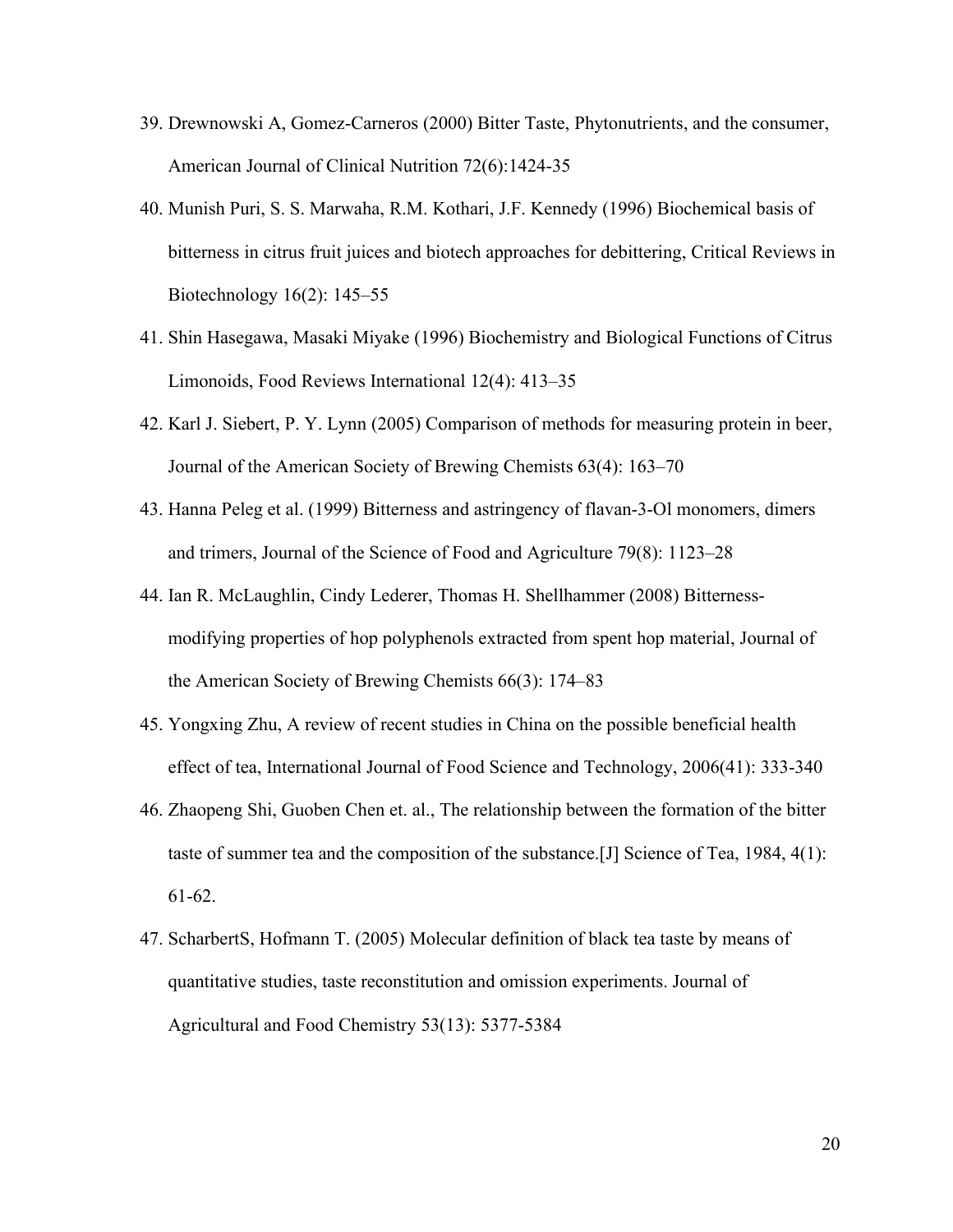- 48. J. C. Hoskin (1994) Sensory properties of chocolate and their development, The American Journal of Clinical Nutrition 60(6): 1068S-1070S
- 49. I. C. Arts, P. C. Hollman, D. Kromhout (1999) Chocolate as a source of tea flavonoids, Lancet (London, England) 354(9177): 488
- 50. J. Serra Bonvehi, F. Ventura Coll (1997) Evaluation of bitterness and astringency of polyphenolic compounds in cocoa powder, Food Chemistry 60(3): 365–70
- 51. R. L. Rouseff (1990) Bitterness in food products: An overview, Developments in Food Science 25: 1-14
- 52. Na Xu (2007) Researchers identified two compounds associated with the bitter taste of coffee. Food Science 28(9): 509.
- 53. Jane L Robichaud, Ann C Noble (1990) Astringency and bitterness of selected phenolics in wine, Journal of the Science of Food and Agriculture 53(3)
- 54. Hanna Peleg, Karine Gacon, Pascal Schilich, Ann C Noble (1999) Bitterness and astringency of flavan-3-ol monomers, dimers and trimers. Journal of the Science of Food and Agriculture 79(8)
- 55. Mercedes C. Carrao-Panizzil, Keisuke Kitamura (1995) Isoflavone content in Brazilian soybean cultivars, Japanese Journal of Breeding 45(3): 295–300
- 56. M. Matsuura, A. Obata, D. Fukushima (1989) Objectionable flavor of soy milk developed during the soaking of soybeans and its control, Journal of Food Science 54(3): 602–5
- 57. Baby Joseph, D jinni (2013) Antidiabetic effects of Monordica charantia (bitter melon) and its medicinal potency, Asian Pacific Journal of Tropical Disease 3(2): 93-102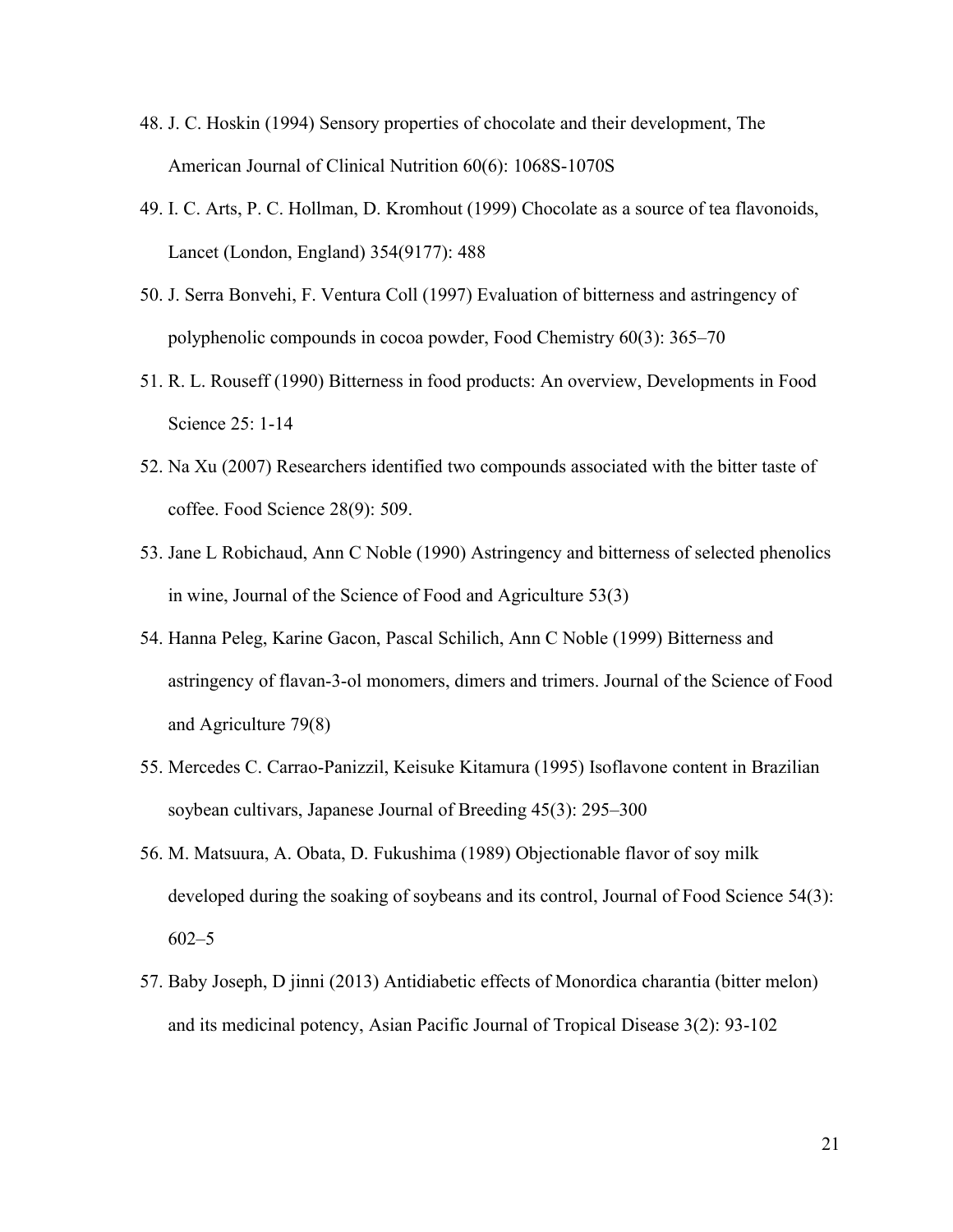- 58. Lynsey D Jones, Pangloli P, Krishnan HB, Dia VP (2018) BG-4, a novel bioactive peptide from momordica charantia, inhibits Lipopolysaccharide-Induced inflammation in THP-1 human macrophages, Phytomedicine 42: 226–32
- 59. Mohammad Raish, Ahmad A, Ansari MA, Alkharfy KM, Jan BL (2018) Momordica charantia polysaccharides ameliorate oxidative stress, inflammation, and apoptosis in ethanol-induced gastritis in mucosa through NF-KB signaling pathway Inhibition,International Journal of Biological Macromolecules 111: 193–99
- 60. Rajendra Karkl, Cheol-Ho Park, Dong-Wook Kim (2013) Extract of buckwheat sprouts scavenges oxidation and inhibits pro-imflammatory mediators in lipopolysaccharide stimulated macrophages (RAW264.7) Journal of Integrative Medicine 11(4): 246-252
- 61. Bing L, Changling H (2011) Research progress on chemical constituents and pharmacological effect of Fagopyrum tataricum, Drugs and Clinic, 29(4)
- 62. Haiyan Bi, Yulu Li, The functional characteristics and research and development of bitter food. Food Research and Development, 2003, 24(1): 57-59.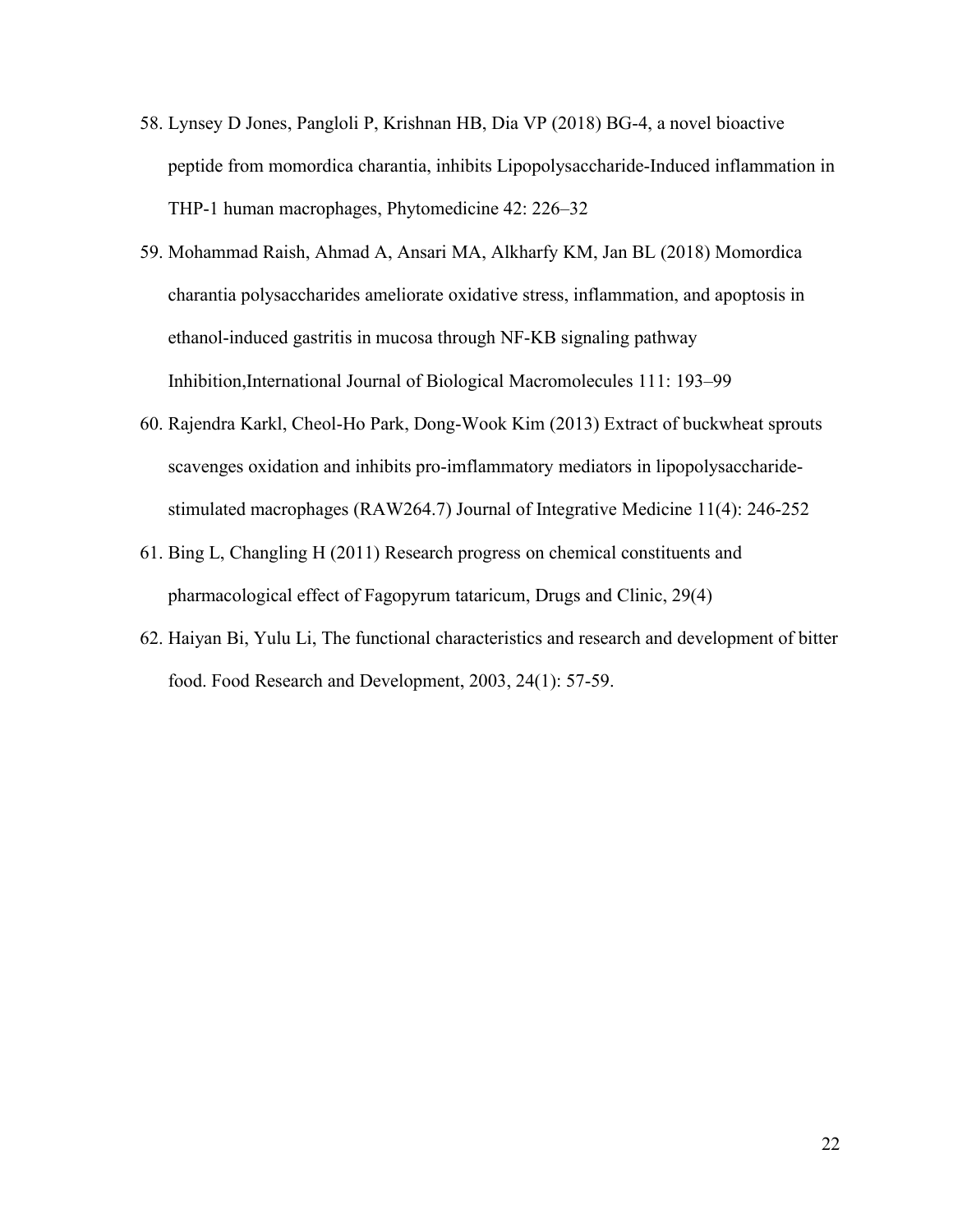#### **CHAPTER 2**

# **QUANTIFICATION AND DIGESTIVE RELEASE OF OAT AVENANTHRAMIDES** *IN VITRO*

#### **Abstract**

Avenanthramides (AVNs) are a group of phenolic alkaloids mainly found in oats. AVNs do not only act as antioxidants but also interact with multiple cellular components to inhibit proinflammatory processes and produce a variety of health promoting effects following the appropriate nutritional intervention or dietary supplementation. In this study, we quantified AVNs in 242 oat flour samples consisting of 109 accessions from the AFRI CORE world diversity oat panel grown at two different locations (Lacombe, Alberta, CA and Aberdeen, Idaho, US) and determined their release patterns during the *in vitro* digestion. Total levels ofAVNs ranged from 3.3 to 227.3 μg/g in Lacombe location and from 1.6 to 65.9 μg/g when grown in Aberdeen. While total levels of AVNs released from whole flours upon digestion ranged from 1.9 to 67.2 μg/g whole flour in Lacombe and from 1.6 to 14.8 μg/g when grown in Aberdeen, we observed a complete loss ofAVNC from in vitro digests. Oat variety and growth location appeared to critically affect both total levels and bioaccessibility of AVNs.

#### **Introduction**

Oats are a unique cereal among the whole grains. Evidence has indicated that high intake of whole-grain foods can reduce the risk of CHD (coronary heart disease) and diabetes.1- <sup>2</sup>Consuming oat reduced plasma cholesterol and LDL-cholesterol levels, which are main risk factors for CHD.<sup>3</sup> In 1997, the US Food and Drug Administration approved the heart health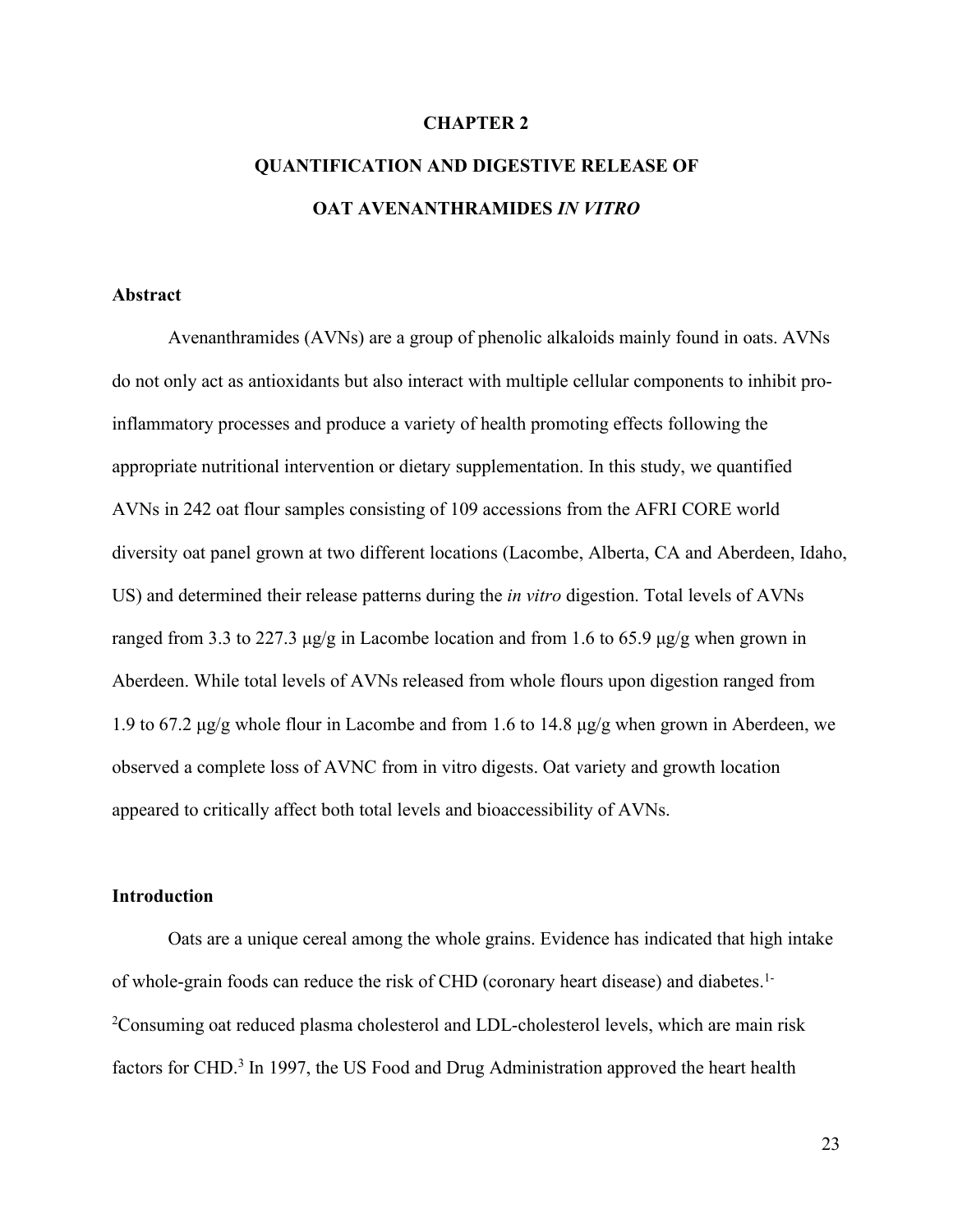claims for foods containing oat due to high levels ofsoluble fiberand its impact on the risk factors associated with CHD. Compared with other grains, oat also contains one-third more protein, almost four times as much fat and significantly less carbohydrate. Importantly, oat contains many phytochemicals with a phenolic moiety which have free radical scavenging properties and thus exhibit antioxidant properties *in vitro*.<sup>4</sup>

Avenanthramides (AVNs), which are also called anthranilic acid amides, are a group of phenolic alkaloids mainly found in oat (**Figure 2.1**). AVNs were originally named by Collins in his report about presence of these metabolites in oat kernels.<sup>5</sup> It was later discovered that they were identical to three oat alkaloids (open-chain amides of avenalumins I, II and III) that were previously reported in oat by Mayama and colleagues.<sup>6-7</sup> Research indicated that these compounds have anti-inflammatory, antioxidant, anti-itch, anti-irritant and antiatherogenic activities.<sup>8</sup>

Antioxidants are substances which protect cells from oxidative damage and prevent disorders associated with oxygen species generation.<sup>9</sup> Dimberg et al. reported significantly higher antioxidative potential of AVNs than that of other simple phenolics such as vanillin and caffeic acid. Avenanthramide C (AVNC) was one of three most abundant AVNs found in oat groats, usually accounting for one-third of the total concentration of AVNs (although the relative proportion of AVNs varied greatly) and it showed the highest*in vitro* antioxidant activity.<sup>10</sup> The antioxidant activity of AV-rich oat extracts has been studied in animal studies. A diet supplemented with AV-rich oat extract at 100 mg/kg food (thus providing approximately 20 mg AVNs per kg body weight) increased levels of superoxide dismutase (SOD) in skeletal muscle, liver and kidney of the treated animals. The intervention also enhanced glutathione peroxidase activity in the heart and skeletal muscle.<sup>11</sup> AVNs also inhibited oxidation of low-density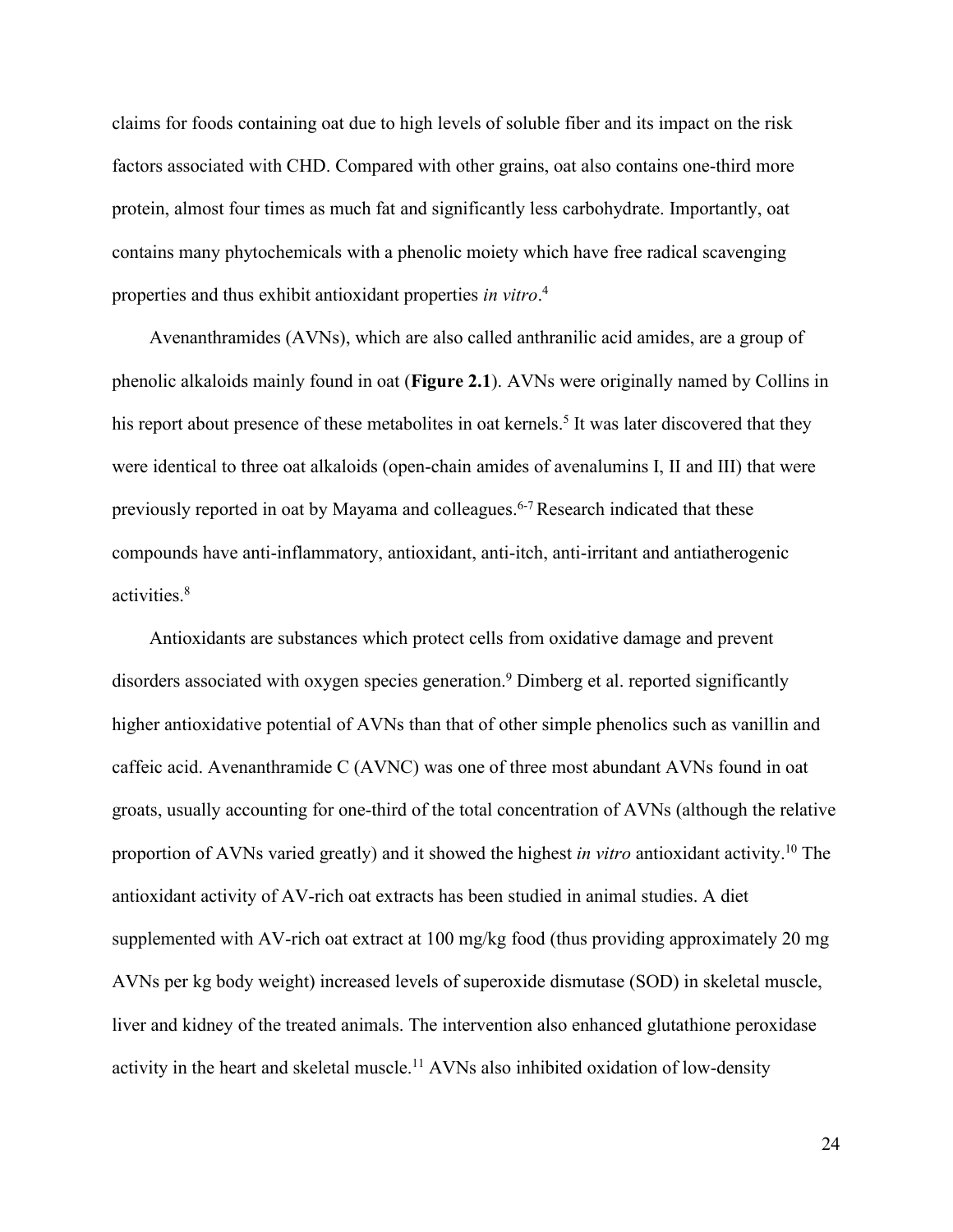lipoprotein (LDL) in a dose dependent fashion and showed synergistic interaction with vitamin C, thus providing another independent evidence that AVNs acted as potent antioxidant compounds.<sup>12</sup>

AVNs do not only act as antioxidants but also interact with multiple cellular components to inhibit pro-inflammatory processes. Liu et al tested the potential antiatherogenic activity of AVNs in the human aortic endothelial cell (HAEC) culture system, and reported that the beneficial effects ofAVNs were mediated through modulation of cellular and molecular processes, which play important roles in arterial inflammation. The reduced adhesion of HAEC cells to U937 cells*in vitro* appeared to be mediated by inhibition of adhesion molecule expression by HAEC, and effect attributed to oat AVNs.<sup>13</sup> In a clinical study, Koenig et al divided women between 50 to 80 years old into two groups in a double-blind fashion, providing them with 0.4 mg or 9.2 mg total AVNs, and collected blood samples between downhill walking sessions. The data indicated that AV supplementation decreased the inflammation induced by downhill walking in postmenopausal women.<sup>14</sup>

Studies revealed that vascular smooth muscle cell (VSMC) is one of the two major factors which lead to atherosclerosis, and the other is impaired nitric oxide (NO). Nie et al conducted a study to examine the effect of AVNs on the VSMC, and the study showed that 120 uM AVNs could inhibit more than half of VSMC cell proliferation. In addition, AVNs also increased NO producing dose-dependently. The results indicated that AVNs had significant antiproliferative properties and could be used to manage atherosclerosis.<sup>15</sup> The same group later continued on their studies to investigate the cell cycle inhibitory mechanism, and the results suggested that AVNs treatment arrested VSMC cell proliferation at the G1 phase. This inhibitory effect could indicate potential health benefit of oat supplementation to preventCHD.<sup>16</sup>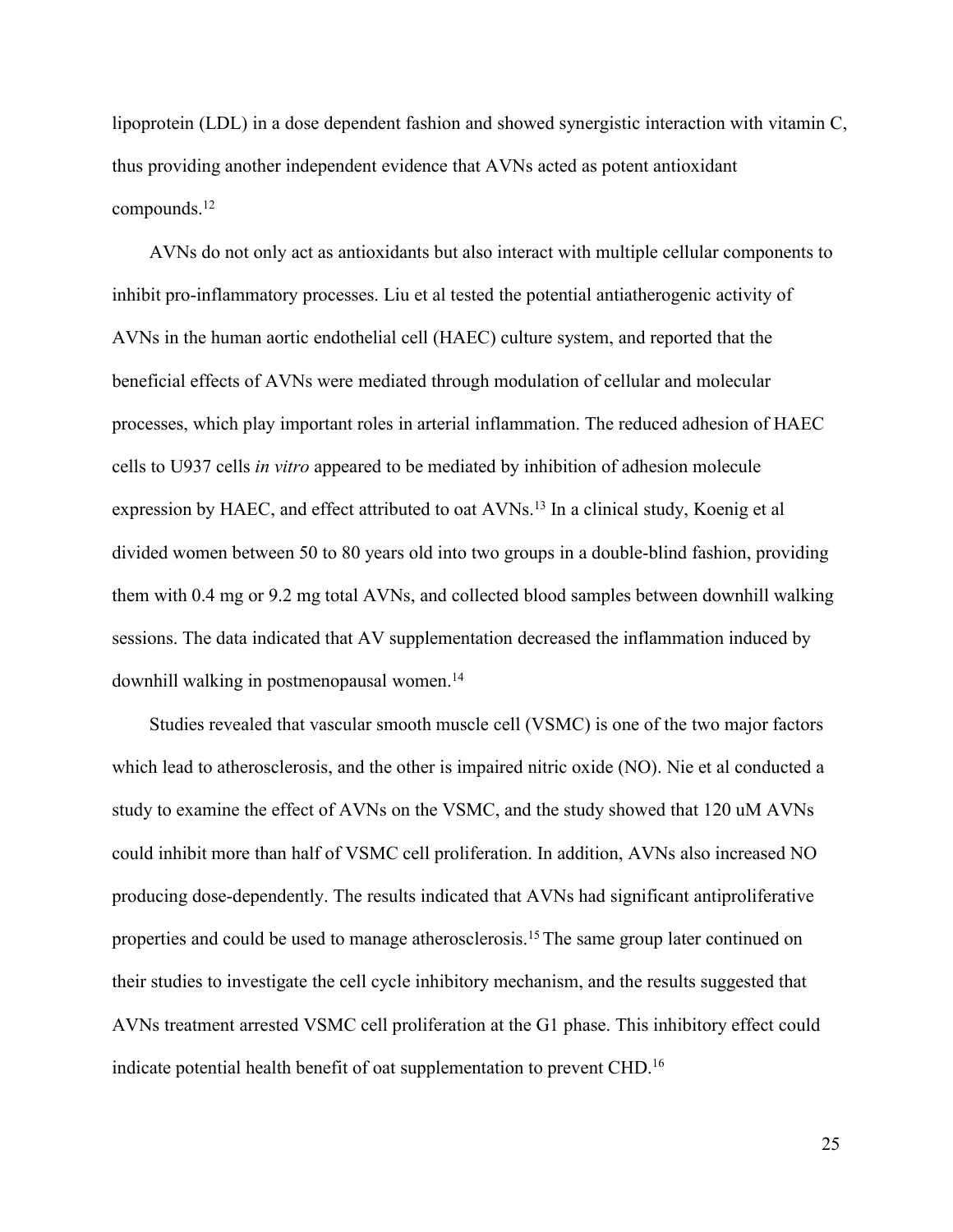Oat has long been used to treat different types of skin diseases. Colloidal oat has been found to be very effective in the treatment of atopic dermatitis, drug-induced rashes, psoriasis and other related conditions. It was also suggested that oat extracts containing AVNs have antihistamine and anti-irritation activity.<sup>17</sup> Sur et al showed that low concentrations of AVNs inhibited degradation of inhibitor of nuclear factor kappa B-alpha, and topical application of 1-3 ppm oat amides reduced inflammation in a murine model of allergic and neurogenic inflammation.<sup>18</sup>



**Figure 2.1.** Chemical structure of avenanthramides and their precursor phenolic acids.

Studies have shown that AVNs are beneficial to human health because of their multiple health promoting effects. <sup>19</sup> Animal studies and human clinical trials confirmed that the effects of AVNs of lowering cholesterol and inhibiting LDL oxidation can help reduce risks of cardiovascular. <sup>20</sup>Together with two avenacosides and two bidesmosidic saponins, oat AVNs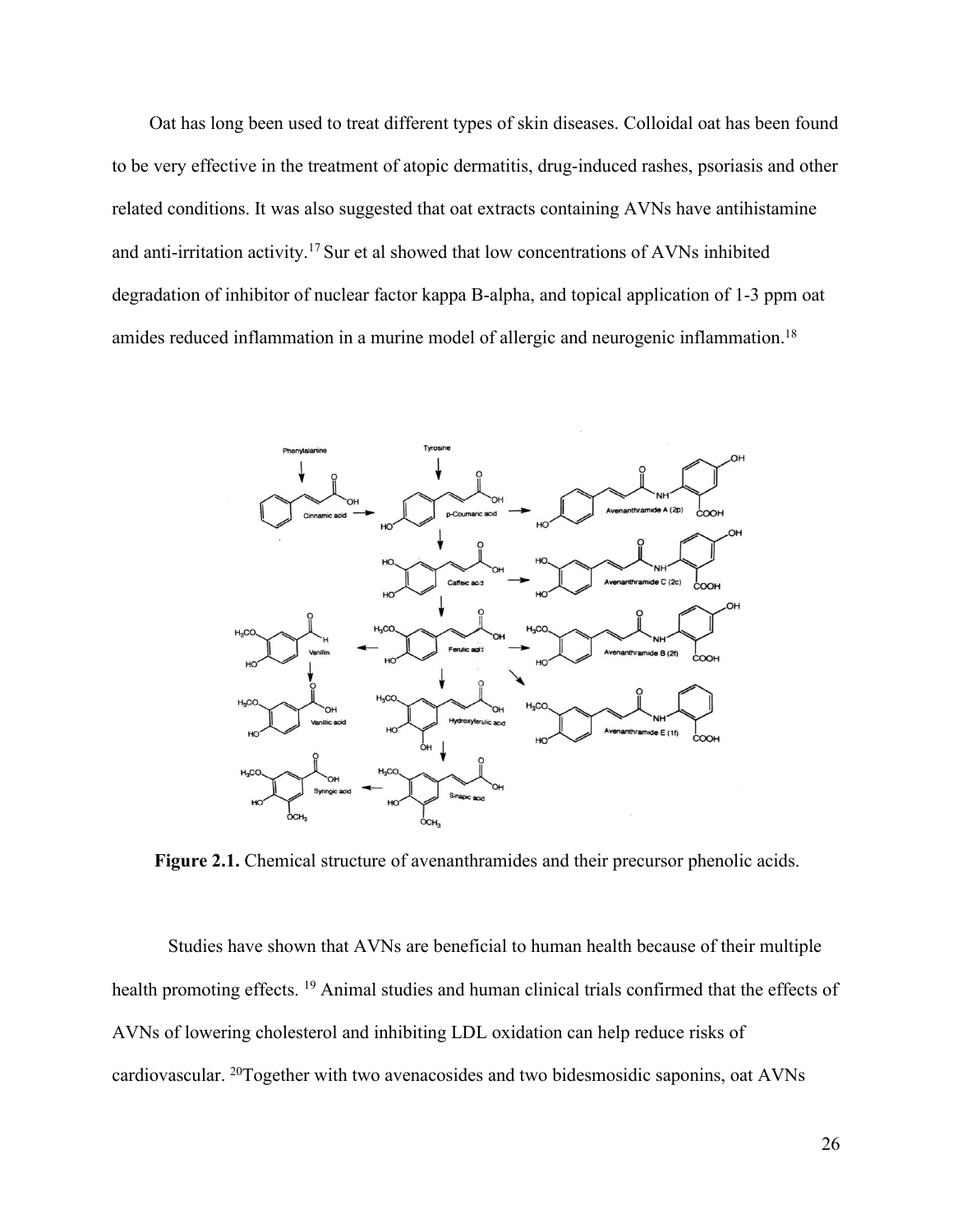were described as key components responsible for astringent and bitter taste of oat.<sup>21</sup> Therefore, the objective of this study was to quantify AVNs in oat flour samples and determine their release patterns during the *in vitro* digestion.

#### **Material and methods**

#### *Chemicals*

General laboratory reagents including all materials used for *in vitro* digestion were purchased from Sigma (Saint Louis, MO). All solvents were of HPLC grade and purchased from VWR (Radnor, PA). Water was purified with a Milli-Q water purification system (Millipore, Burlington, MA). Avenanthramide A (2p), B (2f), C (2c), and E (1f) standards were purchased from SynInnova (Edmonton, AB, Canada).

#### *Oats samples and preparation*

A set of 242 samples consisting of 109 accessions from the AFRI CORE world diversity oat panel grown at two different locations – Lacombe, Alberta, CA (1) and Aberdeen, Idaho, US (2) – was kindly provided by Dr. Eric Jackson as a part of the Collaborative Oat Research Enterprise (CORE) initiative<sup>22</sup> in the form of de-hulled and uniformly milled whole grain flour and stored at -20 °C until extraction.

#### *Extraction of free avenanthramides*

Oat flours (200 mg) were milled with IKA Analytical Mill into a fine powder and extracted with 1 ml of 95% methanol in a phosphate buffer ( $pH=2.8$ ) using vertical shaking (20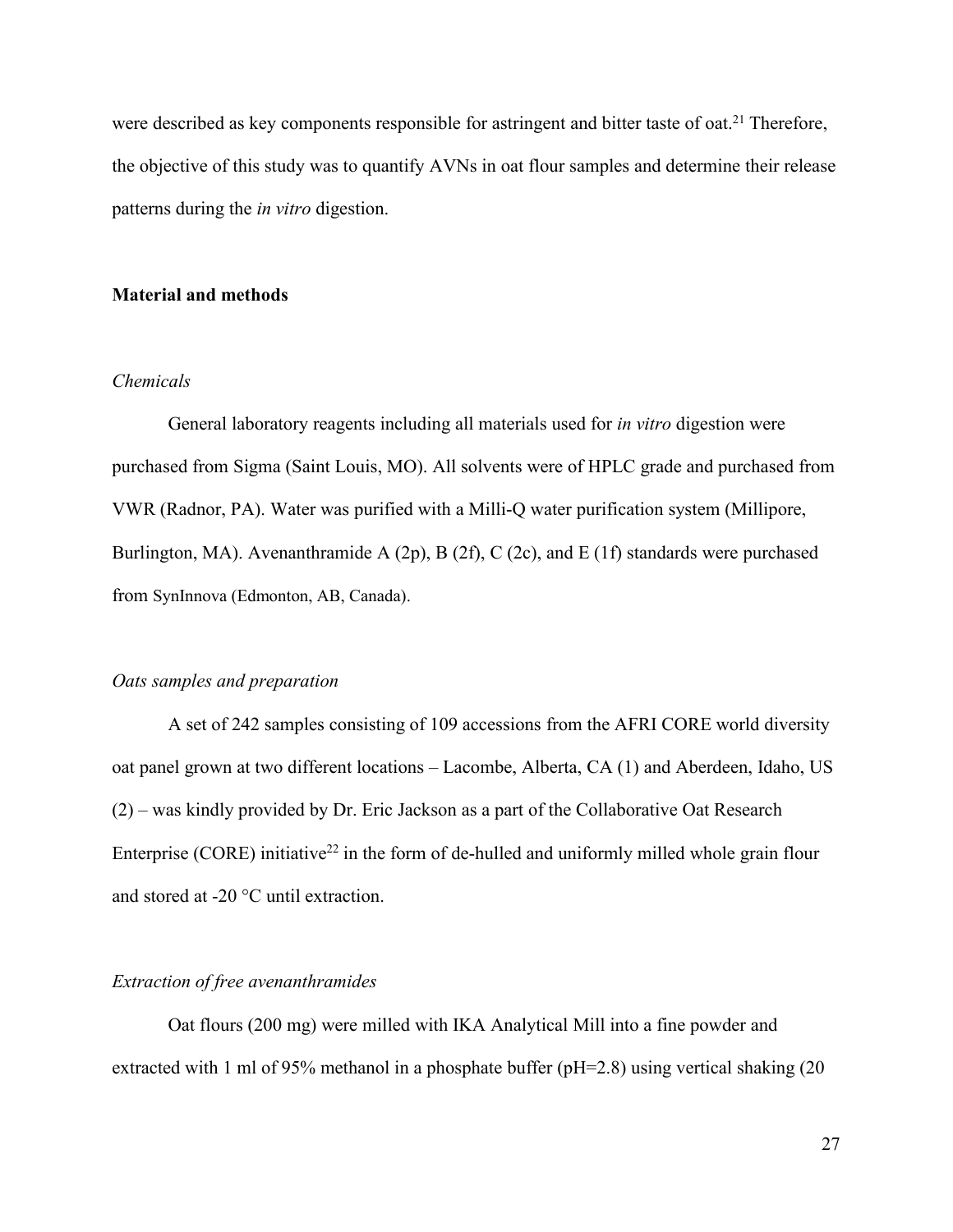min, RT, 300 rpm) and ultrasonication (30 min). The samples were centrifuged at 3000 rpm and the exhausted pellets were extracted 2 more times following the same procedure and discarded. Combined supernatants were concentrated under vacuum at a temperature not exceeding 40 °C (Buchi R210 rotavapor, Flawil, Switzerland) and freeze-dried (Labconco Freezone18, Kansas City, MO). Resulting powders were dissolved in methanol, filtered through a syringe filter, and analyzed by HPLC.

|                                                                                         |                    |       | <b>SSF</b>   |                    | SGF          |                    | <b>SIF</b>   |                    |
|-----------------------------------------------------------------------------------------|--------------------|-------|--------------|--------------------|--------------|--------------------|--------------|--------------------|
|                                                                                         |                    |       | pH 7.0       |                    | pH 3.0       |                    | pH 7.0       |                    |
| <b>Constituent</b>                                                                      | <b>Stock Conc.</b> |       | Vol of stock | <b>Conc in SSF</b> | Vol of stock | <b>Conc in SGF</b> | Vol of stock | <b>Conc in SIF</b> |
|                                                                                         | g/L                | mol/L | mL           | mmol/L             | mL           | mmol/L             | mL           | mmol/L             |
| KCI                                                                                     | 37.3               | 0.5   | 15.1         | 15.1               | 6.9          | 6.9                | 6.8          | 6.8                |
| KH2PO4                                                                                  | 68.0               | 0.5   | 3.7          | 3.7                | 0.9          | 0.9                | 0.8          | 0.8                |
| NaHCO3                                                                                  | 84.0               | 1.0   | 6.8          | 13.6               | 12.5         | 25.0               | 42.5         | 85.0               |
| NaCl                                                                                    | 117.0              | 2.0   | <b>NIL</b>   | NIL                | 11.8         | 47.2               | 9.6          | 38.4               |
| MgCl2. 6H2O                                                                             | 30.5               | 0.15  | 0.5          | 0.15               | 0.4          | 0.1                | 1.1          | 0.33               |
| (NH4)2CO3                                                                               | 48.0               | 0.5   | 0.06         | 0.06               | 0.5          | 0.5                | <b>NIL</b>   | <b>NIL</b>         |
|                                                                                         |                    |       |              |                    |              |                    |              |                    |
| For pH adjustment                                                                       |                    |       |              |                    |              |                    |              |                    |
|                                                                                         | mol/L              |       | mL           | mmol/L             | mL           | mmol/L             | mL           | mmol/L             |
| <b>NaOH</b>                                                                             | 1                  |       | <b>NIL</b>   | <b>NIL</b>         | <b>NIL</b>   | <b>NIL</b>         | <b>NIL</b>   | <b>NIL</b>         |
| HCI                                                                                     | 6                  |       | 0.09         | 1.1                | 1.3          | 15.6               | 0.7          | 8.4                |
| Distilled water<br>upto                                                                 |                    |       | 400          |                    | 400          |                    | 400          |                    |
| CaCl2.6H2O is NOT added to the stimulated digestion fluids                              |                    |       |              |                    |              |                    |              |                    |
|                                                                                         | g/L                | mol/L |              | mmol/L             |              | mmol/L             |              | mmol/L             |
| CaCl2.6H2O                                                                              | 44.1               | 0.3   |              | $1.5(0.75*)$       |              | $0.15(0.075*)$     |              | $0.6(0.3*)$        |
| $*$ in brackets is the corresponding Ca2+ concentration in the final digestion mixture. |                    |       |              |                    |              |                    |              |                    |

**Table 2.1.** Preparation of stock solutions of stimulated digestion fluids (1.25x concentrate).

# *Simulated in vitro digestion*

Simulated oral, gastric and small intestinal digestion of oat flours was performed

following an established protocol with minor modifications.<sup>23</sup> Briefly, SSF (simulated salivary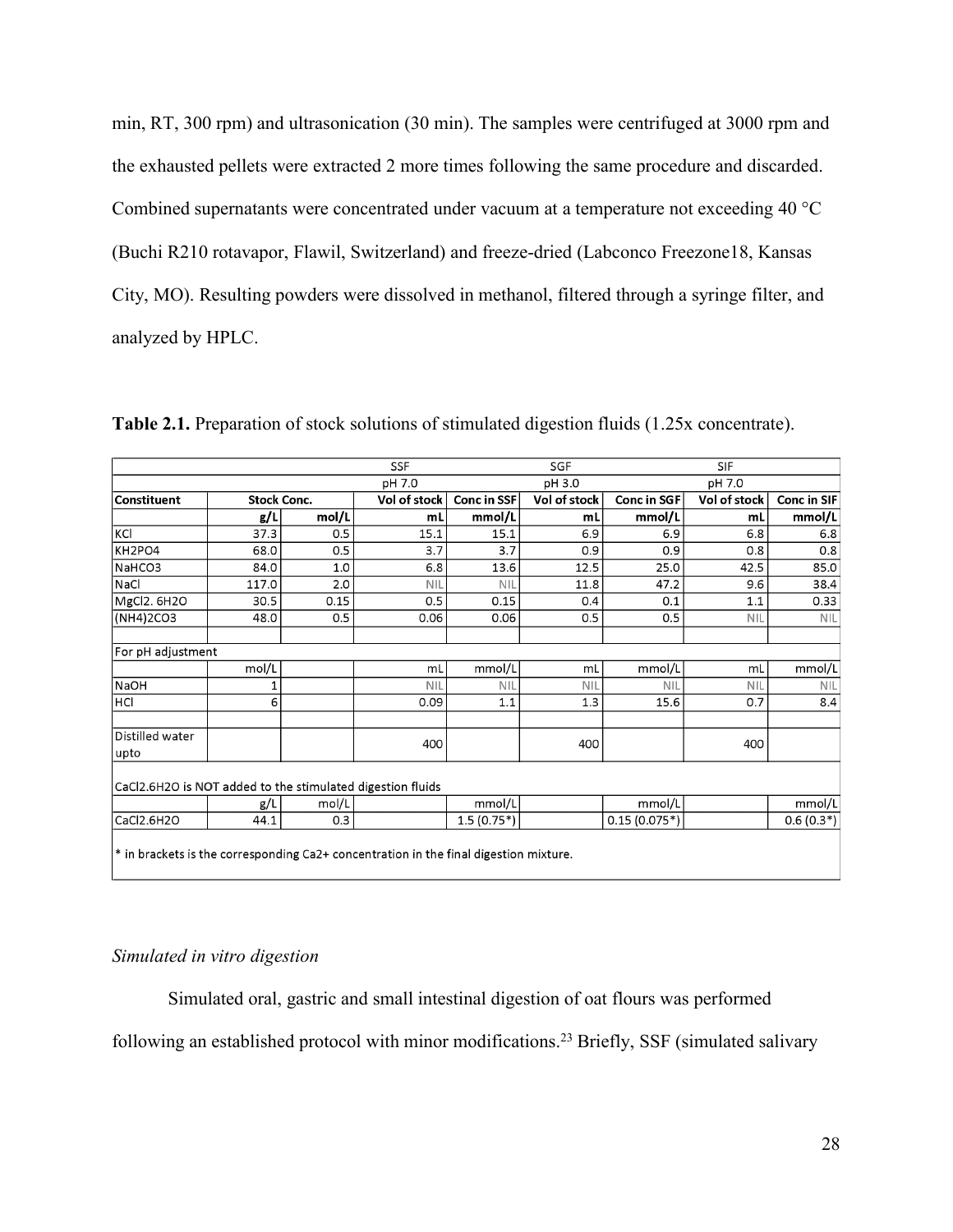fluid), SGF (simulated gastric fluid) and SIF (simulated intestinal fluid) were made up of the respective electrolyte solutions, enzymes, water and calcium chloride as indicated in **Table 2.1.**

A-amylase from human saliva (type IX-A) or porcine pancreas (type VI-B) was prepared as 1500 U/ml stock solution in the SSF fluid. Porcine pepsin was prepared as 25000 U/ml in the SGF fluid. Pancreatin stock solution was prepared based on the trypsin activity as 800 U/ml in the SIF fluid. Fresh bile preparations were made as160 mM stocks in the SIF solution. Calcium chloride stocks were prepared as  $0.3$  M solution  $(0.44 \text{ g } \text{CaCl}_2 \text{x} 2H_2 \text{O}$  in 10 ml water).

In the oral digestion phase, 100 mg of oat flour sample was added to 300 μl of water and boiled for 5 minutes, then 280 μl of SSF electrolyte stock solution and 40 μl of salivary  $\alpha$ amylase solution (1500 U/ml) were added. Following the addition of 2  $\mu$ l of 0.3M CaCl<sub>2</sub> and 78 μl water, the reaction was mixed by vortexing to simulate food processing in human mouth for 2 min. The pH of solution was controlled at 6.8 where salivary  $\alpha$ -amylase has a highest activity.<sup>24</sup>

In the gastric digestion phase, 600 μl of SGF electrolyte stock solution, 128 μl of porcine pepsin (3850U/mg), 4 μl of 0.3M CaCl<sub>2</sub>, 16 μl of 1M HCl and 52 μl of water were added to the sample and incubated for 2 hours at 37℃.

In the intestinal digestion phase, 880 μl of SIF electrolyte stock solution, 400 μl of pancreatin (800U/ml),200 μl of fresh bile (160mM of taurocholic acid), 3.2 μl of 0.3M CaCl2, 12 μl of 1M NaOH and 104.8μl of water were added to the gastric chyme and digested for additional 2 hours at 37℃.After digestion was completed, the solution was water bathed for 15 minutes in 80℃ to inactivate the enzymes and then centrifuged at 2000 rpm for 10 minutes. Supernatant liquid was transferred to a new vial, frozen at -80℃, and freeze-dried to obtain a powder sample of water-soluble metabolites released from the digested oat flour.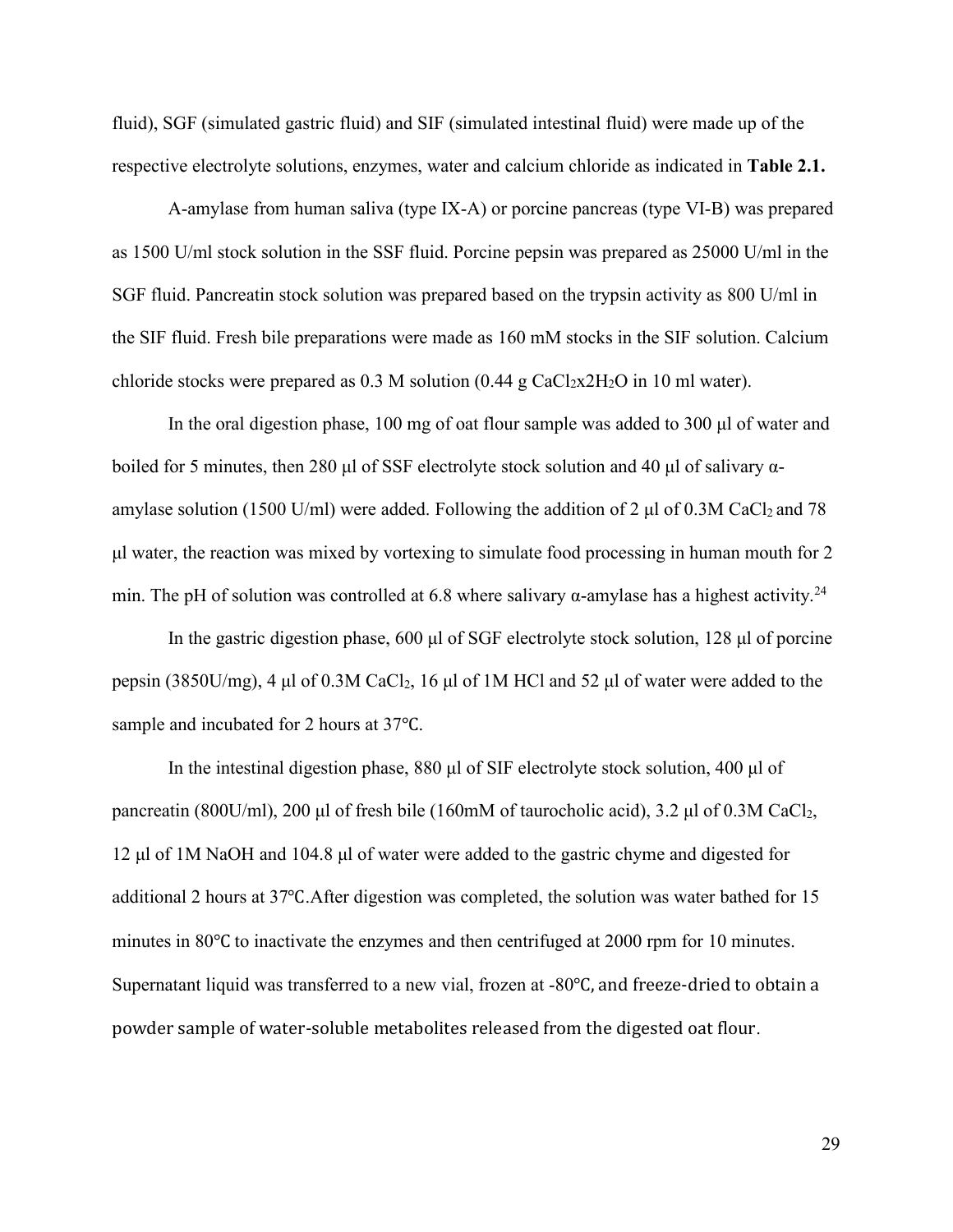#### *HPLC quantification of avenanthramides*

HPLC-UV analysis was performed using a Shimadzu HPLC system equipped with a pump (LC-20AT), an autosampler (SIL-20A), a diode array detector (SPD-M20A) and an automatic column temperature control oven (CTO-20A). Separation was performed on Restek Ultra C18 column (250 x 4.6 mm, 5  $\mu$ ) at a column temperature of 30°C. The binary mobile phase consisted of 0.1% formic acid in water (Eluent A) and acetonitrile (Eluent B) in a gradient as follows: 0-5 min, 20% acetonitrile; 5-25 min, 20-65% acetonitrile; 25-26 min, 65% acetonitrile; 26-29 min, 65-95% acetonitrile; 29-32 min, 95% acetonitrile; 32-44 min, 95-20% acetonitrile. Each run was followed by an equilibration time of 10 min. Ultraviolet (UV) spectra were monitored at 340 nm, and the flow rate was 1.0 ml/min. The data were collected and analyzed with LC solution (Shimadzu, Nakagyo-ku, Kyoto, Japan) software. Peaks were identified based on comparison of retention times and UV spectra with those of authentic AVNs standards.

#### *Statistical analysis*

Statistical analyses were performed using Prism 6.0 (GraphPad Software, San Diego, CA) and expressed as mean  $\pm$  SEM. Two tailed t-test or one-way ANOVA were applied as necessary at a significance level of  $P < 0.05$ . Post-hoc analyses of differences between individual experimental groups were made using the Tukey's multiple comparison test.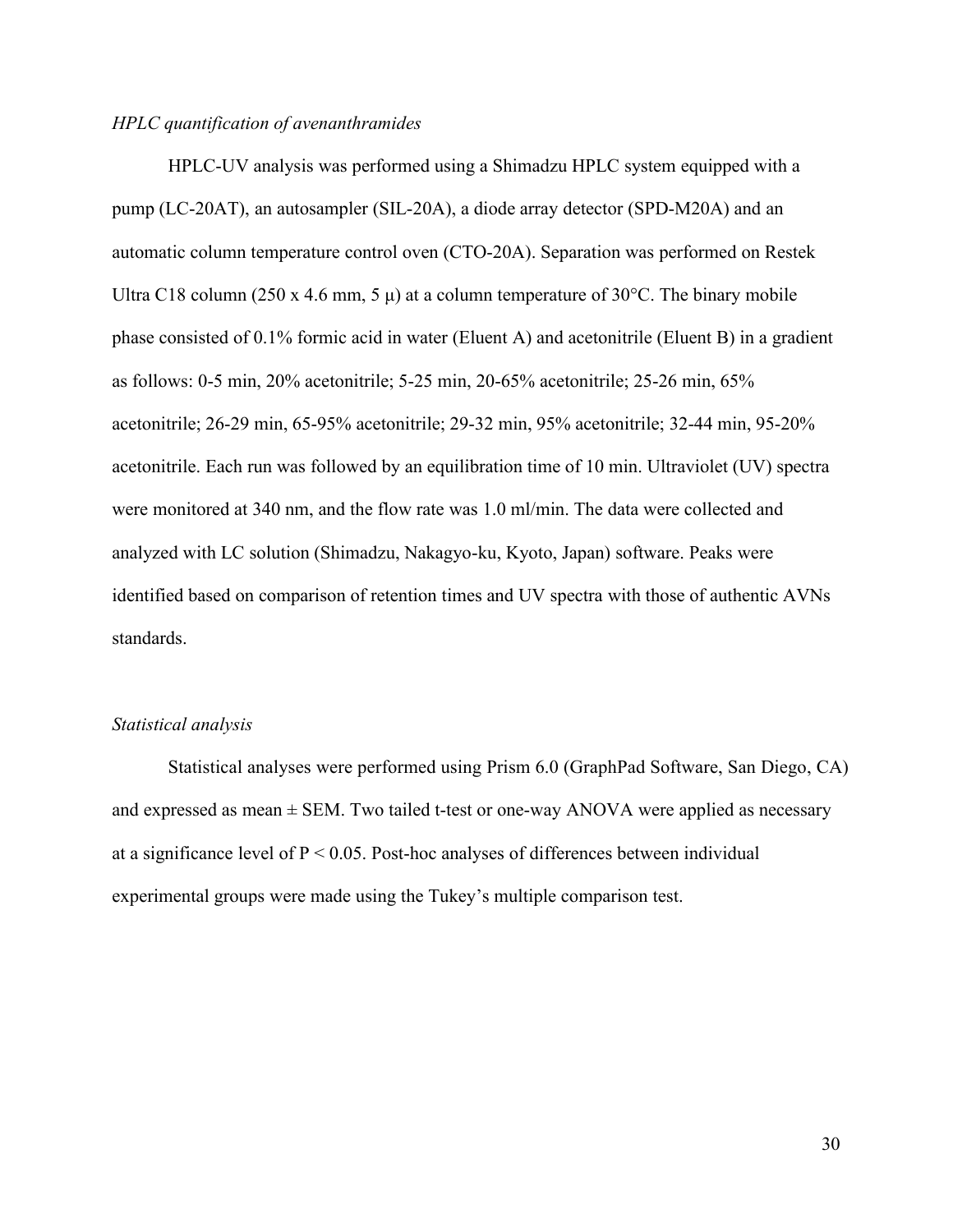# **Results and discussion**

### *Identification and quantification of avenanthramides*

Oat cultivars from the AFRI CORE worldwide diversity panel differed markedly not only in total and individual AVNs content, but also in the amounts of AVNs produced depending on the geographical location of the field. Total levels of AVNs ranged from 3.3 to 227.3  $\mu$ g/g in Lacombe, AB location, and from 1.6 to 65.9 μg/g when grown in Aberdeen, ID. Cultivar UFRGS 881971 grown in Lacombe showed the highest total AVNs content of 227.3 μg/g, with levels of the individual AVNs at 68.1 μg/g (AVNA), 91.4 μg/g (AVNB), and 67.8 μg/g (AVNC). Cultivar Maverick grown in Aberdeen showed the lowest total AVNs content of 1.6 μg/g, with levels of the individual AVNs at 0.8 μg/g (AVNA), 0.2 μg/g (AVNB), and 0.6 μg/g (AVNC) (**Tables 2.2 and 2.3**, free AVNs).

**Table 2.2.** Content of major individual avenanthramides in flours and *in vitro* digests of the oat cultivars from the AFRI CORE worldwide diversity panel grown in the northern location of Lacombe, Alberta, CA.

| Cultivar name   | <b>Location 1</b><br>Lacombe, Alberta, CA |                                       |                          |                          |                      |             |  |  |  |  |
|-----------------|-------------------------------------------|---------------------------------------|--------------------------|--------------------------|----------------------|-------------|--|--|--|--|
|                 |                                           |                                       |                          |                          |                      |             |  |  |  |  |
|                 |                                           | Free AVNs $(\mu g/g)$                 |                          |                          | Digested AVNs (µg/g) |             |  |  |  |  |
|                 | <b>AVNA</b>                               | <b>AVNB</b>                           | <b>AVNC</b>              | <b>AVNA</b>              | <b>AVNB</b>          | <b>AVNC</b> |  |  |  |  |
| Aarre           | 10.5                                      | 22.1                                  | 10.0                     | 1.4                      | 0.5                  | nd          |  |  |  |  |
| Ajax            | 15.1                                      | 19.5                                  | 19.9                     | 2.3                      | 1.4                  | nd          |  |  |  |  |
| Ajax            | --                                        | $\hspace{0.05cm}$ – $\hspace{0.05cm}$ | --                       | $-$                      | --                   | --          |  |  |  |  |
| Akiyutaka       | 18.3                                      | 12.4                                  | 18.9                     | 9.1                      | 4.2                  | nd          |  |  |  |  |
| Asencao         | 12.1                                      | 12.7                                  | 13.1                     | 5.4                      | 2.9                  | nd          |  |  |  |  |
| Assiniboia/S42  | 27.4                                      | 38.8                                  | 37.8                     | 9.9                      | 5.9                  | nd          |  |  |  |  |
| Baler CDC       | $\qquad \qquad -$                         | $\overline{\phantom{a}}$              | $\overline{\phantom{a}}$ | $\overline{\phantom{a}}$ | --                   | --          |  |  |  |  |
| Belinda         | 6.2                                       | 10.5                                  | 7.1                      | 2.0                      | 0.8                  | nd          |  |  |  |  |
| Bia             | 6.3                                       | 9.6                                   | 7.3                      | 2.6                      | 1.0                  | nd          |  |  |  |  |
| Blaze           | 11.9                                      | 13.4                                  | 16.6                     | 3.0                      | 0.8                  | nd          |  |  |  |  |
| <b>Boudrias</b> | 25.3                                      | 26.3                                  | 30.9                     | 6.4                      | 2.7                  | nd          |  |  |  |  |
| Bountiful       | 10.9                                      | 11.3                                  | 16.0                     | 3.9                      | 2.0                  | nd          |  |  |  |  |
| Boyer CDC       | 41.8                                      | 51.9                                  | 39.5                     | 8.2                      | 3.2                  | nd          |  |  |  |  |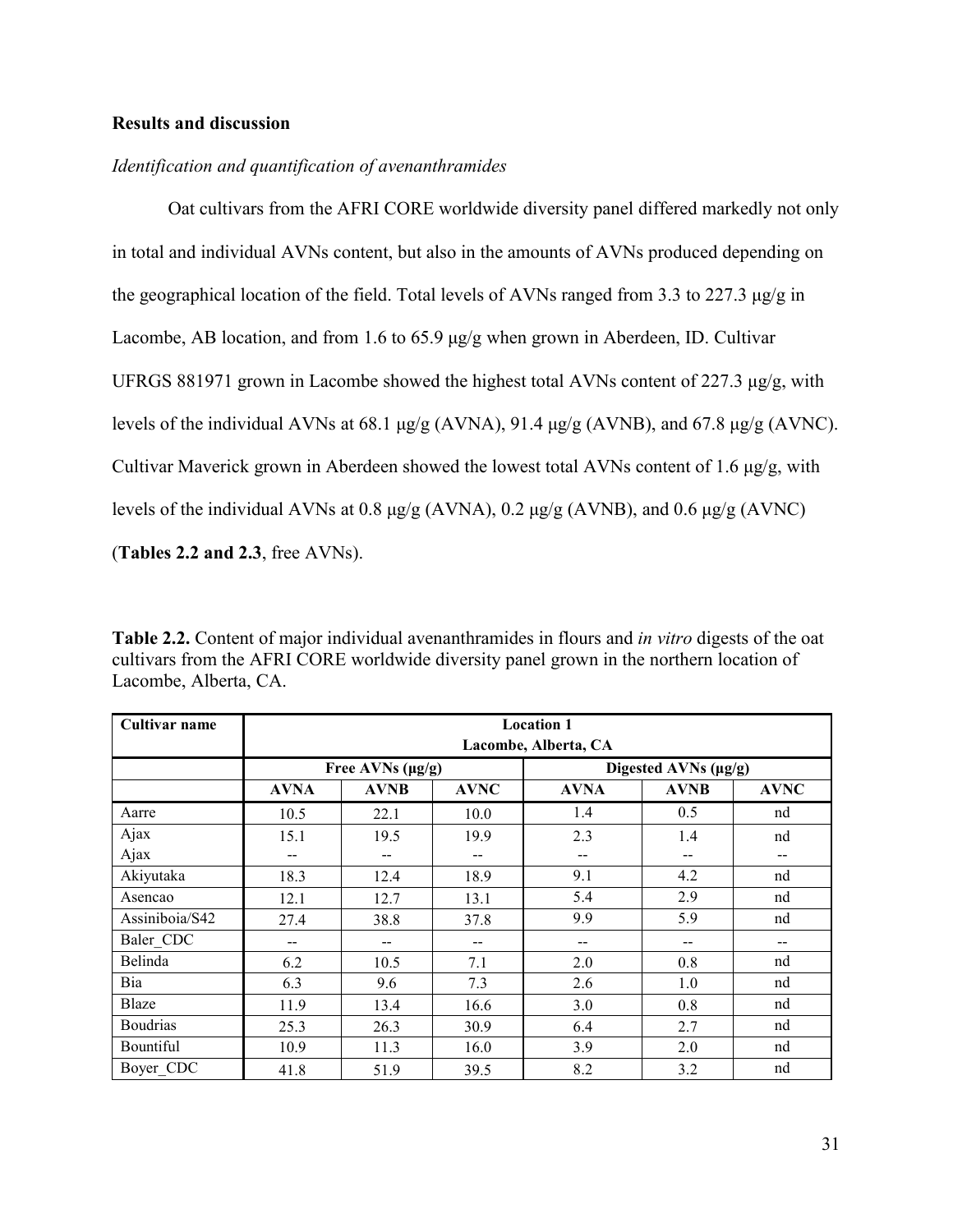| Buckskin         | 23.3                     | 19.3                        | 27.2                     | 5.0                      | 1.7                                           | nd                       |
|------------------|--------------------------|-----------------------------|--------------------------|--------------------------|-----------------------------------------------|--------------------------|
| <b>Buffalo</b>   | 21.0                     | 22.6                        | 28.6                     | 3.5                      | 1.2                                           | nd                       |
| Calibre          | 8.7                      | 11.3                        | 10.5                     | 2.2                      | 0.3                                           | nd                       |
| Centennial       | 31.0                     | 42.5                        | 50.5                     | 3.0                      | 0.3                                           | nd                       |
| Chaps            | 10.1                     | 10.3                        | 14.7                     | 2.3                      | 0.5                                           | nd                       |
| Chernigovskij    | 3.0                      | 5.7                         | 3.7                      | 1.8                      | 0.7                                           | nd                       |
| Cherokee         | 12.3                     | 14.5                        | 11.7                     | 3.7                      | 1.9                                           | nd                       |
| CI 4706-2        | 2.2                      | 1.3                         | 1.9                      | 2.0                      | 0.4                                           | nd                       |
| Clay 6209        | 25.9                     | 20.0                        | 34.1                     | 11.1                     | 3.8                                           | nd                       |
| Clinton          | --                       | --                          | —                        | --                       | $\mathord{\hspace{1pt}\text{--}\hspace{1pt}}$ | $ \sim$                  |
| Coker 227        | 27.2                     | 20.2                        | 24.8                     | 12.3                     | 5.2                                           | nd                       |
| Coker 234        | 21.9                     | 19.2                        | 30.7                     | 9.5                      | 6.2                                           | nd                       |
| Dal              | 13.8                     | 12.8                        | 18.5                     | 9.1                      | 6.2                                           | nd                       |
| Dancer CDC       | 21.1                     | 32.6                        | 18.3                     | 12.3                     | 13.3                                          | nd                       |
| Dane             | 5.3                      | 9.3                         | 7.8                      | 3.3                      | 2.7                                           | nd                       |
| Dominik (Bauer)  | 6.7                      | 15.8                        | 9.7                      | 5.5                      | 8.0                                           | nd                       |
| Drummond         | 23.1                     | 20.7                        | 31.0                     | 16.8                     | 13.9                                          | nd                       |
| Exeter           | 10.8                     | 11.2                        | 9.2                      | 8.6                      | 7.4                                           | nd                       |
| Flaemingsnova    | 22.5                     | 45.7                        | 24.4                     | 18.0                     | 25.3                                          | nd                       |
| Florida 501      | 36.4                     | 34.4                        | 30.3                     | 19.3                     | 16.4                                          | nd                       |
| Ford Early Giant | 18.7                     | 24.5                        | 31.6                     | 11.2                     | 12.3                                          | nd                       |
| Freddy           | 10.6                     | 31.7                        | $8.8\,$                  | 6.0                      | 11.6                                          | nd                       |
| Fulgham          | 7.2                      | 4.0                         | 8.1                      | 3.5                      | 2.0                                           | nd                       |
| Furlong          | --                       | --                          | $\overline{\phantom{a}}$ | $\overline{\phantom{a}}$ | $\overline{\phantom{a}}$                      | $\overline{\phantom{a}}$ |
| Gehl             | 11.2                     | 22.5                        | 5.8                      | 5.7                      | 7.3                                           | nd                       |
| Gem              | ш.                       | $\mathcal{L}_{\mathcal{F}}$ | $\frac{1}{2}$            | ш.                       | $\mathcal{L}_{\mathcal{L}}$                   | $\overline{a}$           |
| Goslin           | 24.2                     | 33.9                        | 28.1                     | 12.3                     | 13.7                                          | nd                       |
| H927-161XX24     | 1.4                      | 0.6                         | 1.3                      | 1.6                      | 0.4                                           | nd                       |
| Hazel            | $\overline{\phantom{a}}$ | $\mathbb{L}^2$              | $\bar{\phantom{a}}$      | --                       | $\mathord{\hspace{1pt}\text{--}\hspace{1pt}}$ | $\sim$                   |
| HiFi             | 52.0                     | 63.3                        | 57.8                     | 12.4                     | $7.4\,$                                       | nd                       |
| Horizon 270      | 24.6                     | 14.7                        | 39.4                     | 8.3                      | $\overline{3.0}$                              | nd                       |
| Horizon 270      | 23.6                     | 17.6                        | 35.9                     | 6.7                      | 2.5                                           | nd                       |
| Horizon 270      | 23.3                     | 16.1                        | 36.4                     | 3.8                      | $1.0\,$                                       | nd                       |
| Horizon 270      | 28.0                     | 18.8                        | 43.1                     | 6.1                      | 1.8                                           | nd                       |
| Hurdal           | 2.9                      | 4.7                         | 3.1                      | 2.5                      | 2.2                                           | nd                       |
| IL86-5698-3      | 9.7                      | 20.2                        | 16.4                     | 6.6                      | 10.4                                          | nd                       |
| Jay              | 8.0                      | 6.3                         | 9.9                      | 3.8                      | 1.9                                           | nd                       |
| Jerry            | 9.4                      | 11.2                        | 10.3                     | 8.6                      | 8.5                                           | nd                       |
| Kangaroo         | 14.9                     | 19.9                        | 10.8                     | 10.5                     | 8.5                                           | nd                       |
| Kanota           | 12.7                     | 13.4                        | 12.4                     | 6.0                      | 3.0                                           | nd                       |
| Kaufman          | 23.9                     | 30.0                        | 31.5                     | 11.7                     | 9.3                                           | nd                       |
| Lang             | 8.7                      | 13.7                        | 11.5                     | 11.2                     | 14.5                                          | nd                       |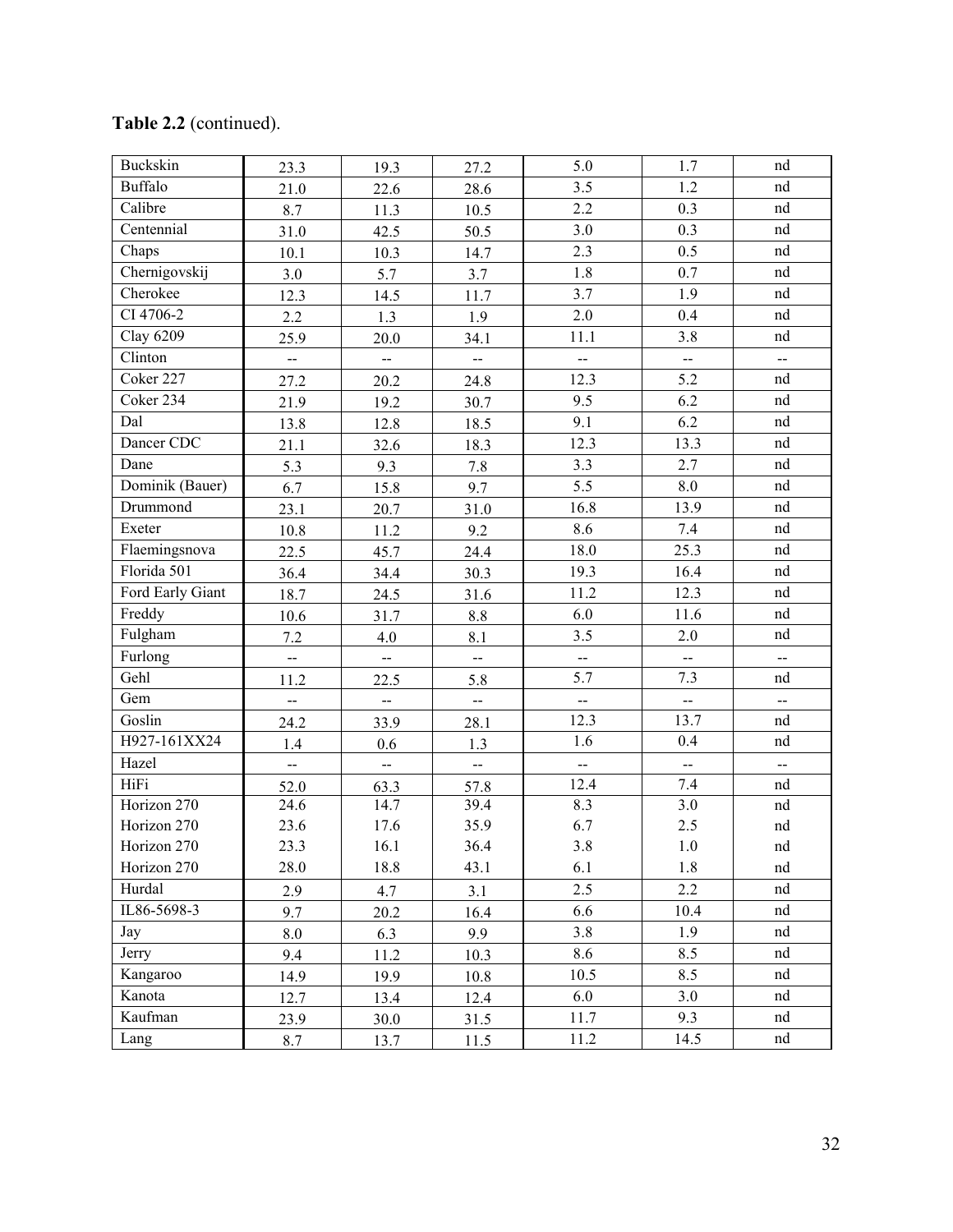| Leggett         | 22.0                     | 27.2                         | 26.1                         | 18.3                     | 17.9                     | nd                         |
|-----------------|--------------------------|------------------------------|------------------------------|--------------------------|--------------------------|----------------------------|
| Leggett         | 19.3                     | 23.6                         | 21.3                         | 20.7                     | 16.9                     | nd                         |
| Leggett         | 19.5                     | 25.7                         | 22.5                         | 14.4                     | 15.3                     | nd                         |
| Leggett         | 21.5                     | 25.7                         | 24.8                         | 12.6                     | 10.8                     | nd                         |
| Lutz            | $10.0$                   | 16.2                         | 14.2                         | 6.3                      | 6.9                      | nd                         |
| Maldwyn         | 4.0                      | 5.9                          | 5.4                          | 3.6                      | 3.1                      | nd                         |
| <b>MAM 17-5</b> | 18.2                     | $20.0\,$                     | 18.5                         | 10.2                     | 9.1                      | nd                         |
| Marie_AC        | 12.3                     | 15.7                         | 13.2                         | 12.0                     | 12.7                     | nd                         |
| Matilda         | 22.3                     | 17.3                         | 31.5                         | 4.2                      | 7.9                      | nd                         |
| Maverick        | 5.1                      | 5.2                          | 3.9                          | 1.4                      | 1.6                      | nd                         |
| Maverick        | 7.6                      | 8.6                          | 5.9                          | 1.9                      | $3.0\,$                  | nd                         |
| Maverick        | $\ \, 8.0$               | 9.6                          | $7.1\,$                      | 1.7                      | $3.0\,$                  | nd                         |
| Maverick        | 8.4                      | 8.8                          | $7.5\,$                      | $2.2\,$                  | 3.5                      | nd                         |
| Maverick        | 4.4                      | 4.6                          | 3.6                          | 1.8                      | 1.6                      | nd                         |
| Melys           | 4.2                      | $7.0\,$                      | 4.2                          | 3.4                      | 2.5                      | nd                         |
| MF9522-523      | 26.9                     | 44.7                         | 32.5                         | 10.0                     | 8.5                      | nd                         |
| MN811045        | 6.3                      | 7.0                          | $8.8\,$                      | 3.7                      | 2.5                      | nd                         |
| MN841801-1      | 42.4                     | 56.2                         | 21.1                         | 23.1                     | 20.3                     | nd                         |
| Morgan_AC       | 15.3                     | 24.3                         | 20.7                         | 8.3                      | 8.2                      | nd                         |
| Mortlock        | 13.8                     | 12.2                         | 18.6                         | 2.1                      | 0.6                      | nd                         |
| Morton          | 17.7                     | 25.5                         | 9.1                          | 10.7                     | 10.5                     | nd                         |
| Morton          | $\overline{\phantom{a}}$ | $\frac{1}{2}$                | $\overline{\phantom{a}}$     | $\overline{\phantom{a}}$ | $\overline{\phantom{a}}$ | $\frac{1}{2}$              |
| $Noble-2$       | 6.0                      | 7.4                          | 7.5                          | 5.2                      | 5.1                      | $\mathop{\rm nd}\nolimits$ |
| Novojatkovo     | 11.7                     | 10.2                         | 16.5                         | 8.0                      | 5.3                      | nd                         |
| OA1063-8        | 8.7                      | 6.2                          | 15.5                         | 6.2                      | 4.0                      | nd                         |
| Ogle            | 3.8                      | 6.6                          | 4.3                          | 3.3                      | 2.6                      | nd                         |
| OT380           | 15.6                     | 18.3                         | 13.1                         | 2.5                      | 0.9                      | nd                         |
| OT586           | 27.1                     | 49.3                         | 34.0                         | 6.4                      | 3.7                      | nd                         |
| Otana           | 13.0                     | 25.5                         | 16.3                         | 10.2                     | 14.8                     | nd                         |
| Pacer_CDC       |                          | --                           | --                           | --                       | $\sim$                   | $\sim$                     |
| Pg11            | lost                     | lost                         | lost                         | lost                     | lost                     | nd                         |
| Pg16            | lost                     | lost                         | lost                         | lost                     | lost                     | nd                         |
| Pinnacle AC     | --                       | --                           | $\overline{\phantom{a}}$     | --                       | ⊷                        | ⊷                          |
| Prescott        | $\overline{\phantom{a}}$ | $\qquad \qquad \blacksquare$ | $\qquad \qquad \blacksquare$ | Ξ.                       | $\overline{\phantom{a}}$ | -−                         |
| ProFi_CDC       | 43.9                     | 49.9                         | 49.9                         | 30.1                     | 27.6                     | nd                         |
| Provena         | 9.0                      | 13.4                         | 12.4                         | 4.7                      | 4.8                      | nd                         |
| Pusa Hybrid G   | 17.8                     | 18.6                         | 28.6                         | 12.1                     | 13.4                     | nd                         |
| Ranch           | 11.6                     | 21.9                         | 12.6                         | 5.7                      | 6.8                      | nd                         |
| Red Rustproof   | 5.1                      | 2.5                          | 6.3                          | 4.1                      | 1.3                      | nd                         |
| Rigodon AC      | 19.0                     | 19.6                         | 26.8                         | 13.6                     | 10.6                     | nd                         |
|                 | 15.2                     | 10.2                         | 18.0                         | 12.3                     | 6.7                      | nd                         |
| Robust          |                          |                              |                              |                          |                          |                            |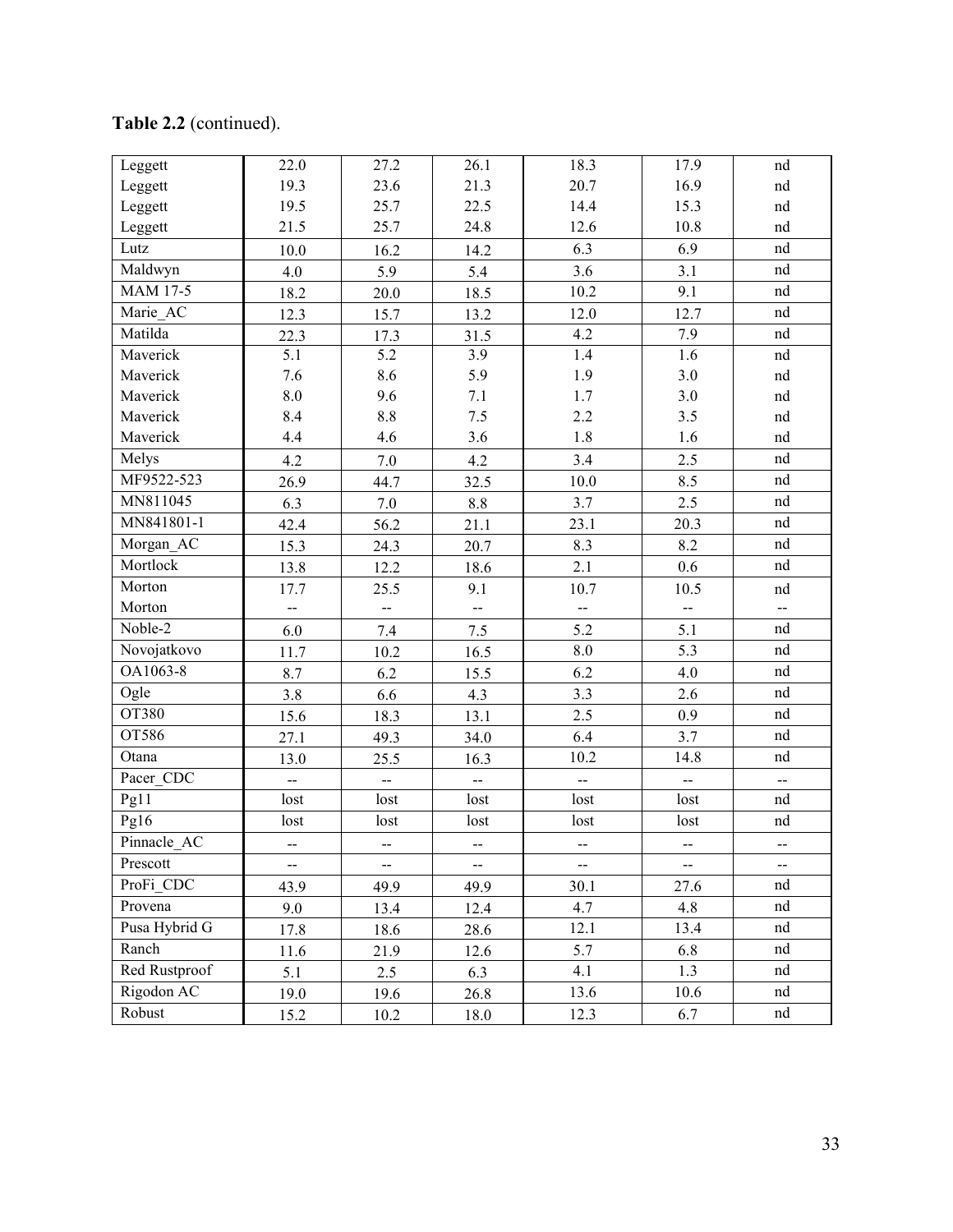| Rodgers             | 18.4           | 19.5                     | 15.7                        | 11.4                     | 7.7           | nd                          |
|---------------------|----------------|--------------------------|-----------------------------|--------------------------|---------------|-----------------------------|
| Rodgers             | 18.3           | 19.9                     | 15.0                        | 11.1                     | $7.2\,$       | nd                          |
| Rodgers             | 20.4           | 23.9                     | 15.5                        | 6.9                      | 5.3           | nd                          |
| Rodgers             | 19.2           | 19.6                     | 16.0                        | 8.5                      | 5.7           | nd                          |
| Ronald AC           | 11.1           | 11.4                     | 13.7                        | 4.6                      | 3.1           | nd                          |
| Russell             | 10.1           | 13.5                     | 11.3                        | 4.1                      | 3.3           | nd                          |
| Salomon             | 10.9           | 19.6                     | 11.4                        | 3.4                      | 2.8           | nd                          |
| Sang                | 6.4            | 15.1                     | 5.5                         | 2.8                      | 2.8           | nd                          |
| Sesqui              | 3.6            | 3.1                      | 3.5                         | 2.2                      | 0.7           | nd                          |
| Shadow              | 12.5           | 22.1                     | 13.2                        | 4.6                      | 4.7           | nd                          |
| $SO-1$              | 25.0           | 16.7                     | 28.9                        | 11.5                     | 5.3           | nd                          |
| Sol-Fi CDC          | --             | $\overline{\phantom{a}}$ | $\mathcal{L}_{\mathcal{F}}$ | --                       | --            | $\overline{\phantom{a}}$    |
| Stout               | 12.1           | 20.2                     | 13.3                        | 5.8                      | 5.4           | nd                          |
| Sunll-1             | 16.5           | 24.0                     | 13.5                        | 13.9                     | 16.5          | nd                          |
| SW Betania          | 14.6           | 17.5                     | 12.8                        | 9.7                      | 8.7           | nd                          |
| <b>TAM O-301</b>    | 7.1            | 8.5                      | 7.1                         | 5.4                      | 4.7           | nd                          |
| <b>TAM O-397</b>    | 28.9           | 40.2                     | 34.3                        | 19.8                     | 22.7          | nd                          |
| <b>TAMO-406</b>     | 17.9           | 12.3                     | 23.5                        | 11.2                     | 8.6           | nd                          |
| <b>TAMO-406</b>     | 22.8           | 15.0                     | 32.6                        | 15.4                     | 8.1           | nd                          |
| <b>TAMO-406</b>     | 15.0           | 8.6                      | 19.1                        | 18.0                     | 12.5          | nd                          |
| Tardis              | 17.2           | 12.8                     | 24.0                        | 9.0                      | 6.0           | nd                          |
| Triple Crown        | $\overline{a}$ | $\overline{\phantom{a}}$ | $\frac{1}{2}$               | $\overline{\phantom{a}}$ | $\frac{1}{2}$ | $\mathcal{L}_{\mathcal{F}}$ |
| Troy                | 7.2            | 7.0                      | 9.0                         | 4.5                      | 2.7           | nd                          |
| <b>UFRGS 8</b>      | 29.3           | 33.0                     | 28.1                        | 14.2                     | 13.9          | nd                          |
| <b>UFRGS 881971</b> | 68.1           | 91.4                     | 67.8                        | 31.0                     | 36.2          | nd                          |
| <b>UFRGS 930605</b> | 43.9           | 32.3                     | 46.1                        | 21.3                     | 12.7          | nd                          |
| Ukraine res         | 29.5           | 42.5                     | 28.3                        | 12.7                     | 12.5          | nd                          |
| Urano               | 18.3           | 13.7                     | 31.7                        | 8.6                      | 4.3           | nd                          |
| Victoria            | 4.3            | 1.6                      | 5.6                         | 3.2                      | 1.1           | nd                          |
| Vista               | 50.9           | 53.4                     | 47.3                        | 22.1                     | 14.8          | nd                          |
| WAOAT2132           | 15.2           | 13.6                     | 16.7                        | 10.2                     | 8.4           | nd                          |
| Z615-4              | 7.3            | 5.2                      | 10.6                        | 9.5                      | 5.2           | nd                          |

# **Table 2.2** (continued).

(--), sample not collected; nd, metabolite not detected in the sample; lost, sample lost during processing.

The total content of AVNs differed markedly across the samples ( $p<0.05$ ) and locations ( $p<0.01$ ), with up to 75-fold difference among the cultivars grown in the northern location, 33-fold difference among the cultivars grown in the southern location, and 5-fold difference among the average means for the cultivars grown in each location  $(54.9\pm 2.3 \text{ versus } 11.1\pm 0.8 \text{ µg/g whole})$ flour for Lacombe and Aberdeen, respectively). These numbers are consistent with total AVNs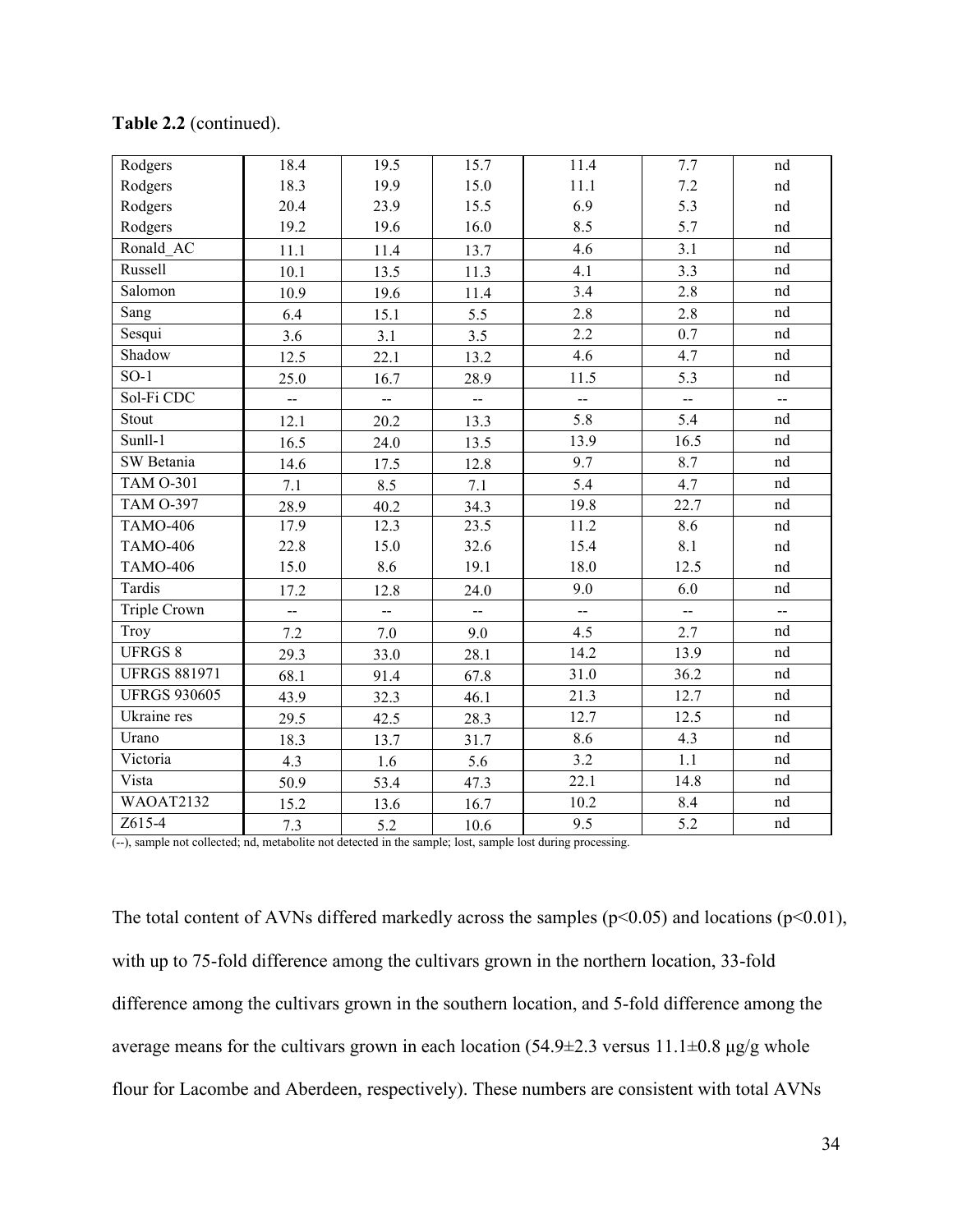ranges reported for nine oat cultivars from China  $(5-175 \mu g/g)$ ],<sup>25</sup> eight oat cultivars from

Finland (27-185 μg/g),<sup>26</sup> or four oat cultivars from US (17-116 μg/g) (**Tables 2.2 and 2.3**, free

 $AVNs$ ).<sup>27</sup>

Table 2.3. Content of major individual avenanthramides in flours and *in vitro* digests of the oat cultivars from the AFRI CORE worldwide diversity panel grown in the southern location of Aberdeen, Idaho, US.

| Cultivar name    | <b>Location 2</b>   |                       |             |             |                      |             |  |  |  |  |
|------------------|---------------------|-----------------------|-------------|-------------|----------------------|-------------|--|--|--|--|
|                  | Aberdeen, Idaho, US |                       |             |             |                      |             |  |  |  |  |
|                  |                     | Free AVNs $(\mu g/g)$ |             |             | Digested AVNs (µg/g) |             |  |  |  |  |
|                  | <b>AVNA</b>         | <b>AVNB</b>           | <b>AVNC</b> | <b>AVNA</b> | <b>AVNB</b>          | <b>AVNC</b> |  |  |  |  |
| Aarre            | 1.4                 | 1.0                   | 1.4         | 1.7         | 0.4                  | nd          |  |  |  |  |
| Ajax             | 3.0                 | 7.1                   | 2.5         | nd          | nd                   | nd          |  |  |  |  |
| Ajax             | 3.5                 | 0.4                   | 0.1         | 3.7         | 2.3                  | nd          |  |  |  |  |
| Akiyutaka        | 5.2                 | 4.9                   | 3.0         | 2.6         | 1.0                  | nd          |  |  |  |  |
| Asencao          | 2.1                 | 0.7                   | 1.2         | 1.4         | 0.6                  | nd          |  |  |  |  |
| Assiniboia/S42   | 18.1                | 28.8                  | 19.0        | 1.5         | 0.7                  | nd          |  |  |  |  |
| Baler_CDC        | 3.9                 | 4.2                   | 4.1         | 1.7         | 0.3                  | $^{\rm nd}$ |  |  |  |  |
| Belinda          | 1.8                 | 1.4                   | 2.3         | 1.5         | 0.3                  | nd          |  |  |  |  |
| Bia              | 1.0                 | 1.4                   | 0.6         | nd          | nd                   | $^{\rm nd}$ |  |  |  |  |
| Blaze            | 1.7                 | 1.0                   | 2.3         | 1.6         | 0.6                  | nd          |  |  |  |  |
| <b>Boudrias</b>  | 3.0                 | 1.4                   | 3.5         | 1.5         | 0.4                  | nd          |  |  |  |  |
| Bountiful        | 2.3                 | 1.9                   | 3.4         | 1.7         | 0.4                  | nd          |  |  |  |  |
| Boyer CDC        | 6.8                 | 4.3                   | 6.6         | 2.5         | 0.3                  | nd          |  |  |  |  |
| Buckskin         | 5.1                 | 2.6                   | 6.3         | 1.7         | 0.9                  | nd          |  |  |  |  |
| <b>Buffalo</b>   | 3.8                 | 3.1                   | 3.6         | 1.6         | 0.4                  | $^{\rm nd}$ |  |  |  |  |
| Calibre          | 1.3                 | 1.4                   | 1.2         | 1.5         | 0.6                  | nd          |  |  |  |  |
| Centennial       | 17.3                | 26.5                  | 19.0        | lost        | lost                 | nd          |  |  |  |  |
| Chaps            | 2.4                 | 2.0                   | 3.1         | 1.4         | 0.6                  | nd          |  |  |  |  |
| Chernigovskij    | 1.7                 | $0.8\,$               | 0.7         | $2.0$       | 0.3                  | nd          |  |  |  |  |
| Cherokee         | 7.4                 | 8.1                   | 6.1         | 4.3         | 1.1                  | nd          |  |  |  |  |
| CI 4706-2        | 5.2                 | 4.3                   | 6.8         | 3.4         | 1.3                  | nd          |  |  |  |  |
| <b>Clay 6209</b> | 2.1                 | 2.0                   | 2.4         | 2.3         | 0.6                  | $^{\rm nd}$ |  |  |  |  |
| Clinton          | 2.5                 | 2.1                   | 3.8         | 2.1         | 0.6                  | $^{\rm nd}$ |  |  |  |  |
| Coker 227        | 2.4                 | 1.6                   | 2.4         | 1.6         | 0.6                  | nd          |  |  |  |  |
| Coker 234        | 9.2                 | 5.9                   | 9.7         | 3.3         | 1.2                  | nd          |  |  |  |  |
| Dal              | 1.6                 | 1.5                   | 2.0         | 1.8         | $1.1\,$              | nd          |  |  |  |  |
| Dancer CDC       | 5.1                 | 9.0                   | 7.5         | 2.9         | 1.6                  | $^{\rm nd}$ |  |  |  |  |
| Dane             | 1.9                 | 2.0                   | 2.7         | 2.5         | $1.2$                | nd          |  |  |  |  |
| Dominik (Bauer)  | 1.7                 | 2.0                   | 1.9         | 1.7         | 1.0                  | nd          |  |  |  |  |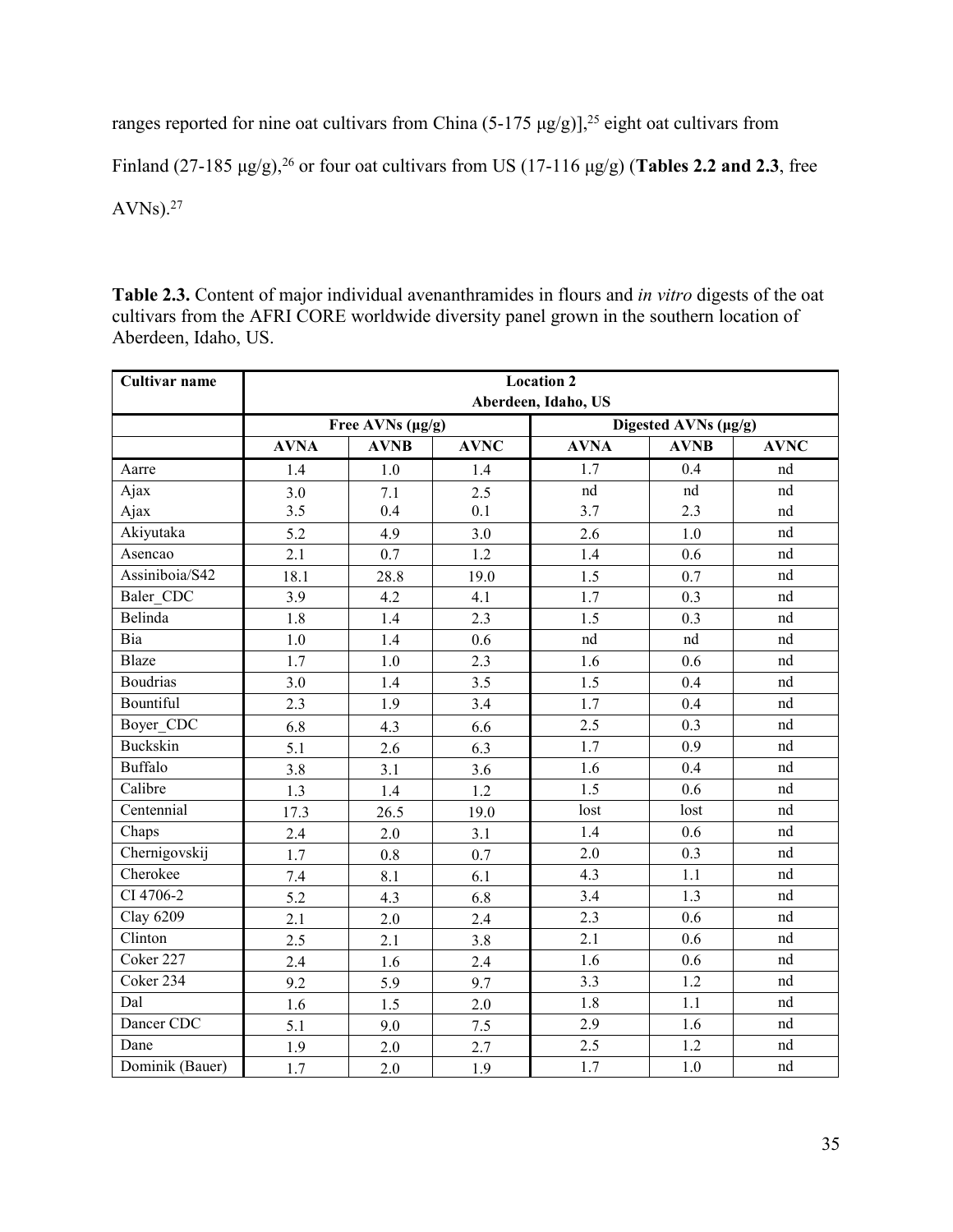| Drummond         | 1.9     | 1.5     | 2.0     | 1.8                        | 1.0     | nd          |
|------------------|---------|---------|---------|----------------------------|---------|-------------|
| Exeter           | 1.8     | 0.5     | 0.6     | 1.5                        | 0.5     | nd          |
| Flaemingsnova    | 4.0     | 4.5     | 3.0     | 2.4                        | 1.5     | $^{\rm nd}$ |
| Florida 501      | 5.9     | 6.2     | 5.3     | 3.4                        | 2.5     | $^{\rm nd}$ |
| Ford Early Giant | 4.2     | 2.3     | 6.4     | 4.3                        | 1.8     | nd          |
| Freddy           | 1.3     | $2.0$   | $1.0$   | 1.6                        | 1.0     | nd          |
| Fulgham          | 17.9    | 19.2    | 16.6    | 1.7                        | 0.4     | nd          |
| Furlong          | 16.3    | 16.7    | 16.4    | 5.3                        | 3.3     | nd          |
| Gehl             | 1.4     | 1.7     | $0.8\,$ | 1.8                        | 1.2     | nd          |
| Gem              | $2.0$   | 1.2     | 2.5     | 1.9                        | 0.9     | $^{\rm nd}$ |
| Goslin           | 5.6     | 2.9     | 7.7     | 2.8                        | 1.6     | $^{\rm nd}$ |
| H927-161XX24     | 1.3     | $0.8\,$ | 1.4     | 1.6                        | 0.6     | nd          |
| Hazel            | 2.5     | 3.5     | 3.8     | 1.6                        | 0.9     | nd          |
| HiFi             | $2.8\,$ | 2.7     | 3.3     | 1.5                        | 0.7     | nd          |
| Horizon 270      | 2.3     | 1.7     | 2.6     | 1.6                        | 0.5     | nd          |
| Horizon 270      | 2.1     | 1.6     | 2.5     | $1.5\,$                    | 0.6     | nd          |
| Horizon 270      | 2.2     | 1.4     | 2.1     | 1.6                        | 0.5     | nd          |
| Horizon 270      | 2.3     | 1.7     | 2.6     | 1.5                        | $0.8\,$ | nd          |
| Hurdal           | 1.7     | 0.3     | 0.7     | 1.4                        | 0.5     | $^{\rm nd}$ |
| IL86-5698-3      | 2.1     | 2.7     | 2.6     | 2.1                        | 1.3     | nd          |
| Jay              | $1.0\,$ | 0.5     | $0.6\,$ | 1.7                        | 1.4     | $^{\rm nd}$ |
| Jerry            | 1.5     | 1.5     | 1.1     | 1.6                        | 0.7     | $^{\rm nd}$ |
| Kangaroo         | 7.2     | 9.6     | 4.3     | 4.4                        | 2.5     | nd          |
| Kanota           | 1.8     | 0.4     | 0.5     | 2.3                        | 0.8     | $^{\rm nd}$ |
| Kaufman          | 4.7     | 4.3     | 4.7     | 4.2                        | 2.4     | $^{\rm nd}$ |
| Lang             | 2.6     | 4.1     | 2.6     | 3.9                        | 2.0     | nd          |
| Leggett          | 4.1     | 3.4     | 4.7     | $\overline{3.6}$           | 2.4     | nd          |
| Leggett          | 4.1     | 3.0     | 3.9     | 3.4                        | 1.8     | nd          |
| Leggett          | 5.3     | 4.9     | 5.1     | 4.7                        | 2.5     | nd          |
| Leggett          | 4.8     | 3.8     | 5.2     | 3.3                        | 1.4     | nd          |
| Lutz             | 2.6     | 3.1     | 3.6     | 2.5                        | 1.3     | $^{\rm nd}$ |
| Maldwyn          | 1.5     | 0.2     | 0.5     | 1.3                        | 0.3     | nd          |
| <b>MAM 17-5</b>  | 3.5     | 3.6     | 3.5     | 2.9                        | 1.5     | $^{\rm nd}$ |
| Marie_AC         | 2.1     | 2.4     | 1.2     | 2.0                        | 1.6     | nd          |
| Matilda          | 1.7     | 0.5     | 0.5     | 1.3                        | 0.3     | $^{\rm nd}$ |
| Maverick         | 1.3     | 0.7     | 0.9     | $\mathop{\rm nd}\nolimits$ | nd      | $^{\rm nd}$ |
| Maverick         | $1.4$   | $0.6\,$ | 1.3     | nd                         | nd      | nd          |
| Maverick         | $2.0\,$ | 1.5     | $1.5$   | $^{\rm nd}$                | nd      | nd          |
| Maverick         | $0.8\,$ | 0.2     | $0.6\,$ | $^{\rm nd}$                | nd      | nd          |
| Maverick         | nd      | nd      | nd      | 1.3                        | 0.4     | nd          |
| Melys            | 1.5     | 1.5     | 1.0     | 1.6                        | $0.6\,$ | $^{\rm nd}$ |
| MF9522-523       | 8.3     | 11.5    | 9.2     | 4.3                        | 3.7     | nd          |
| MN811045         | 1.3     | 1.1     | 1.2     | 1.8                        | 0.9     | nd          |
| MN841801-1       | 1.4     | 1.6     | $0.4\,$ | $2.0\,$                    | $1.0\,$ | nd          |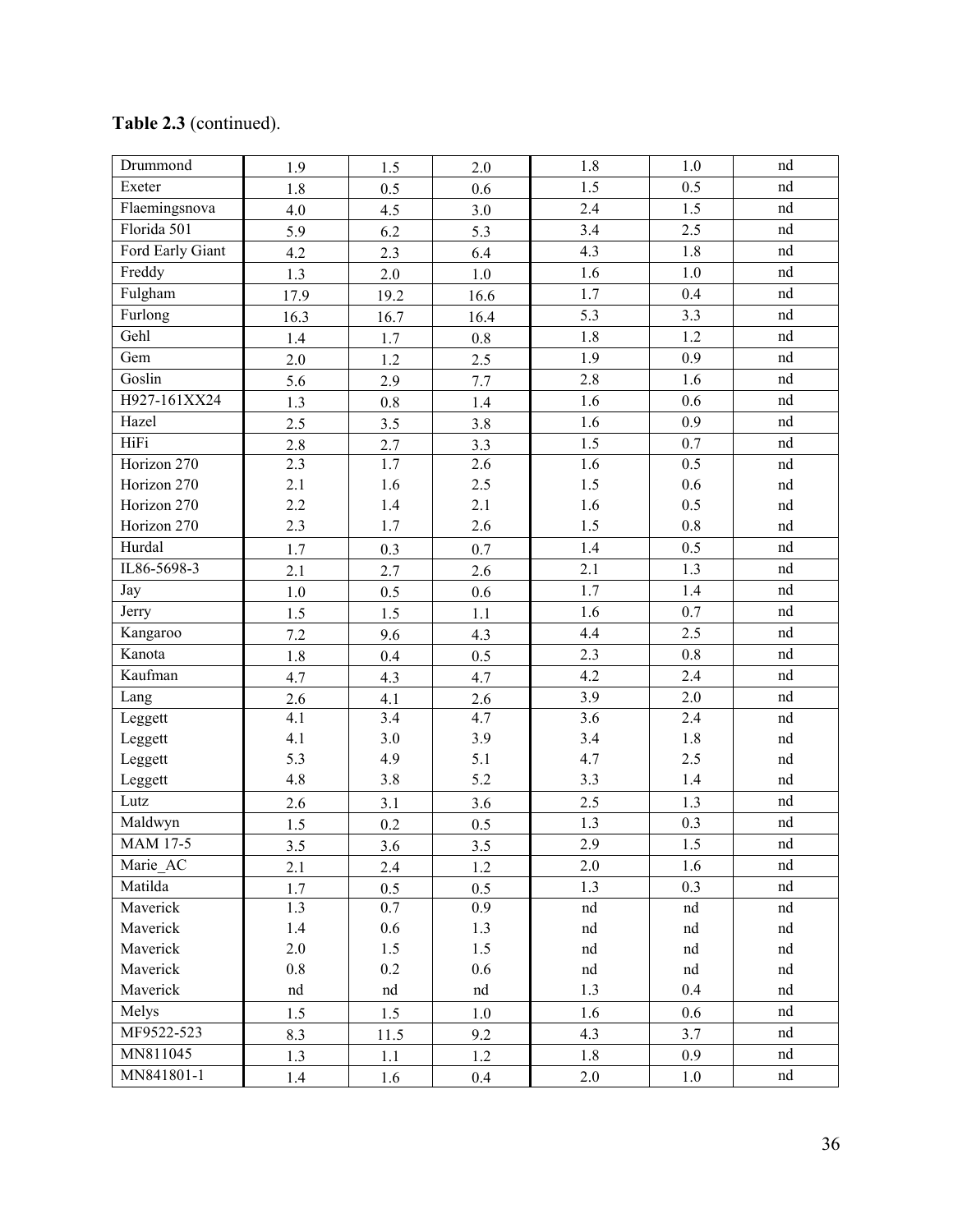| Morgan_AC        | 2.9     | 4.0     | 3.8     | 2.5     | 1.6     | nd                         |
|------------------|---------|---------|---------|---------|---------|----------------------------|
| Mortlock         | 1.6     | 0.4     | 0.5     | 1.4     | 0.5     | $\mathop{\rm nd}\nolimits$ |
| Morton           | 6.0     | 7.7     | 2.5     | 4.8     | 4.5     | $^{\rm nd}$                |
| Morton           | 4.7     | 5.9     | 1.9     | 3.9     | $2.8\,$ | nd                         |
| Noble-2          | 2.8     | 2.6     | 2.2     | 2.4     | 1.0     | $^{\rm nd}$                |
| Novojatkovo      | 1.1     | $1.0\,$ | 0.9     | 1.9     | 1.8     | $^{\rm nd}$                |
| OA1063-8         | 2.5     | 2.8     | 3.0     | 2.4     | 1.5     | $^{\rm nd}$                |
| Ogle             | 2.0     | 1.7     | 3.0     | 2.9     | 1.2     | nd                         |
| OT380            | 6.2     | 3.3     | 2.1     | 4.7     | 1.9     | nd                         |
| OT586            | 9.9     | 11.7    | 14.9    | 3.4     | 1.4     | $^{\rm nd}$                |
| Otana            | $0.8\,$ | 1.2     | $0.8\,$ | 1.5     | 1.5     | $^{\rm nd}$                |
| Pacer_CDC        | 1.9     | 1.2     | 0.9     | 1.6     | 0.7     | nd                         |
| Pg11             | 3.6     | 2.3     | 3.7     | 3.4     | 1.4     | $^{\rm nd}$                |
| Pg16             | 3.8     | 5.3     | 3.6     | 3.0     | 1.9     | $^{\rm nd}$                |
| Pinnacle AC      | 6.2     | 4.7     | 8.7     | 4.1     | 1.9     | nd                         |
| Prescott         | 3.0     | 3.0     | 3.1     | 2.4     | 1.1     | nd                         |
| ProFi_CDC        | 9.4     | 6.9     | 10.4    | 6.5     | 3.5     | $^{\rm nd}$                |
| Provena          | 4.0     | 6.9     | 5.2     | 2.4     | 1.7     | $^{\rm nd}$                |
| Pusa Hybrid G    | 8.6     | 6.1     | 15.4    | 4.3     | 2.4     | nd                         |
| Ranch            | 1.5     | 1.3     | 1.5     | 1.6     | 0.5     | $^{\rm nd}$                |
| Red Rustproof    | 4.5     | 2.1     | 5.4     | 2.8     | 0.9     | $^{\rm nd}$                |
| Rigodon AC       | 7.7     | 6.2     | 9.1     | 3.2     | 1.3     | nd                         |
| Robust           | 1.1     | 0.5     | 0.9     | 1.5     | 0.3     | $^{\rm nd}$                |
| Rodgers          | $1.4\,$ | 1.3     | 0.9     | $1.5$   | 0.3     | $^{\rm nd}$                |
| Rodgers          | 1.7     | 1.7     | 1.1     | $1.8\,$ | 0.9     | $^{\rm nd}$                |
| Rodgers          | $1.2\,$ | $1.0\,$ | 0.9     | 1.5     | $0.8\,$ | nd                         |
| Rodgers          | 1.1     | $0.8\,$ | $0.8\,$ | 1.6     | 0.7     | nd                         |
| Ronald_AC        | 3.6     | $2.0$   | 4.1     | 2.5     | 0.7     | $^{\rm nd}$                |
| Russell          | 1.7     | 1.5     | 1.4     | 1.4     | 0.4     | $^{\rm nd}$                |
| Salomon          | 1.8     | 1.8     | 2.2     | 1.8     | 0.5     | nd                         |
| Sang             | 1.9     | 0.6     | 0.9     | 1.5     | 0.4     | $\mathop{\rm nd}\nolimits$ |
| Sesqui           | 2.2     | 1.9     | 1.5     | 1.6     | 0.4     | nd                         |
| Shadow           | 12.5    | 22.1    | 13.2    | 1.4     | 1.2     | nd                         |
| $SO-1$           | 2.3     | 3.0     | 2.3     | 3.5     | $0.6\,$ | nd                         |
| Sol-Fi CDC       | $7.2$   | 3.1     | 6.4     | 1.6     | 0.8     | nd                         |
| Stout            | 1.3     | 1.1     | 1.7     | 1.6     | 0.4     | nd                         |
| Sunll-1          | 6.3     | 8.1     | 5.7     | 3.8     | 3.3     | nd                         |
| SW Betania       | 3.9     | 3.5     | 3.3     | 3.4     | 1.7     | nd                         |
| <b>TAM O-301</b> | 2.0     | 0.9     | 0.6     | 1.6     | 0.6     | nd                         |
| <b>TAM O-397</b> | 4.9     | 4.2     | 5.9     | 4.8     | 2.8     | nd                         |
| <b>TAMO-406</b>  | 1.9     | 0.7     | 0.6     | 1.3     | 0.7     | nd                         |
| <b>TAMO-406</b>  | 1.7     | 0.4     | 0.4     | 1.5     | 0.3     | nd                         |
| <b>TAMO-406</b>  | 1.7     | 0.5     | 0.3     | 1.6     | 0.7     | nd                         |
| Tardis           | 2.5     | 2.5     | 2.4     | 2.4     | 0.9     | nd                         |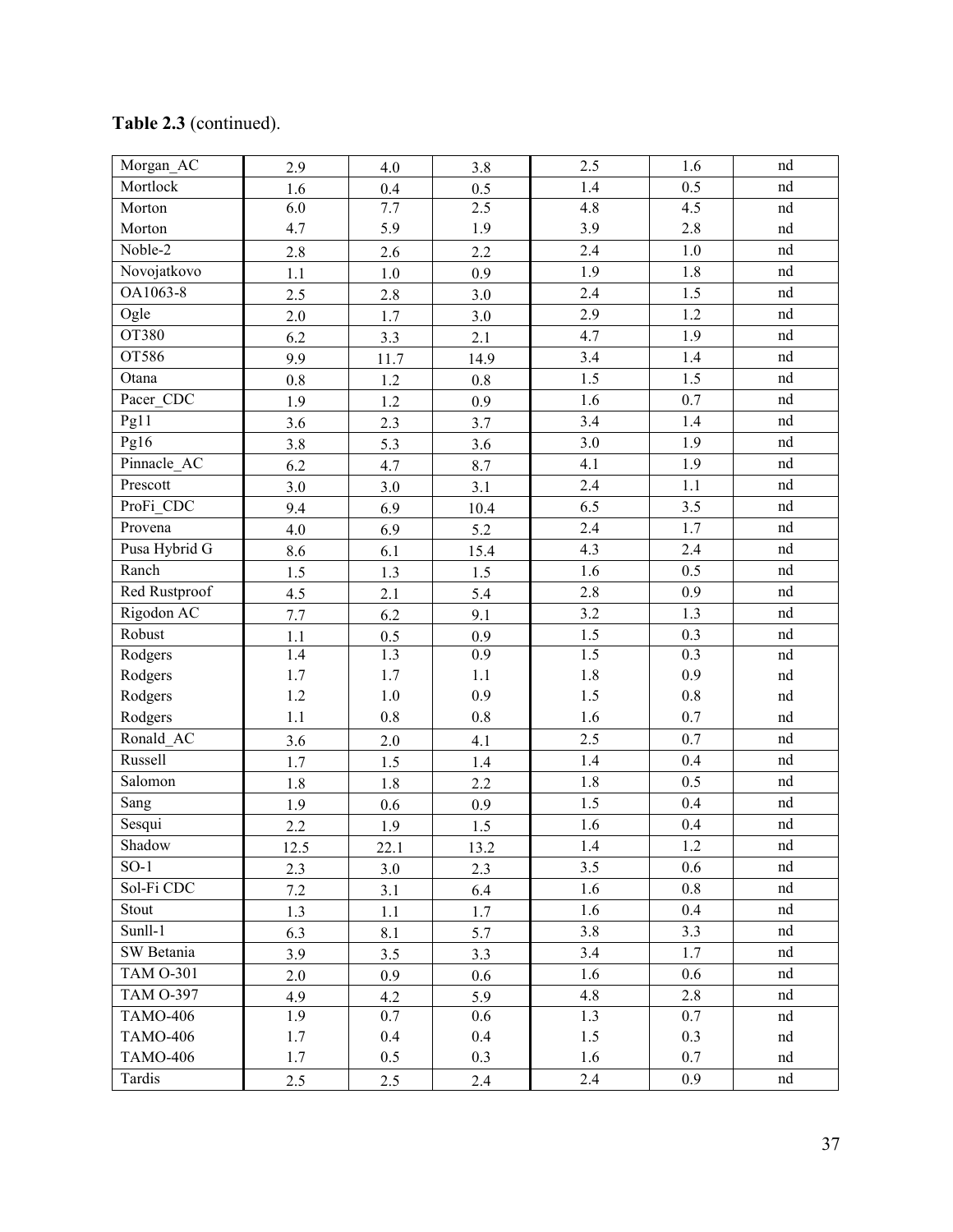| Triple Crown        | 2.1  | 1.7 | 1.5  | 1.7 | 0.5 | nd |
|---------------------|------|-----|------|-----|-----|----|
| Troy                | 1.1  | 0.6 | 0.8  | 1.4 | 0.9 | nd |
| <b>UFRGS 8</b>      | 3.7  | 2.8 | 3.8  | 3.0 | 1.4 | nd |
| <b>UFRGS 881971</b> | 6.4  | 5.9 | 8.1  | 4.5 | 2.7 | nd |
| <b>UFRGS 930605</b> | 3.8  | 2.2 | 4.2  | 2.3 | 0.7 | nd |
| Ukraine res         | 1.9  | 1.5 | 1.3  | 1.5 | 0.7 | nd |
| Urano               | 2.0  | 0.4 | 0.9  | 1.5 | 0.4 | nd |
| Victoria            | 3.2  | 1.2 | 4.1  | 3.0 | 1.0 | nd |
| Vista               | 7.7  | 7.6 | 6.1  | 4.6 | 3.3 | nd |
| WAOAT2132           | 10.3 | 9.7 | 10.4 | 8.8 | 6.0 | nd |
| Z615-4              | 6.2  | 4.3 | 5.1  | 6.3 | 4.2 | nd |

**Table 2.3** (continued).

(--), sample not collected; nd, metabolite not detected in the sample; lost, sample lost during processing.

#### *Bioaccessibility of avenanthramides following in vitro digestion*

*In vitro* digestion is widely used in projects focusing on modeling the bioactivity of food components, as well as their structural changes, release, and digestibility in simulated human body conditions of the upper gastrointestinal tract. *In vitro* digestion model is often cheaper and faster than human studies, and it is not limited by an ethical controversy. Digestion fluids used in this study were modeled after Minekus et al<sup>23</sup> protocol that simulates 3 stages of the upper gastrointestinal digestion including SSF (simulated salivary fluid), SGF (simulated gastric fluid) and SIF (simulated intestinal fluid). Although different time intervals have been suggested for each digestion stage in the past in the range of 1-5 minutes,  $2<sup>8</sup>$  we chose to limit oral stage to 2 minutes. Gastric digestion of a solid meal is usually completed in  $3$  to  $4$  hours,<sup>29</sup> and this time range is usually shortened by 1 hour if powder-like meals is simulated because they require shorter mixing times. A liquid meal requires half the volume of gastric juice for digestion,<sup>30</sup> while double the volume of gastric secretion is required for a solid meal.<sup>31</sup> After consuming a meal, pH of the stomach content usually increases to 5 due to the buffering ability of westerntype diet, with plenty of vegetable purees, and decreases gradually to about 2. As pepsin activity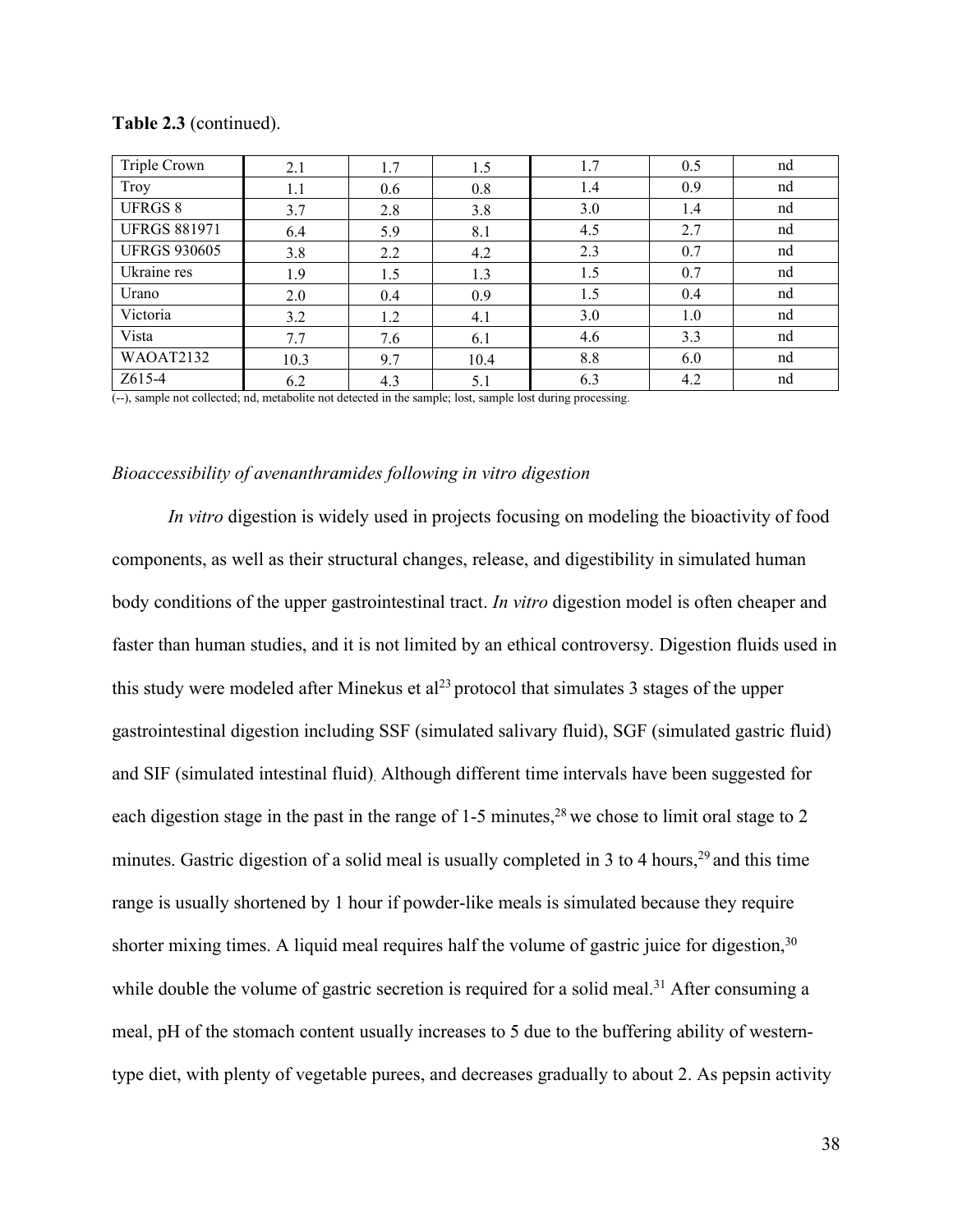is activated in the pH range of 2-4, pH=3 was chosen in this study to simulate a gastric environment. A one to one ratio of gastric chyme to SIF and 2 hour duration are typically applied to simulate intestinal digestion.<sup>28</sup> The pH in duodenum is about pH=6.5 and slightly increases to about pH=7.5 in its distal part, so an average value of pH=7 is applied in order to simulate pH in the entire upper intestinal region.<sup>28, 32</sup>

Bioaccessebility (presence of avenanthramides in the aqueous fraction of the three-stage *in vitro* digestion system following their release from the wet cooked whole oat flour) was quantified in all oat cultivars subjected to free AVNs analysis. Total levels of AVNs released from whole flours upon digestion ranged from 1.9 to 67.2 μg/g whole flour in Lacombe, AB location, and from 1.6 to 14.8 μg/g when grown in Aberdeen, ID. Cultivar UFRGS 881971 grown in Lacombe showed the highest total bioaccesible AVNs content of  $67.2 \mu g/g$ , with levels of the individual AVNs at 31.0 μg/g (AVNA), 36.2 μg/g (AVNB), and 0 μg/g (AVNC). Cultivar Matilda grown in Aberdeen showed the lowest total bioaccessible AVNs content of 1.6 μg/g, with levels of the individual AVNs at 1.3  $\mu$ g/g (AVNA), 0.3  $\mu$ g/g (AVNB), and 0  $\mu$ g/g (AVNC) (**Table 2.2**, digested AVNs). The complete loss of AVNC from the digested oat samples can be explained both by inherent instability of caffeic acid and the respective avenanthramide AVNC (2c) under both neutral and alkaline conditions, with and without heating, encountered during oat flour processing and digestion.<sup>33</sup>

Therefore, the total content of bioaccessible AVNs differed markedly across the samples  $(p<0.01)$  and locations  $(p<0.001)$ , with up to 35-fold difference among the cultivars grown in Lacombe, 9-fold difference among the cultivars grown in Aberdeen, and a 5-fold difference among the average means for the cultivars grown in each location (15.3 $\pm$ 0.8 versus 3.8 $\pm$ 0.2 μg/g whole flour for Lacombe and Aberdeen, respectively). Relative average bioaccessibility of total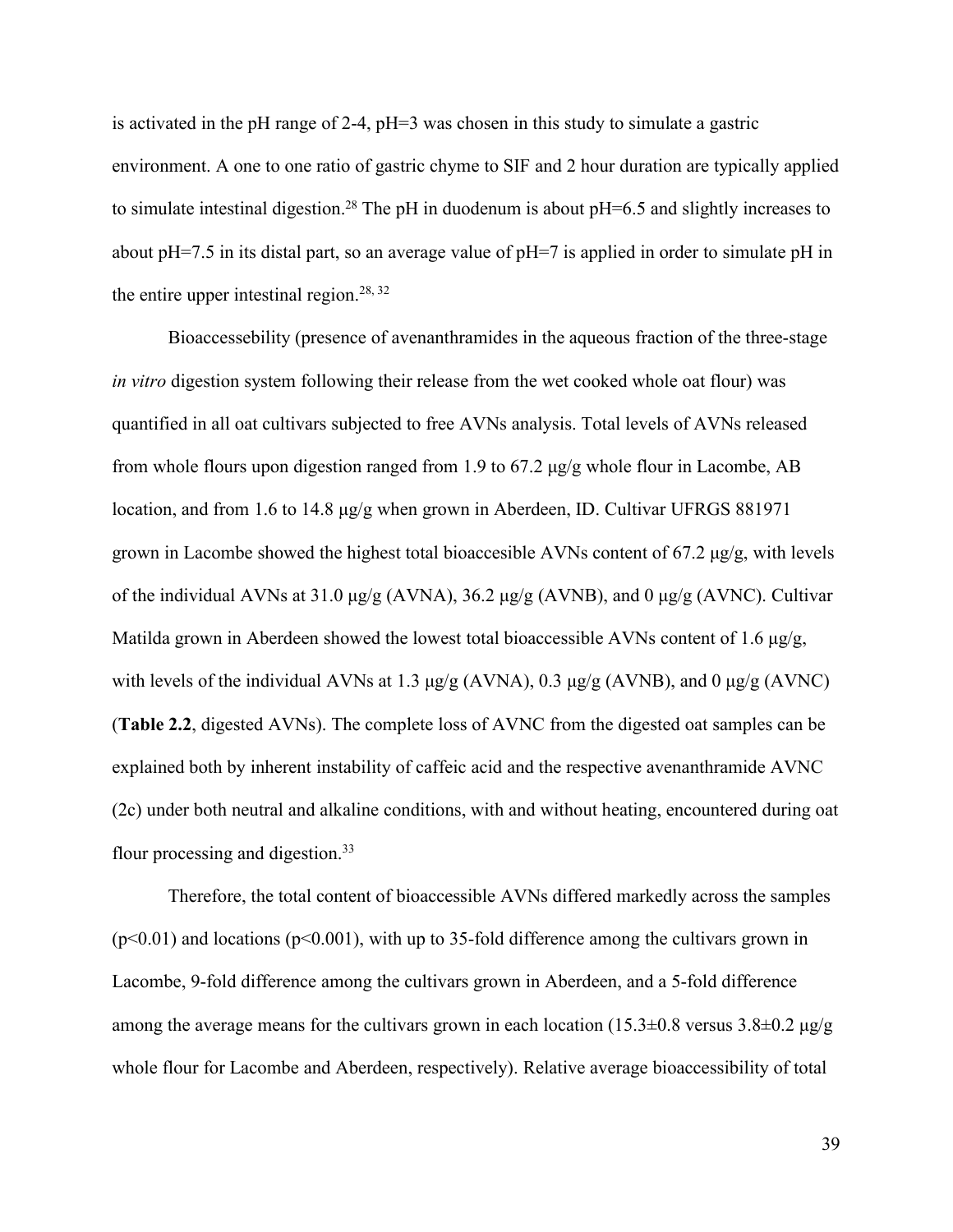AVNs varied in the rage of 40-45% % between locations, and 5-92% among cultivars in the same location.

#### **Conclusions**

The selected AFRI CORE world diversity oat panel cultivars differed greatly in their AVNs composition with up to a 75-fold difference among the cultivars grown in the northern location, a 33-fold difference among the cultivars grown in the southern location, and a 5-fold overall difference in favor of the more northern location (Lacombe, AB). Cultivars UFRGS 881971, ProFi CDC, HiFi and Centennial showed the highest content of AVNs. These cultivars could be specifically utilized in the development of novel nutritional and dietary formulations to supplement human diet with high levels of bioactive AVNs. The digestive release of AVNs in the simulated model of upper gastrointestinal digestion, critically depended on cultivar and growth location of the crop. AVNC, however, was completely lost from the target digests, possibly due to its inherent instability under neutral and alkaline conditions.

### **Acknowledgements**

The study was performed in collaboration with Charles Wagner, a Ph.D. student in the Department of Plant and Microbial Biology, NC State University, and Dr. Thirumurugan Rathinasabapathy who established the *in vitro* digestion protocol and AVNs HPLC quantification method in the lab. The *in vitro* digestion of oat flours was also assisted by Lee Brackman, an undergraduate student from Catawba College, and Oscar Needham, an undergraduate student from UNC Chapel Hill, as a part of their summer research internship.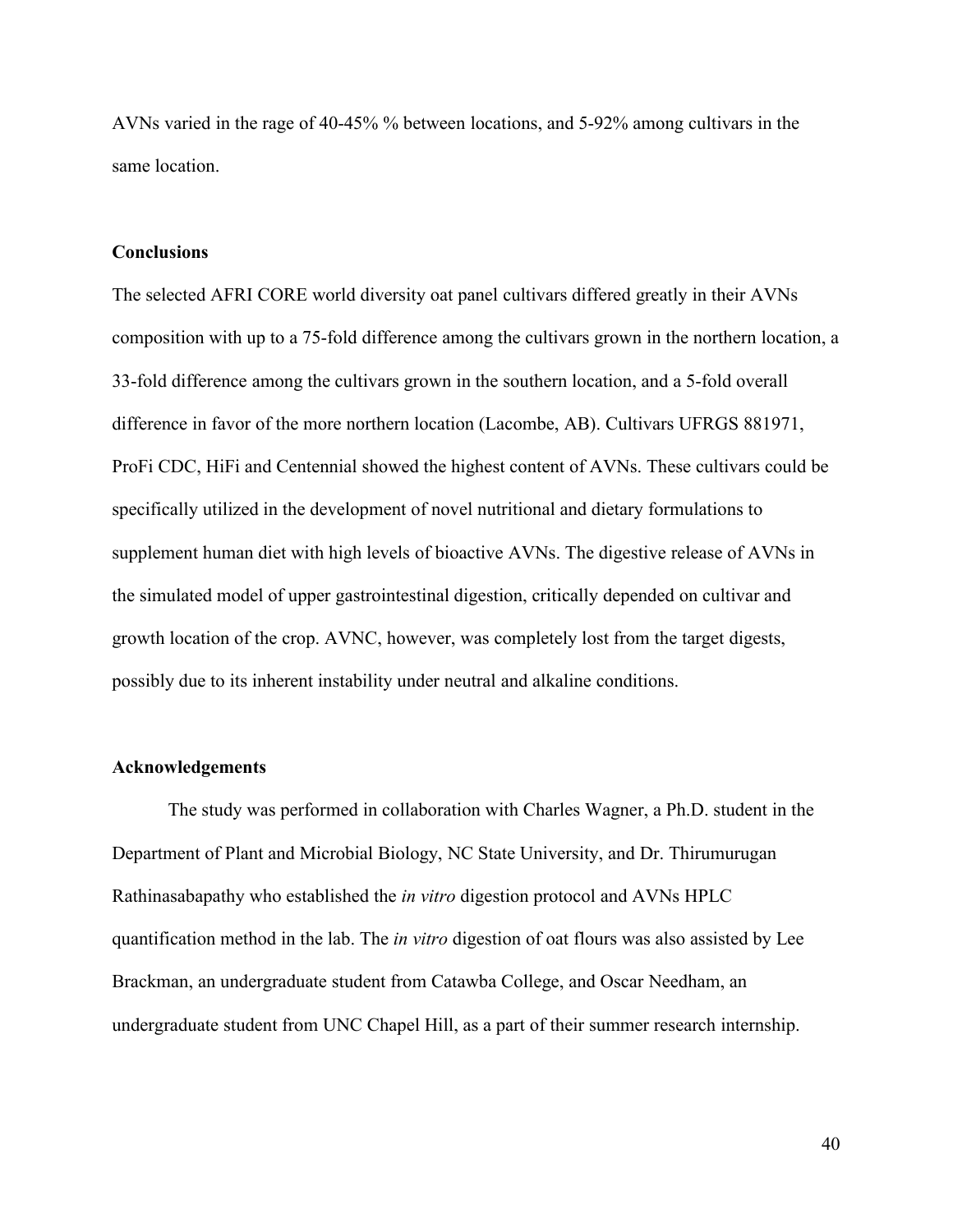#### **REFERENCES**

- 1. J. W. Anderson (2000) Dietary fiber prevents carbohydrate-induced hypertriglyceridemia, Current Atherosclerosis Reports 2(6):536–41.
- 2. Joshipura KJ, Hu FB, Manson JE, Stampfer MJ, Rimm EB (2001) The effect of fruit and vegetable intake on risk for coronary heart disease, Annals of Internal Medicine 134(12): 1106–14.
- 3. Mohsen Meydani (2009) Potential health benefits of Avenanthramides of oats, Nutrition Reviews 67(12): 731–35
- 4. Emmons CL, Peterson DM, Paul GL (1999) Antioxidant capacity of oat (Avena Sativa L.) extracts. 2. In vitro antioxidant activity and contents of phenolic and tocol antioxidants, Journal of Agricultural and Food Chemistry 47(12):4894-4898
- 5. F. Willian Collins, W. J. Mullin (1988) High-performance liquid chromatographic determination of Avenanthramides, n-Aroylanthranilic acid alkaloids from oats, Journal of Chromatography A 445: 363-370
- 6. S. Mayama et al. (1981) The production of phytoalexins by oat in response to crown rust,<br>Puccinia Coronata f. Sp. Avenae, Physiological Plant Pathology 19(2): 217-IN7
- 7. Leslie Crombie, Jayshree Mistry (1990) The phytoalexins of oat leaves: 4H-3,1-Benzoxazin-4-Ones or amides? Tetrahedron Letters 31(18): 2647–48
- 8. Ryan T. Koenig et al. (2011) Avenanthramides are bioavailable and accumulate in hepatic, cardiac, and skeletal muscle tissue following oral gavage in rats, Journal of Agricultural and Food Chemistry 59(12): 6438–43
- 9. Vishwas Tripathi, Anjana Singh, Mohd Tashfeen Ashraf(2018) Avenanthramides of oats: medicinal importance and future perspectives, Pharmacognosy Reviews 12(23): 66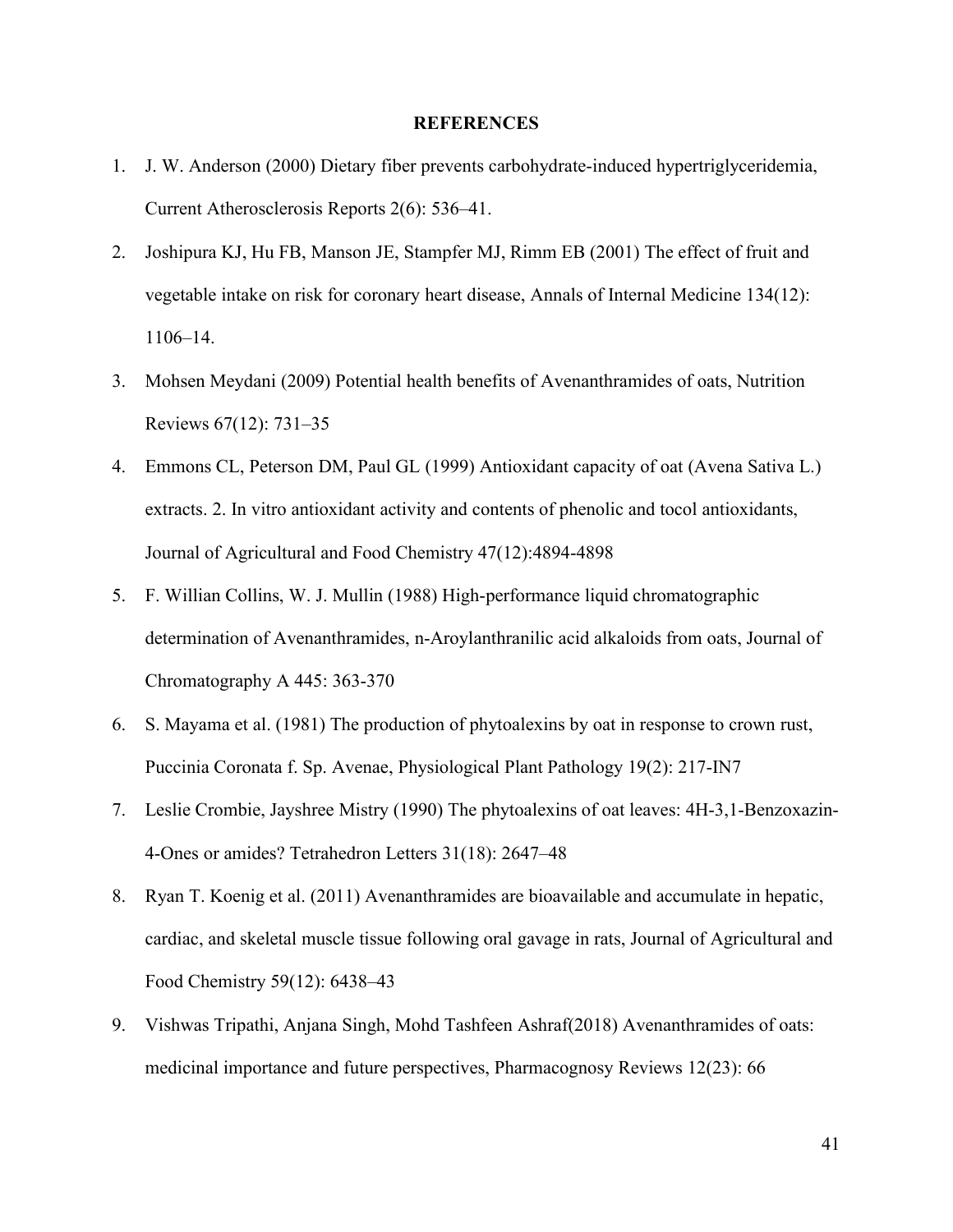- 10. David M Peterson, Martha J Hahn, Cheryld L Emmons (2002) Oat avenanthramides exhibit antioxidant activities in vitro, Food Chemistry 79(4): 473–78
- 11. Li Li Ji et al. (2003) Effects of Avenanthramides on oxidant generation and antioxidant enzyme activity in exercised rats, Nutrition Research 23(11): 1579–1590
- 12. Vishwas Tripathi, Anhana Singh, Mohd. Tashfeen Ashraf (2018) Avenanthramides ofoats: medicinal importance and future perspectives, Pharmacognosy Review 12(23): 66-71
- 13. Liping Liu et al. (2004) The Antiatherogenic potential of oat phenolic compounds, Atherosclerosis 175(1): 39–49
- 14. Ryan Koenig etal. (2014) Avenanthramide supplementation attenuates exercise-induced inflammation in postmenopausal women, Nutrition Journal 13: 21
- 15. Nie L, Wise ML, Peterson DM, Meydani M (2006) Avenanthramide, a polyphenol from oats, inhibits vascular smooth muscle cell proliferation and enhances nitric oxide production, Atherosclerosis 186(2): 260-266
- 16. Lin Nie et al. (2006) Mechanism by which Avenanthramide-c, a polyphenol of oats, blocks cell cycle progression in vascular smooth muscle cells, Free Radical Biology & Medicine 41(5): 702–8
- 17. Ellen S. Kurtz, Warren Wallo (2007) Colloidal oatmeal: history, chemistry and clinical properties, Journal of Drugs in Dermatology: JDD 6(2): 167–70.
- 18. Sur R, Nigam A, Grote D, Liebel F, Southall MD (2008) Avenanthramides, polyphenols from oats, exhibit anti-inflammatory and anti-itch activity, archives of dermatological research 200(10): 569-574
- 19. H. Boz (2016) Phenolic amides (Avenanthramides) in oats & ndash; a Review, Czech Journal of Food Sciences 33(5): 399–404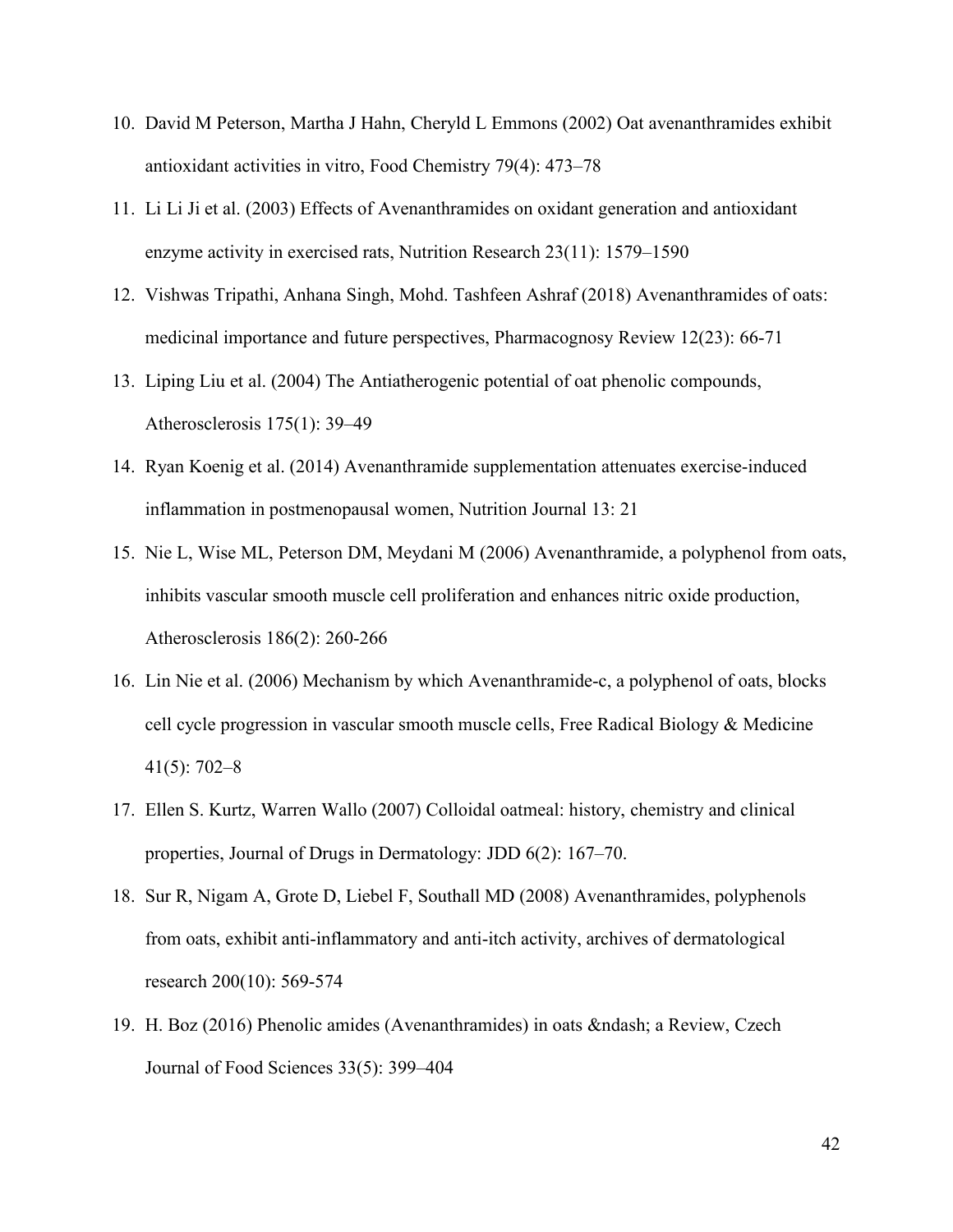- 20. George E. Inglett, Diejun Chen (2012) Antioxidant and pasting properties ofoat β-Glucan hydrocolloids, Food and Nutrition Sciences 03(6): 827–35
- 21. Kirsten Gunther-Jordanland, Corinna Dawid, Maximilian Dietz, Thomas Hofmann (2016) Key phytochemicals contributing to the bitter off-taste of oat (Avena sative L.), Journal of Agricultural and Food Chemistry 64(51): 9639-9652
- 22. Tinker, Nick & Jackson, Eric & Snyder, Sam & Tiede, Tyler & Azar et al. (2016). Achievements and impact of the Collaborative Oat Research Enterprise (CORE). The Oat Newsletter. 53. 18.
- 23. Minekus M, Alminger M, Alvito P, Ballance S, Bohn T et al. (2014) A standardised static in vitro digestion method suitable for food - an international consensus, Food Function 5(6): 1113-1124
- 24. Pedersen AM, Bardow A, Jensen SB, Nauntofte B (2002) Saliva and gastrointestinal functions of taste, mastication, swallowing and digestion, Oral Digestion  $8(3)$ : 117-129
- 25. Chen C, Wang L, Wang R, Luo X, Li Y, Li J, Li Y, Chen Z (2018) Phenolic contents, cellular antioxidant activity and antiproliferative capacity of different varieties of oats. Food Chemistry Jan 15(239): 260-267
- 26. Multari S, Pihlava JM, Ollennu-Chuasam P, Hietaniemi V, Yang B, Suomela JP (2018) Journal of Agricultural and Food Chemistry. 2018 Mar 21;66(11):2900-2908
- 27. Li M, Koacher K, Hansen L, Ferruzzi MG (2017) Phenolics from whole grain oat products as modifiers of starch digestion and intestinal glucose transport, Journal of Agricultural and Food Chemistry 2017 Aug 16;65(32):6831-6839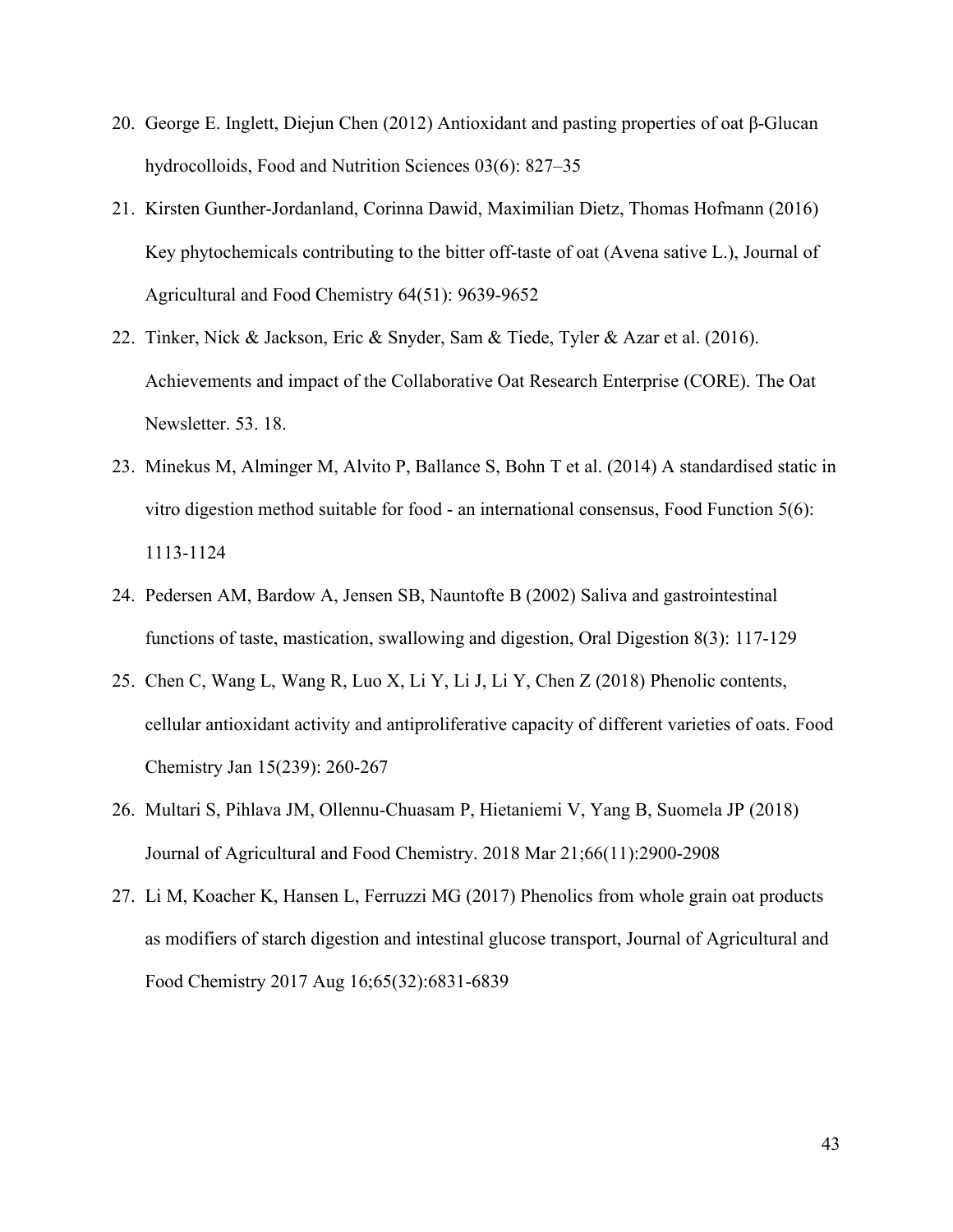- 28. Carolien H.M. Versantvoort, Agnes G. Oomen et al. (2005) Applicability of an in vitro digestion model in assessing the bioaccessibility of mycotoxins from Food, Food and Chemical Toxicology 43(1): 31-40
- 29. Burton DD, Kin HJ, Camilleri M, Stephens DA, Mullan BP (2005) Relationship of gastric emptying and volume changes after a solid meal in humans, American Journal of Physiology-Gastrointestinal and Liver Physiology, 289(2): G261-266
- 30. Malagelada JR, Go VL, Summerskill WH (1979) Different gastric, pancreatic, and biliary responses to solid-liquid or homogenized meals, Digestive Diseases and Science, 24(2): 101-110
- 31. Wilsen O, Johansson C (1992) Gastrointestinal function in obesity: motility, secretion, and absorption following a liquid test meal, Metabolism Apr 41(4): 390-395
- 32. McConnel EL, Fadda HM, Basit AW (2008) Gut instincts: explorations in intestinal physiology and drug delivery, International Journal of Pharmaceutics 364(2): 213-226
- 33. Lena Hall Dimberg, Kerstin Sunnerheim, Birgitta Sundberg, Kevin Walsh (2001) Stability of oat avenanthramides, Cereal Chemistry Journal 78: 278–281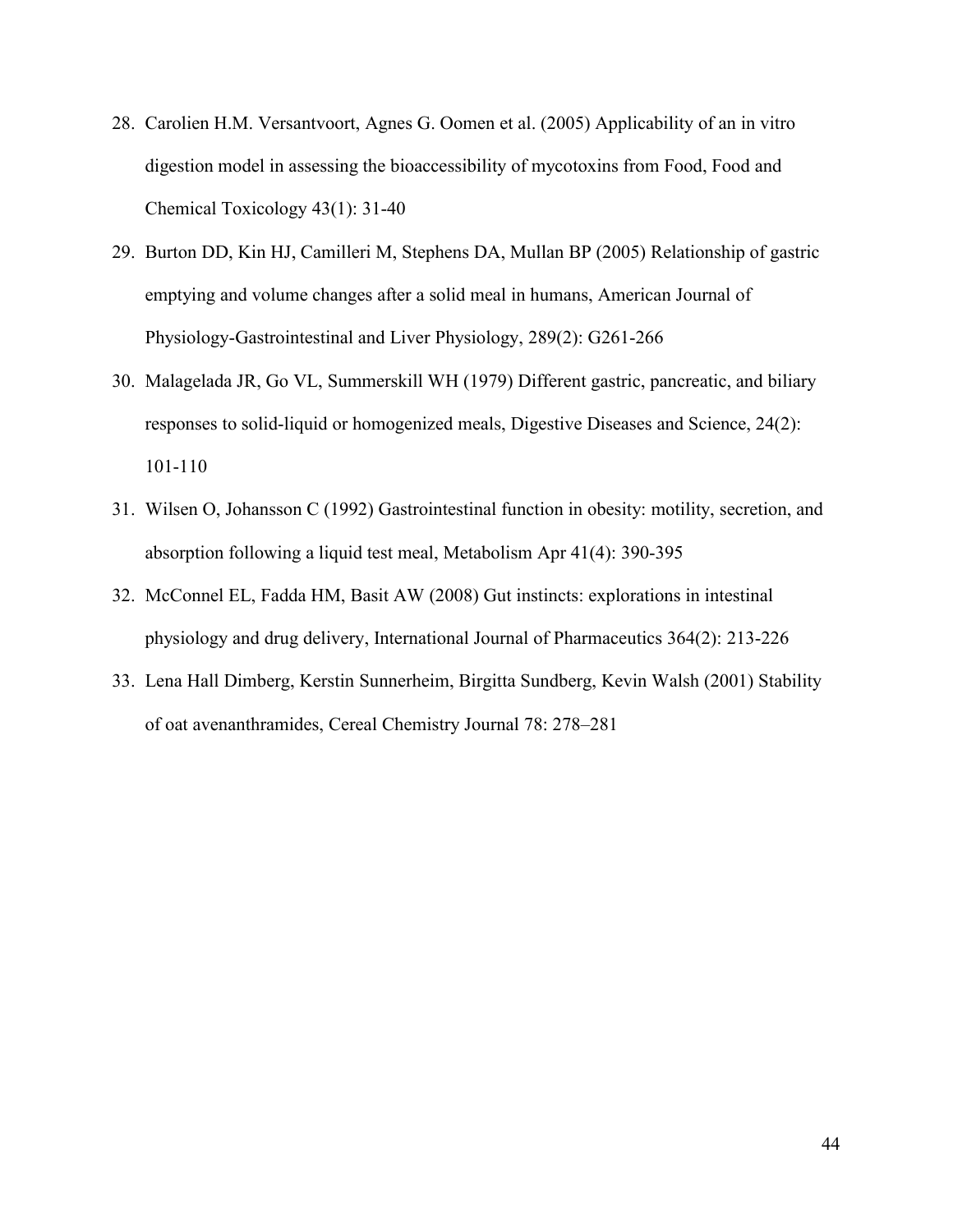#### **CHAPTER 3**

# **OAT AVENANTHRAMIDES REDUCE INTESTINAL GLUCOSE ABSORPTION IN STC-1 CELLS BY MODULATING GASTROINTESTINAL BITTER RECEPTORS**

#### **Abstract**

Oats (*Avena sativa* L.) is a widely consumed cereal and a key component of a healthy diet due to its nutritional benefits on cardiovascular and metabolic health. Bioactive phenolics found in oats such as avenanthramides (AVNs) and phenolic acids are of major interest for the development of new functional foods and dietary interventions for improving glucose metabolism. In this study, we evaluated *in vitro* digests of 242 oat flour samples consisting of 109 accessions from the AFRI CORE world diversity oat panel grown at two different locations (Lacombe, Alberta, CA and Aberdeen, Idaho, US) for their ability to reduce glucose uptake in the STC-1 gastrointestinal cell model. Following a 2 hour exposure, 2-NBDG fluorescent glucose uptake was inhibited by 2-82% relative to baseline (control cells treated with vehicle alone). A weak but statistically significant correlation was established between AVN content of oat digests and the reduction of glucose uptake, suggesting that ANVs are partially responsible for the observed effects. Subsequent dose response studies confirmed glucose absorption lowering effects of the individual AVNs in the order of potency AVNE (1f) > AVNC (2c) > AVNB  $(2f)$  >AVNA  $(2p)$ , as well as bioactivity of the respective hydroxycinnamic acid moieties in a similar potency order of sinapic  $>$  ferulic  $>$  caffeic  $>$  p-coumaric acid in the range of 0.1-10 uM. Diversity of oat cultivars and growth locations provided a wide range of glucose absorption lowering activity *in vitro*, thus yielding a unique tool for future determination of genotypic and environmental contribution of oats to modulation of glucose metabolism.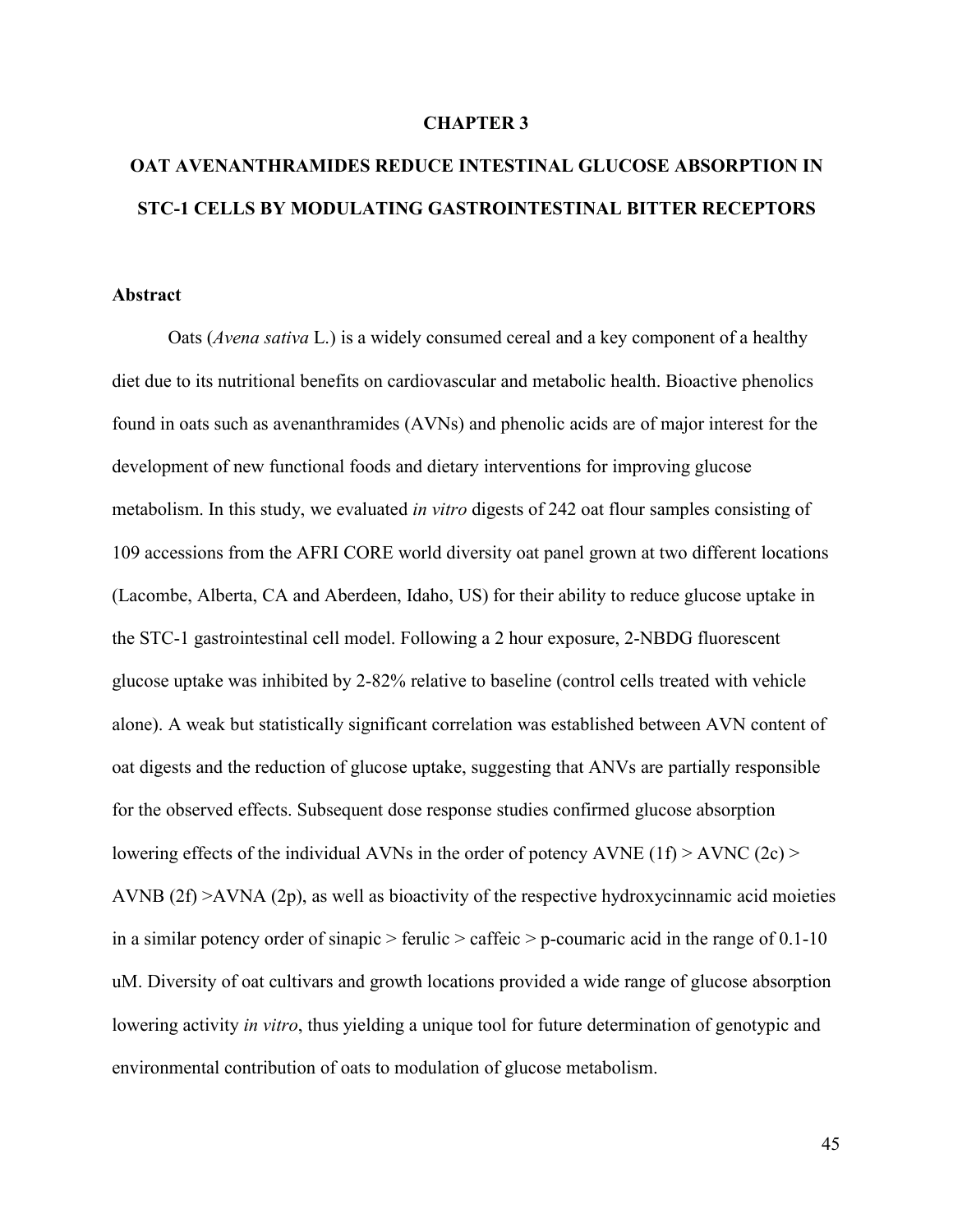#### **Introduction**

Metabolic disorders affect more than 300 million people worldwide.<sup>1</sup> They are often associated with certain metabolic risk factors such as elevated levels offasting blood glucose and high postprandial glucose due to insulin insensitivity.<sup>2</sup> Postprandial glucose rise is more reliable in predicting poor glycemic control<sup>3</sup> and correlates better with glycated hemoglobin  $HbA1C$ levels, a potential biomarker for the prediction of cardiovascular disease and diabetes.<sup>4</sup> Dietary interventions that acutely lower absorption of glucose in the gastrointestinal tract or enhance tissue uptake of glucose in the body are generally viewed as a better choice for managing postprandial glucose rise than those that work slowly over a long period.<sup>5</sup> Currently high blood glucose is managed with multiple oral antidiabetic agents including acarbose, glibenclamide, metformin, miglitol, rosiglitazone and voglibose, and most of these interventions have undesirable side effects, develop tolerance after continued administration, and/or are too expensive for patients from the developing world.<sup>6</sup>

As the rates of diabetes and obesity grow, the need for foods with improved metabolite profiles that can be used to manage blood glucose level also increases, especially in the category of "substance energy" foods.<sup>7</sup> Among grains, increased levels ofsoluble fiberand phenolic compounds are considered beneficial to control blood glucose level with dietary adjustments.<sup>8</sup> Phenolic compounds are common in nature as these molecules are often produced as secondary metabolites of plants that act as a primary chemical defense against predators and environmental challenges. Oats is one of the more commonly consumed cereal grain throughout the world.<sup>9</sup> It is an abundant source of macronutrients such as carbohydrates (66%), fats (7%) and proteins (17%).<sup>10</sup> However, lower amounts of bioactive secondary metabolites such as phenolics, organic acids, and phytosterols have an additional and often overlooked beneficial effects on the health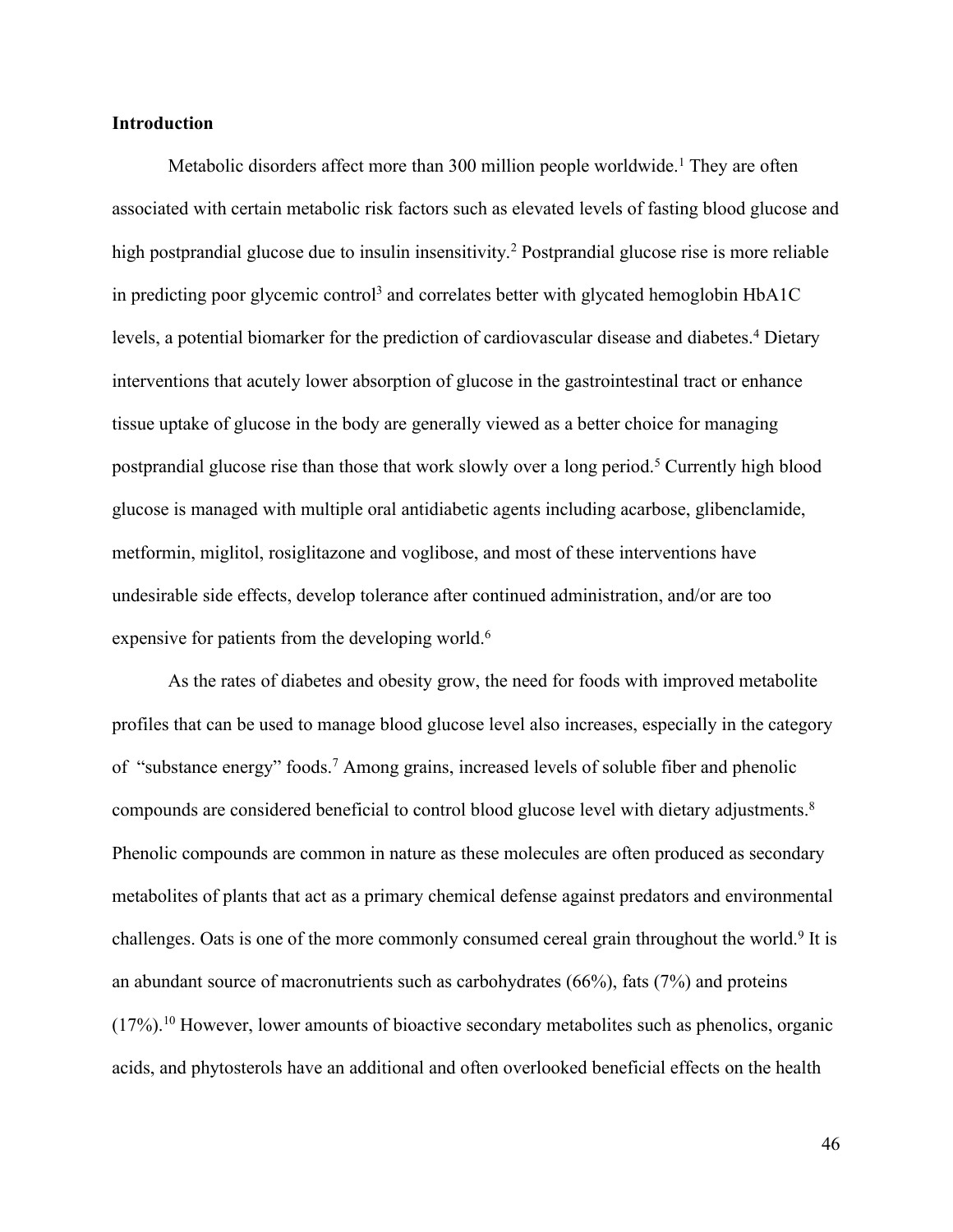and nutritional values of grains.<sup>11</sup> Among oats secondary metabolites, avenanthramides (phenolic alkaloids), avenacins (triterpenoids), and avenacosides (steroid glycosides) were shown to accumulate in the groats and contribute to bitter or astringent taste of the oat cereal.<sup>12</sup>

Oats have also been observed to have a plethora of positive effects when digested. Several studies illustrated that oats could be to modulate glucose balance and this effectwas attributed to presence of soluble β-glucan fibers, leading to the promotion of consuming grains that have high quantities of β-glucan.<sup>10</sup> Other studies showed that oats prevent the alcohol-related increase in intestinal permeability and inhibit endotoxemia and liver damage.<sup>13</sup> Metabolic and anti-inflammatory effects of oats were also often attributed to avenanthramides,<sup>14</sup> thus suggesting their possible use in improving cardiovascular health outcomes.<sup>15</sup> Avenanthramides are generally found in a free phenolic fraction, while their hydroxycinnamic precursor moieties such as ferulic, caffeic, and coumaric acids are reported to be located predominantly in a bound phenolic fraction.<sup>16</sup> Both classes of these phenolic compounds had beneficial functions to human health.<sup>17</sup> For example, it was reported that solution of 1 mg/ml of caffeic or ferulic acid can inhibit glucose transport in the mouse endocrine system.<sup>18</sup> On the other hand, a different report suggested that gastrointestinal Caco-2 cells treated with 100 μM caffeic, p-coumaric, or cholorogenic acids showed no changes in glucose uptake *in vitro*.<sup>19</sup> Application of dihydroandrostane D (DHAvD), a synthetic analog of avenanthramides, to RINm5F cells or islets showed increased resistance of these tissues to cytokine toxicity, inhibition of nitric oxide (NO) production, reduction of NO synthase expression, and improved survival and normalized insulin secretion patterns from beta cells.<sup>20</sup>

Taken together, these results suggested that AVNs and/or their hydroxycinnamic moieties may contribute to maintaining normal levels of blood glucose and insulin secretion, thereby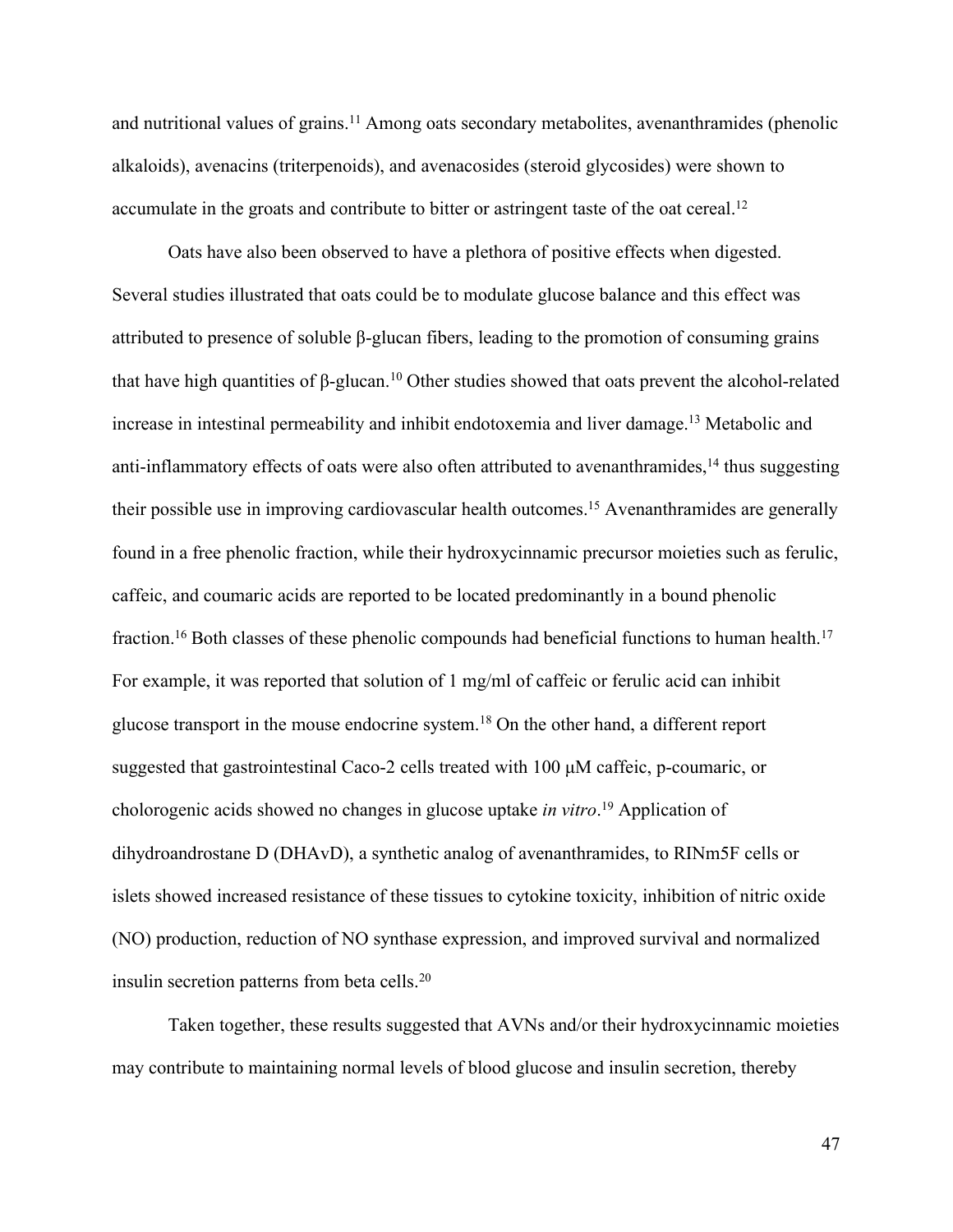improving dietary management of chronic metabolic risk factors, but their exact physiological effects and molecular mechanism responsible for these observations remained unclear. In the previous chapter of this thesis, we described accumulation of AVNs in 109 accessions from the AFRI CORE world diversity oat panel grown at two different locations. For this study, we applied in vitro digests obtained from AFRI CORE oat flours and individual AVNs to establish their direct effects on glucose absorption in the gastrointestinal cells and start to characterize their potential molecular targets.

### **Materials and methods**

#### *Chemicals*

General laboratory reagents including all materials used for *in vitro* digestion were purchased from Sigma (Saint Louis, MO). All solvents were of HPLC grade and purchased from VWR (Radnor, PA). Water was purified with a Milli-Q water purification system (Millipore, Burlington, MA). Avenanthramide A (2p), B (2f), C (2c), and E (1f) standards were purchased from SynInnova (Edmonton, AB, Canada).

#### *Oats samples and preparation*

A set of 242 samples consisting of 109 accessions from the AFRI CORE world diversity oat panel grown at two different locations – Lacombe, Alberta, CA (1) and Aberdeen, Idaho, US (2) – was kindly provided by Dr. Eric Jackson as a part of the Collaborative Oat Research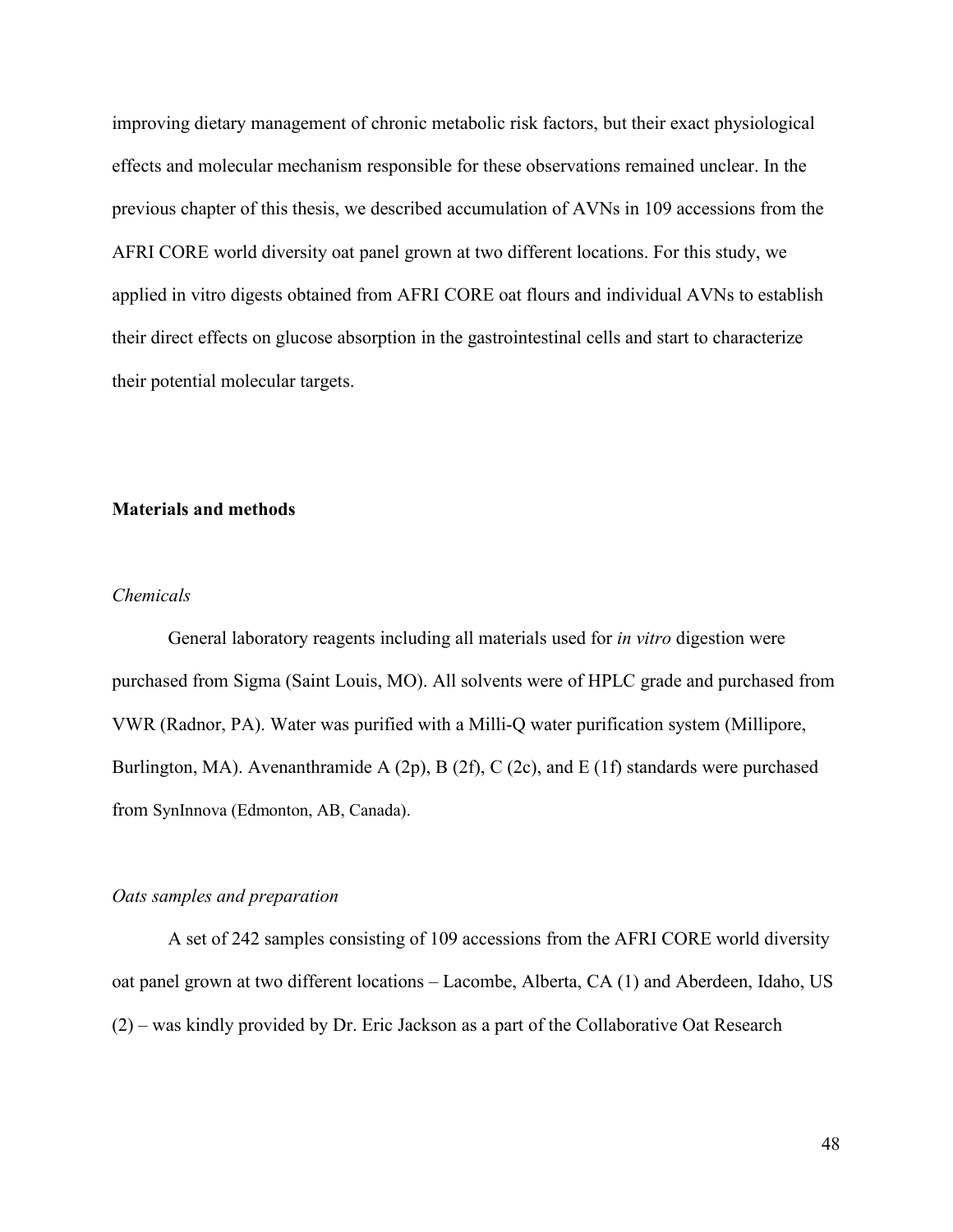Enterprise (CORE) initiative<sup>21</sup> in the form of de-hulled and uniformly milled whole grain flour and stored at -20 °C until *in vitro* digestion and cell culture treatments.

#### *Simulated in vitro digestion*

Simulated oral, gastric and small intestinal digestion of oat flours was performed following an established protocol with minor modifications.<sup>22</sup> Briefly, SSF (simulated salivary fluid), SGF (simulated gastric fluid) and SIF (simulated intestinal fluid) were made up of the respective electrolyte solutions, enzymes, water and calcium chloride.

A-amylase from human saliva (type IX-A) or porcine pancreas (type VI-B) was prepared as 1500 U/ml stock solution in the SSF fluid. Porcine pepsin was prepared as 25000 U/ml in the SGF fluid. Pancreatin stock solution was prepared based on the trypsin activity as 800 U/ml in the SIF fluid. Fresh bile preparations were made as160 mM stocks in the SIF solution. Calcium chloride stocks were prepared as  $0.3$  M solution  $(0.44 \text{ g } \text{CaCl}_2 \text{X} 2H_2 \text{O}$  in 10 ml water).

In the oral digestion phase, 100 mg of oat flour sample was added to 300 μl of water and boiled for 5 minutes, then 280 μl of SSF electrolyte stock solution and 40 μl of salivary  $\alpha$ amylase solution (1500 U/ml) were added. Following the addition of 2  $\mu$ l of 0.3M CaCl<sub>2</sub> and 78 μl water, the reaction was mixed by vortexing to simulate food processing in human mouth for 2 min. The pH of solution was controlled at 6.8 where salivary  $\alpha$ -amylase has a highest activity.<sup>23</sup>

In the gastric digestion phase, 600 μl of SGF electrolyte stock solution, 128 μl of porcine pepsin (3850U/mg), 4 μl of 0.3M CaCl<sub>2</sub>, 16 μl of 1M HCl and 52 μl of water were added to the sample and incubated for 2 hours at 37℃.

In the intestinal digestion phase, 880 μl of SIF electrolyte stock solution, 400 μl of pancreatin (800U/ml), 200 μl of fresh bile (160 mM of taurocholic acid), 3.2 μl of 0.3M CaCl<sub>2</sub>,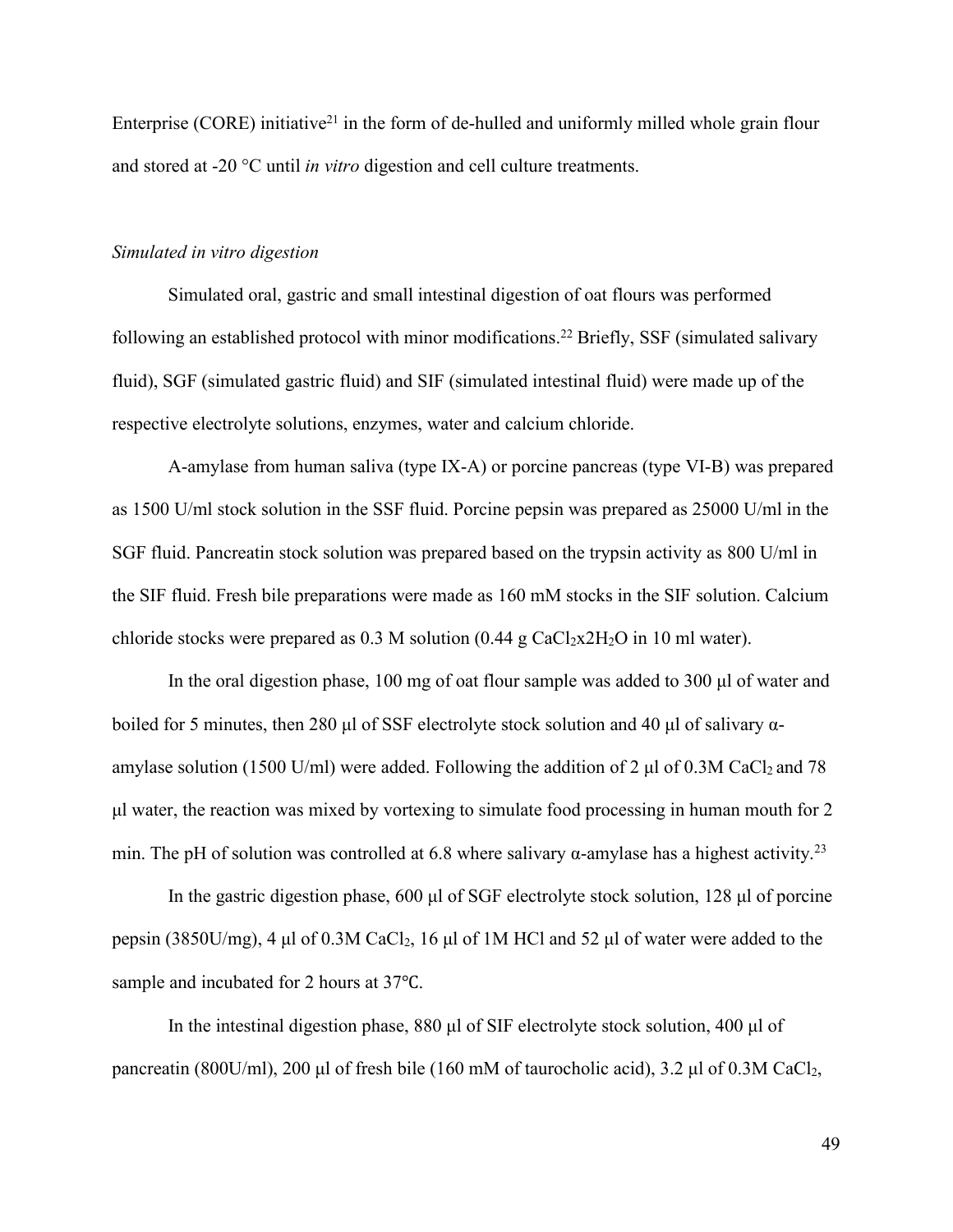12 μl of 1M NaOH and 104.8μl of water were added to the gastric chyme and digested for additional 2 hours at 37℃. After digestion was completed, the solution was water bathed for 15 minutes in 80℃ to inactivate the enzymes and then centrifuged at 2000 rpm for 10 minutes. Supernatant liquid was transferred to a new vial, frozen at -80℃, and freeze-dried to obtain a powder sample of water-soluble metabolites released from the digested oat flour.

#### *Gastrointestinal STC-1 cell culture model*

The mouse neuroendocrine intestinal cell line STC-1 (CRL-3254) that acts as a model for glucose absorption and hormone secretion was obtained from ATCC (Manassas, VA). Cells were routinely passaged every 3-4 days and maintained in high glucose DMEM containing 10% fetal bovine serum (Life Technologies, Carlsbad, CA) and 1% penicillin-streptomycin (Fisher Scientific, Pittsburg, PA) at 37 °C and 5% CO<sub>2</sub>. Cells were sub-cultured into 24-well plates and, once confluent, changed to induction medium that contained glucose-free DMEM supplemented with 2 mM sodium pyruvate to induce fluorescent glucose uptake. Treatments with oat flour digests were administered for 2 hours before cells were exposed to fluorescent 2-NBDG analog of glucose as described below.

#### *Glucose uptake measurements using fluorescent 2-NBDG analog*

2-NBDG (2-(N-(7-Nitrobenz-2-oxa-1,3-diazol-4-yl)Amino)-2-Deoxyglucose) is a fluorescently labeled 2-deoxyglucose analog for monitoring glucose uptake in living cells. It is transported according to Micharelis-Menten kinetics, similar to glucose, and it is compatible with fluorescence techniques such as flow cytometry.<sup>24</sup> Intracellular 2-NBDG shows a strong fluorescence at 542 nm and is excited at 467 nm. It was used in this project to directly detect and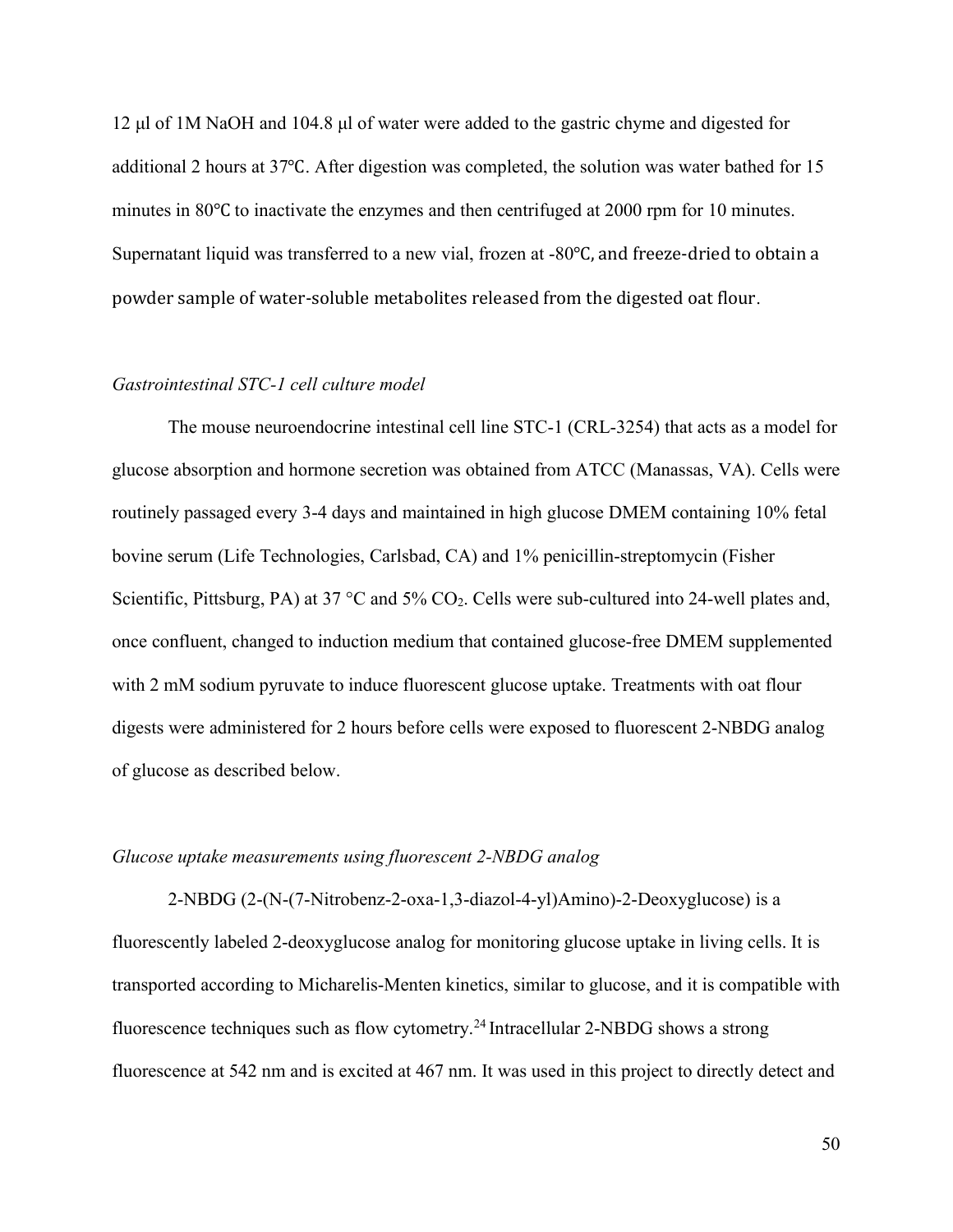quantify glucose transport in STC-1 cell culture model. Oat flour digests prepared as 50mg/ml stocks in PBS were added into 1-ml batches of STC-1 cells in duplicate and incubated at 37°C for 30 minutes. Next, 25 µl of 2-NBDG from a 5mM  $(1.71mg/ml)$  master stock in PBS were added to the control (baseline vehicle blank) or digest-treated STC-1 cells, incubated for 30 min,<br>centrifuged and washed to removed excessive 2-NBDG, and the fluorescence of intracellular 2-NBDG was measured using flow cytometry (BD Accuri C6, San Jose, CA). Absolute glucose fluorescence intensity values obtained from FL1 fluorescent channel were normalized to baseline blank fluorescence signal and compared between cells in the treatments and baseline blank groups.

#### *Statistical analysis*

Statistical analyses were performed using Prism 6.0 (GraphPad Software, San Diego, CA) and expressed as mean  $\pm$  SEM. Two tailed t-test or one-way ANOVA were applied as necessary at a significance level of  $P < 0.05$ . Post-hoc analyses of differences between individual experimental groups were made using the Tukey's multiple comparison test.

### **Results and discussion**

Oats have a long history of human use, both as a food and as a nutritional intervention to control glucose metabolism, health of the gastrointestinal system, and inflammation of epithelial tissues of the skin and the gut.<sup>9</sup> This activity is generally attributed to high amounts of the soluble β-glucan fibers that slow down carbohydrate digestion and delay glucose absorption in the gastrointestinal tract.<sup>10</sup> Oat groats, however, also contain a variety of other bioactive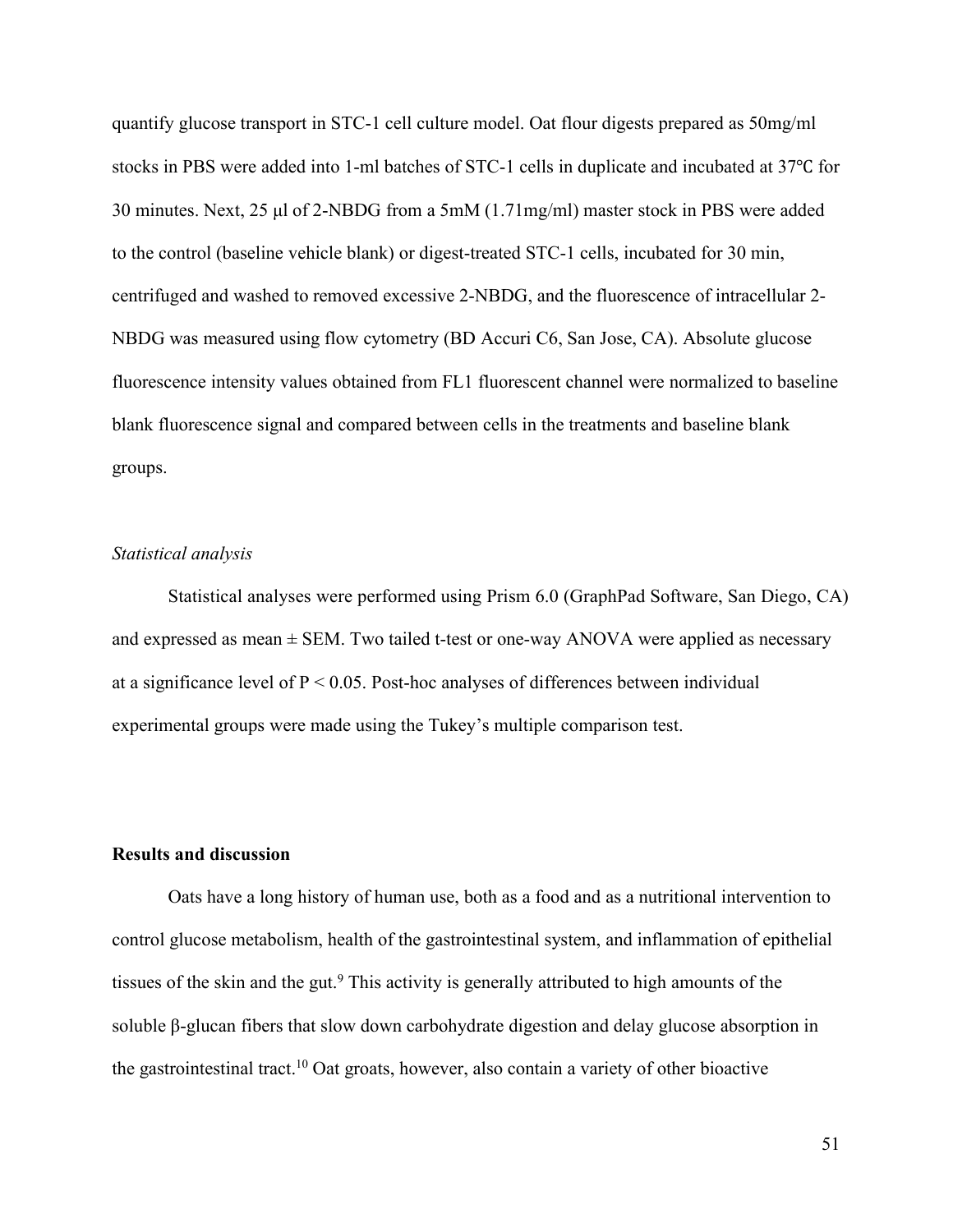secondary metabolites, including several groups unique to this plant: avenanthramides (phenolic alkaloids), avenacins (triterpenoids), and avenacosides (steroid glycosides), all contributing to bitter or astringent taste of the oat cereal.<sup>12</sup>

Phenolic compounds are common in nature, and many of them have been shown a contribution to bitterness and astringency in foods.<sup>25</sup> They are produced by secondary metabolism of plants, as a chemical defense against predators, and have proven to have beneficial effects on human body.<sup>26</sup> Oats are also a rich source of phenolic acids (caffeic, coumaric, ferulic, vanillioc, and sinapic acid being the most abundant), but these compounds are not unique to oats, and are also available in high concentrations from other plant foods. P-coumaric acid has been perceived as bitter at a threshold of 48 ppm,<sup>27</sup>similar to the ferulic acid that was proven to be more bitter than vanillic acid.<sup>25</sup> Sinapic acid has been perceived both as sour as well as bitter and astringent,<sup>28</sup> and caffeic acid has been shown to easily form esters in the form of the cholorogenic acid found in high concentrations in coffee seed sand partially responsible for the bitter taste of coffee.<sup>29</sup>

### *Fluorescent glucose uptake in STC-1 cellsin response to oat flour digests*

Aqueous digest of 109 AFTI CORE phenotypic oats panel grown in two locations (244 oat flour samples overall) were freeze-dried and applied as treatments to the *in vitro* STC-1 cell culture model of the gastrointestinal glucose uptake. Total AVN content showed a weak significant correlation ( $r=0.32$ ,  $p<0.001$ ) to reduction of fluorescent glucose uptake, suggesting that increase in this trait in oat cultivars is beneficial to enhance their glucose modulation properties (**Figure 3.1**). Weak correlation, however, also suggested a large environmental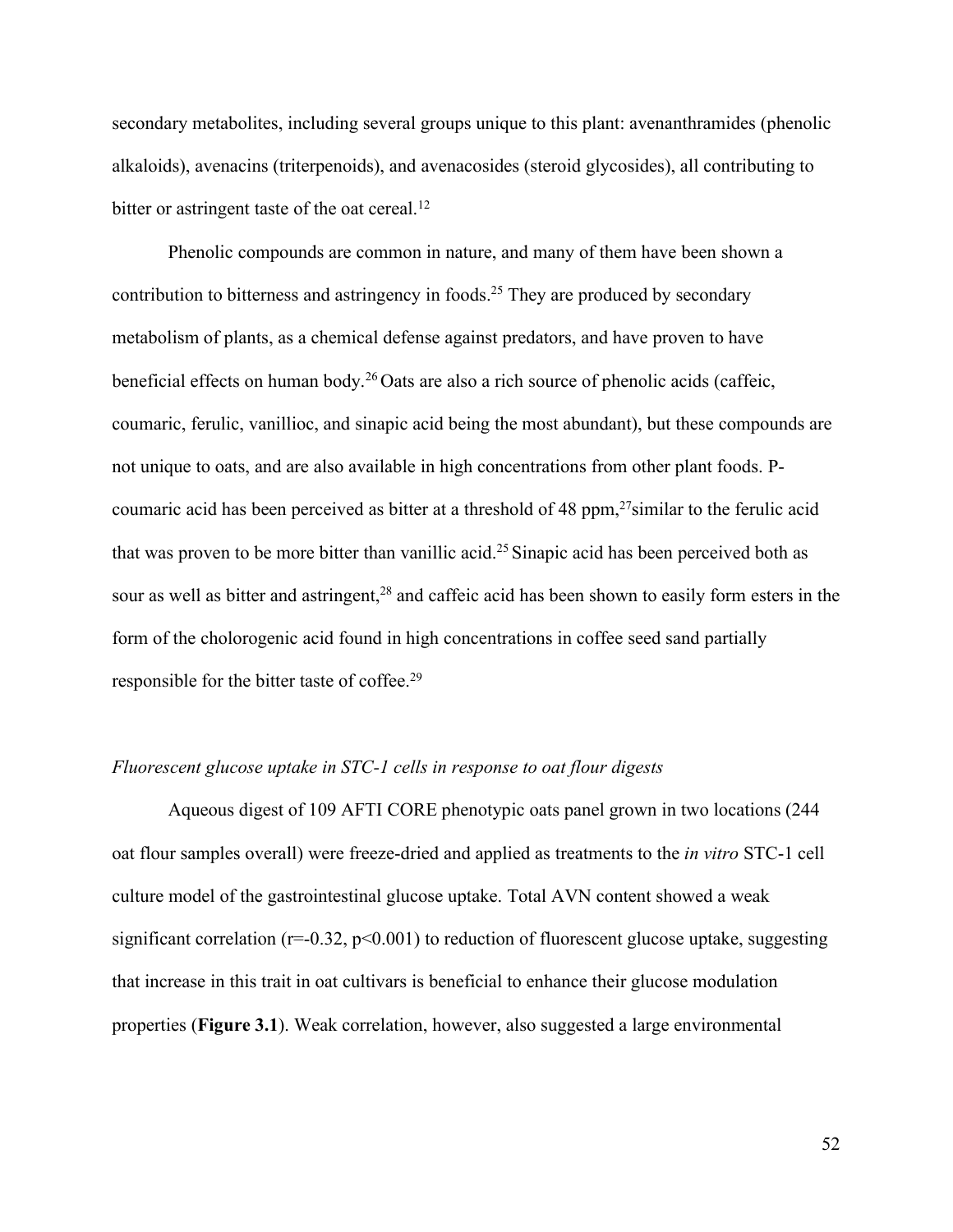(location) influence that drove these responses, as well as the likely presence of other secondary metabolites that contributed to the overall biological activity of the digested oat flours.



**Figure 3.1.** Fluorescent 2-NBDG glucose uptake in the STC-1 intestinal cell model.

Exposure to aqueous oat digests reduced fluorescent glucose absorption in the intestinal cells. Cells were incubated with treatments for 2 hours, presented with 2-NBDG for 30 min, and fluorescence was quantified at excitation/emission of 465/540 nm.

Flow cytometry is a technique to detect and measure cell physical and chemical characteristics. This technique combines sample size, data acquisition speed, accuracy and measurement diversity.<sup>30</sup>A flow cytometer is similar to a microscope, but instead of producing the cell images, it provides automated quantifications of specific parameters. It can illuminate cells when they flow in a light source then detect and correlate the signals from them.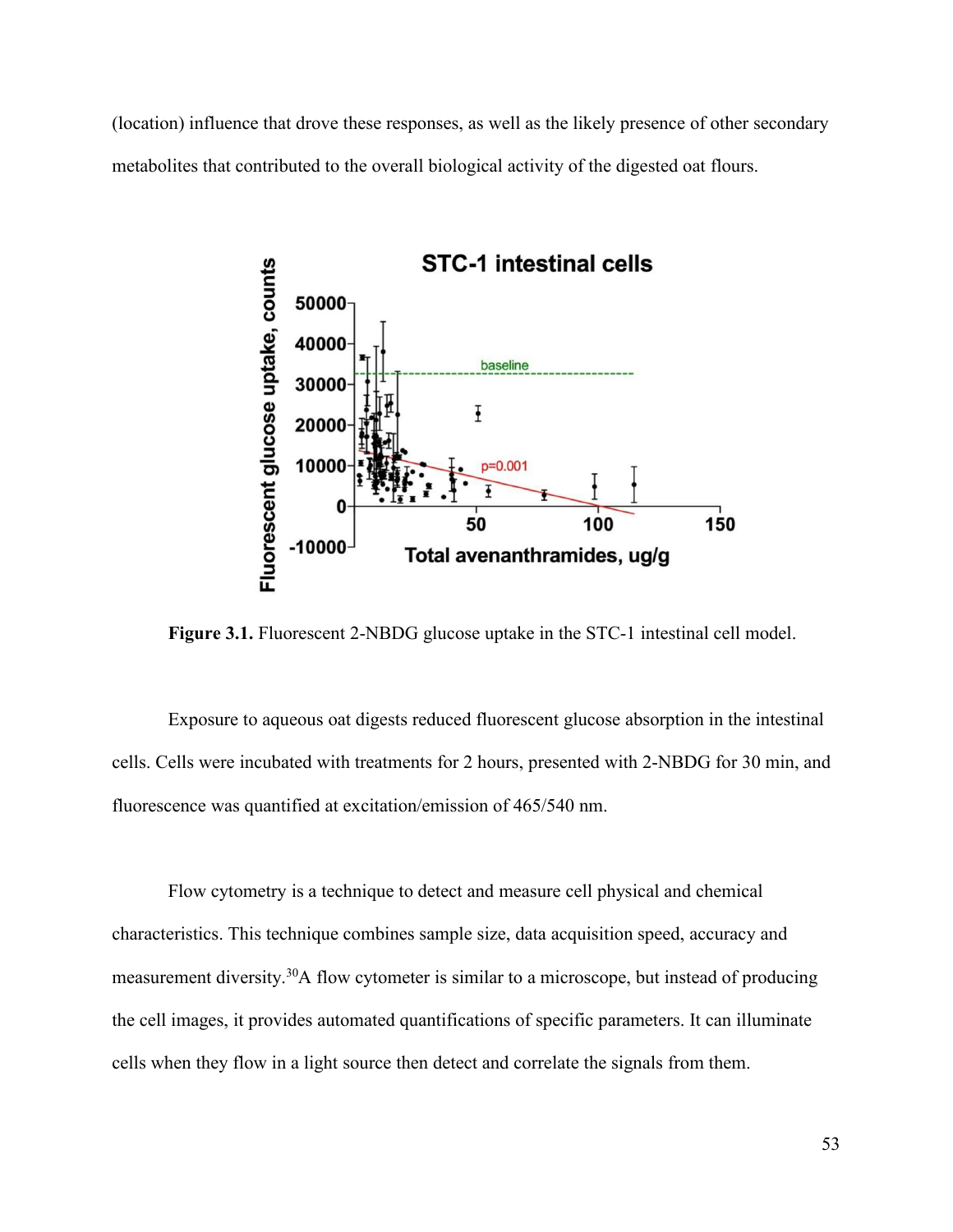A variety of fluorophores can be used as markers in flow cytometry. Fluorophores, which can absorb light of a specific wavelength and re-emit light of longer wavelengths, are usually attached to the target molecule or biomarker under investigation. Every fluorophore has a specific peak excitation and emission wavelength, so the combination of labels depends on the wavelength of lamp and the available detector.  $31$ Flow cytometry uses fluorescence as a quantitative tool, and a C6 BD Accuri flow cytometer was used to measure the glucose level in this part of project. The data from flow cytometry events was stored as a list mode file, which pointed to associated data file that contained 7 parameters in the list mode file, including forward scatter (FSC) and side scatter (SSC).<sup>32</sup>

### *Dose range studies with individual avenanthramides*

To confirm these observations, a quantitative analysis of glucose absorption in the STC-1 mouse intestinal cell model was performed to determine which individual AVNs are most effective at modulating this process. Decreased glucose uptake was clearly evident from emission intensity data of fluorescent glucose analog 2-NBDG accumulation in STC-1 cells (**Figure 3.2**). Among bioactive constituents tested, all AVNs showed moderate to strong degree of suppression of intestinal glucose intake in the dose range of 1-10 μM and the potency order of  $AVNE > AVNC > AVNB > AVNA$ .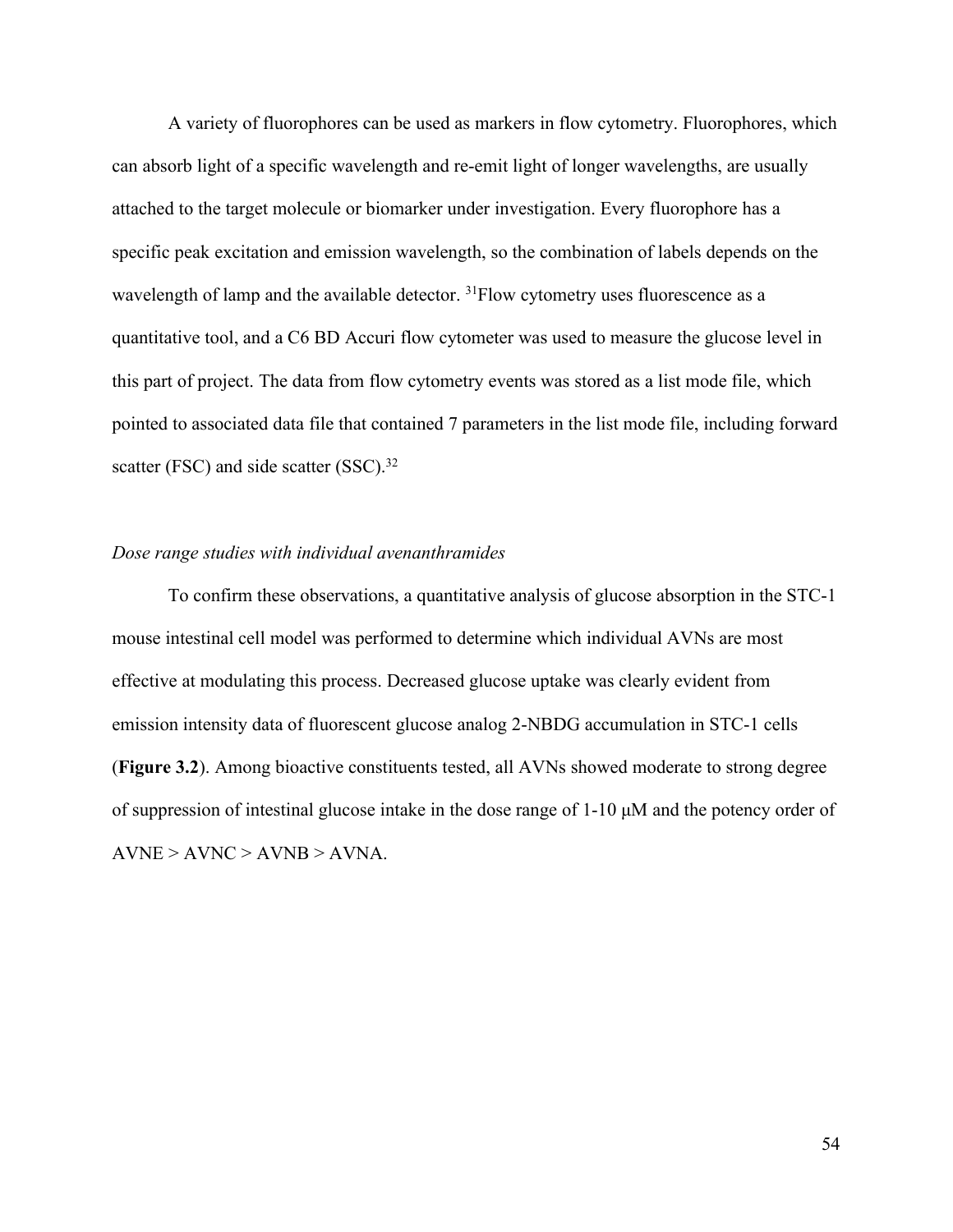

**Figure 3.2.** Fluorescent 2-NBDG glucose uptake in the STC-1 intestinal cells treated with individual AVNs. Dose-dependent effects of oats AVNs on 2-NBDG glucose absorption in the dose range of  $1-10 \mu M$ .

#### *Dose range studies with hydroxycinnamic acid moieties*

The ability of AVNs treatments to reduce gastrointestinal glucose absorption *in vitro* prompted further analysis of this biological activity in different hydroxycinnamic acids that form the variable part of the AVN molecule. While all AVNs share the anthranilic acid moiety, avenanthramides AVNB (2f) and AVNE (1f) areconjugated to ferulic acid, AVNC (2c) is conjugated to caffeic acid, and AVNA (2p) is conjugated to p-coumaric acid. While another hydroxycinnamic acid such as sinapic acid is also produced in oats, it does not form the amides with the anthranilic acid moiety. All hydroxycinnamic acids used in this study decreased glucose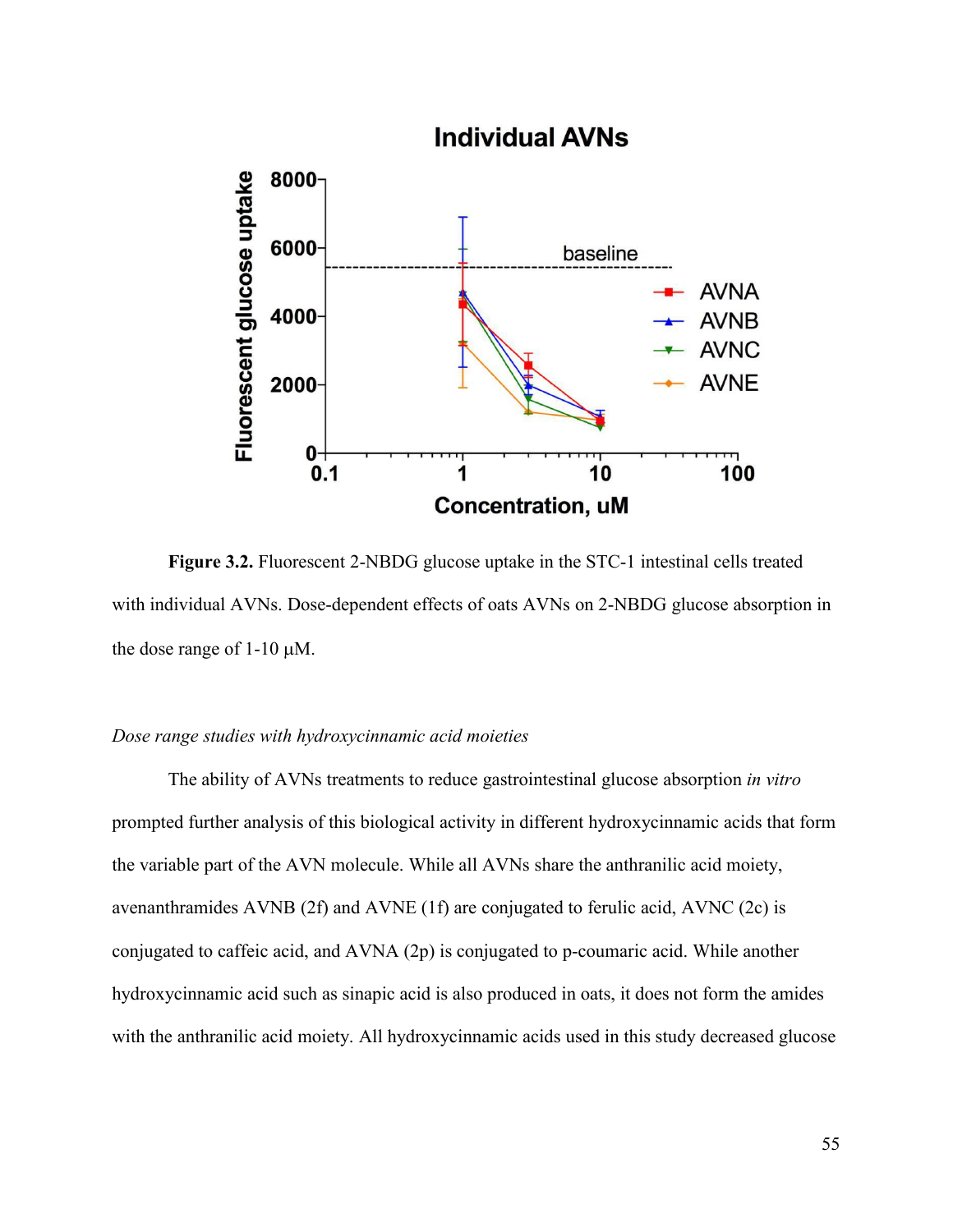absorption in the gastrointestinal cells over a dose range of 1–10 μM (**Figure 3.3**), although p coumaric acid showed a weaker biological activity compared to the restof the acids tested.



**Figure 3.3.** Fluorescent 2-NBDG glucose uptake in the STC-1 intestinal cells treated with individual phenolic acids. Dose-dependent effects of oats phenolic acids on 2-NBDG

glucose absorption in the dose range of  $1-10 \mu M$ .

#### *Inhibition of bitter taste receptors with oat flour digests*

Next, we took the first step to understand the molecular mechanisms responsible for reduction of glucose absorption by gastrointestinal cells exposed to oat flour digests. Probenecid is an FDA-approved inhibitor of the multidrug resistance protein 1 (MRP1) transporter, clinically used to treat human gout. Greene et al found that it can specifically inhibit cellular response mediated by human bitter taste receptors hTAS2R16, hTAS2R38, and hTAS2R43. <sup>33</sup>Control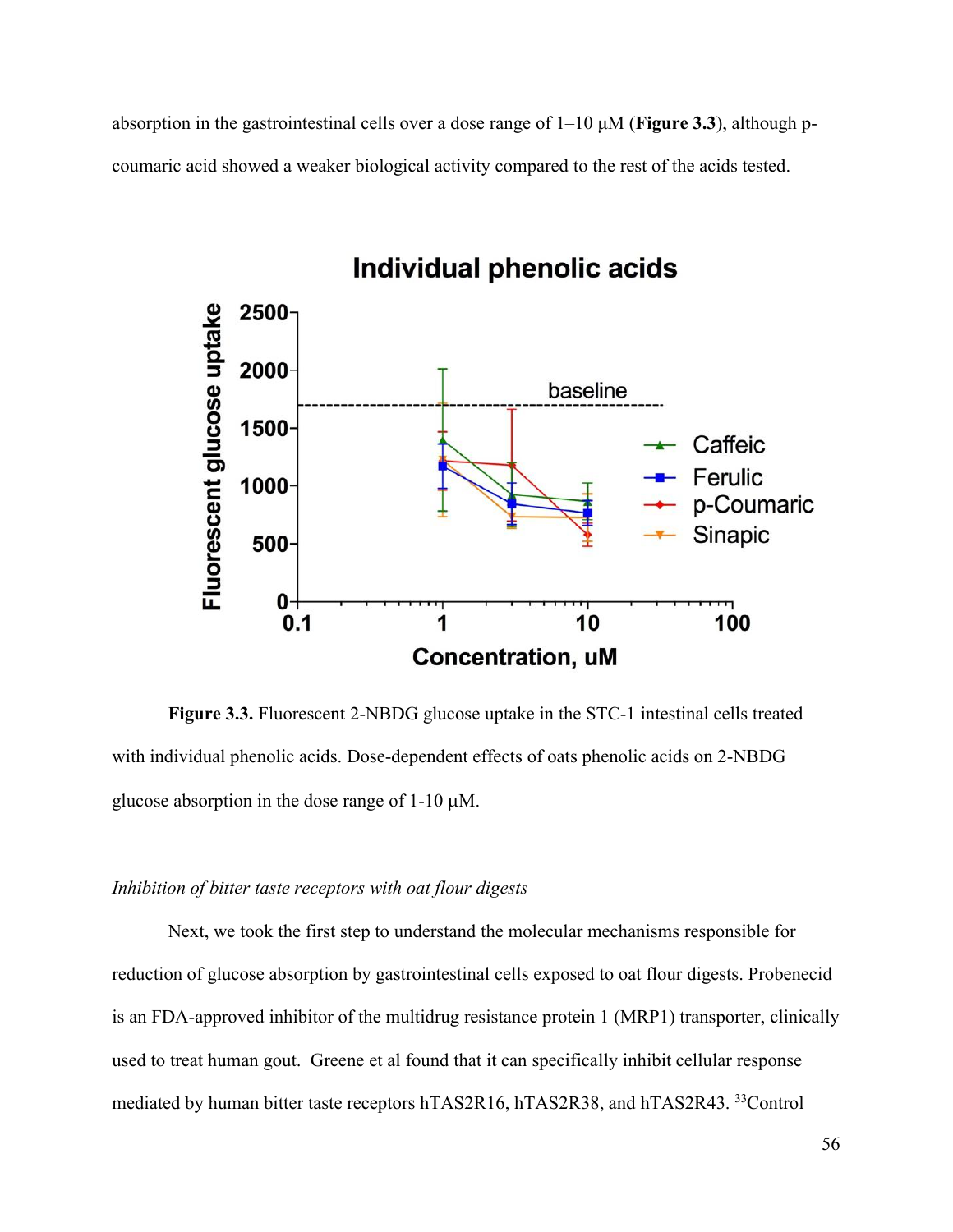experiments in which STC-1 cells were exposed to selected oat flour digests with and without 10 M probenecid confirmed involvement of bitter receptor signaling in glucose absorption response observed in the gastrointestinal cells. In majority of the treatments, addition of probenecid resulted in increased glucose uptake (**Figure 3.4**).



**Figure 3.4.** Fluorescent 2-NBDG glucose uptake in the STC-1 intestinal cells treated with selected oat flour digests. Glucose absorption effects of oats digests were inhibited by coexposure to an allosteric inhibitor of bitter receptors probenecid  $(10 \mu M)$ .

### *Inhibition of bitter taste receptors with AVNs and phenolic acids*

To further explain this observation, we hypothesized that bitter and/or astringent tasting AVNs and phenolic acids present in oat digests contributed to suppression of gastrointestinal glucose absorption by activating gastrointestinal bitter taste receptors (TAS2Rs). Indeed, cotreatment of STC-1 cellswith probenecid, an allosteric inhibitor of TAS2Rs, significantly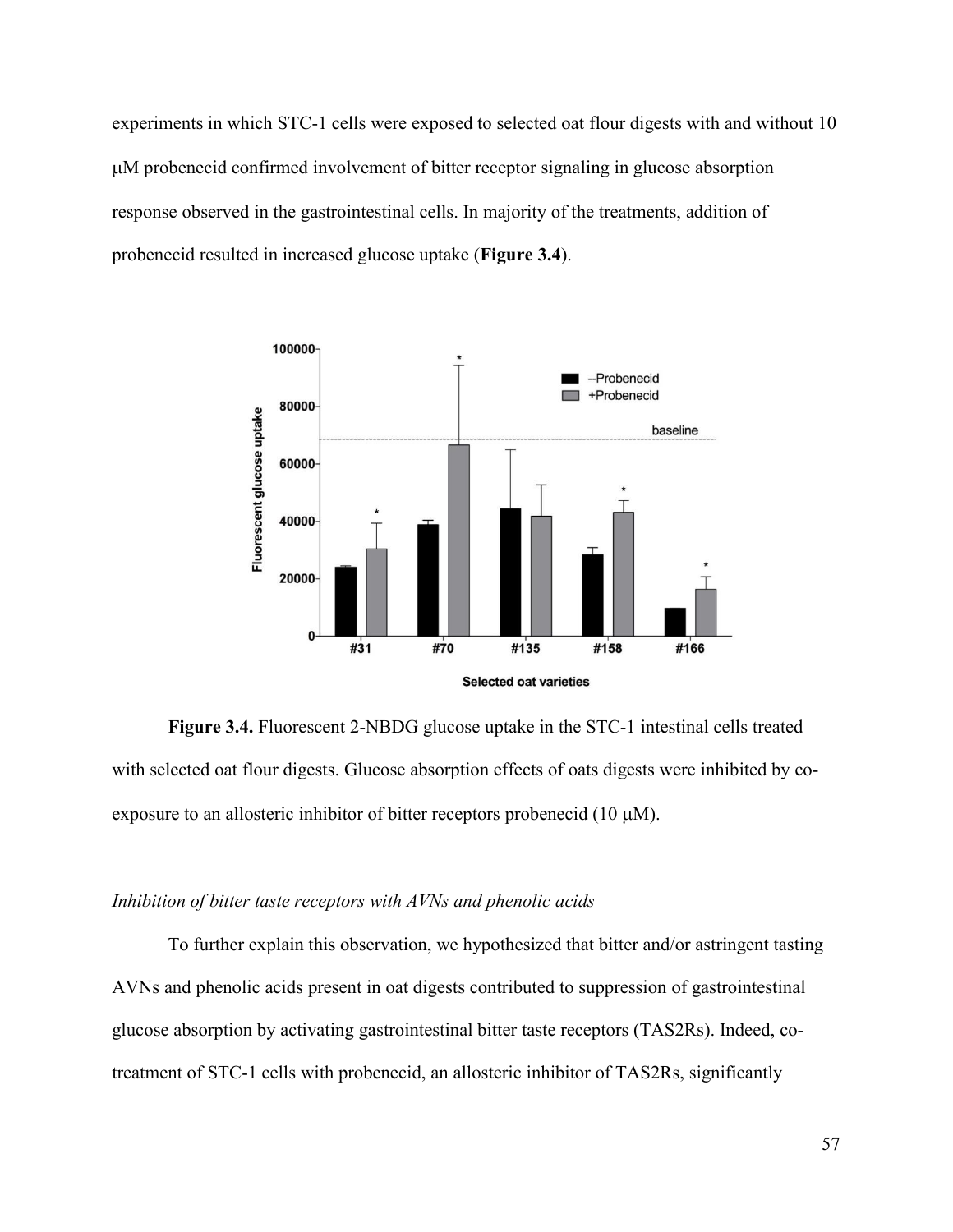decreased efficacy of all AVNs tested (**Figure 3.5**) and decreased the suppressing effects of phenolic acids on glucose uptake in STC-1 cells(**Figure 3.6**).



**Figure 3.5.** Fluorescent 2-NBDG glucose uptake in the STC-1 intestinal cells treated with individual AVNs. Glucose absorption effects of AVNs were inhibited by co-exposure to an allosteric inhibitor of bitter receptors probenecid (10  $\mu$ M).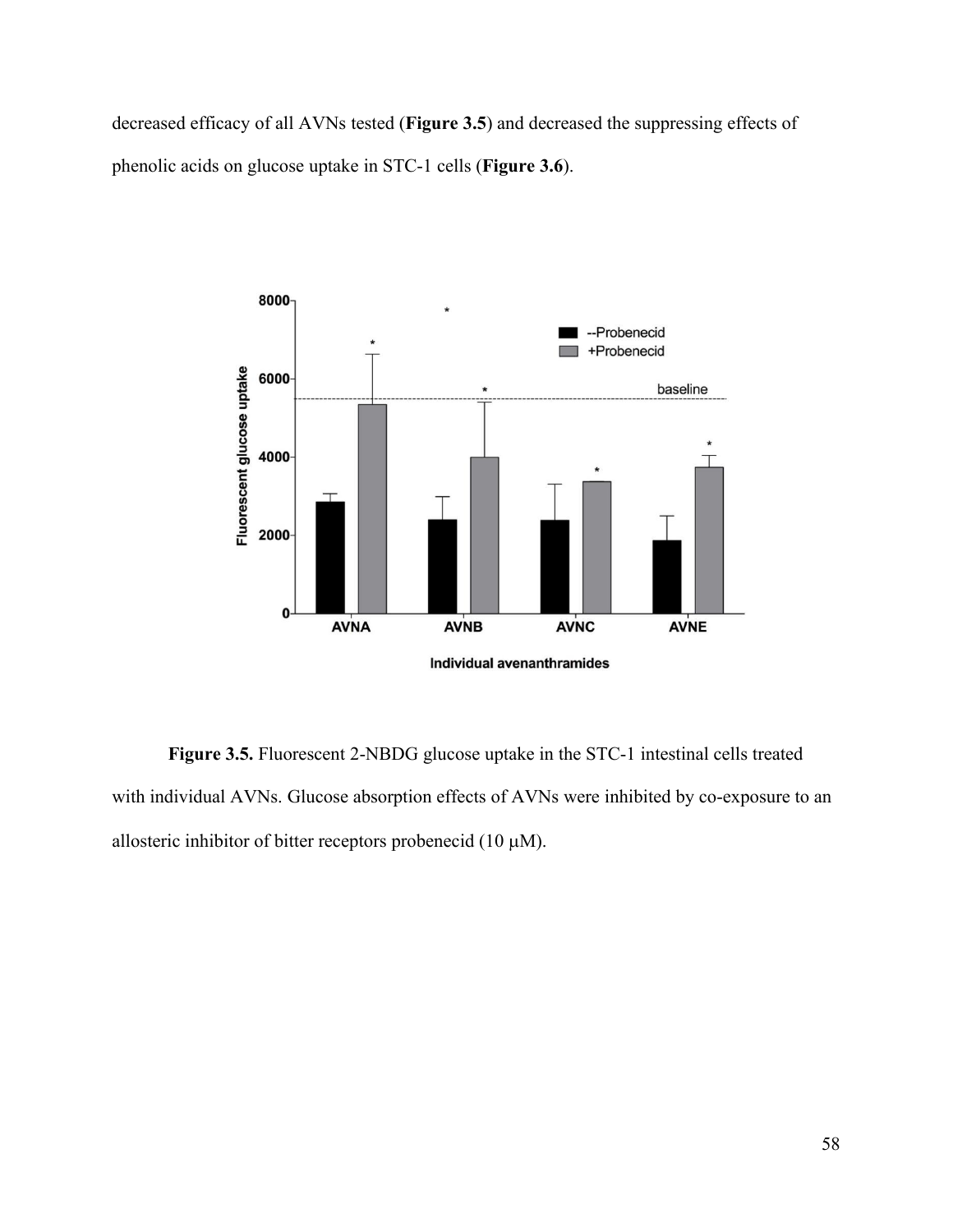

**Figure 3.6.** Fluorescent 2-NBDG glucose uptake in the STC-1 intestinal cells treated with individual phenolic acids. Glucose absorption effects of phenolic acids were inhibited by co-exposure to an allosteric inhibitor of bitter receptors probenecid  $(10 \mu M)$ .

Taste receptors found in the gastrointestinal tract are differentiated into two classes of G protein coupled receptors (GPCRs): TAS1R and TAS2R. TAS1Rs are responsible for the detection of sweet stimuli and TAS2Rs are responsible for the bitter flavor profile.<sup>34</sup> When stimulated, TAS1R and TAS2R activate phospholipase C β2, which lead to the activation of Inositol triphosphate (IP3) release of Ca2+.<sup>35</sup> These events result in action potential generation allowing the nervous system to communicate with the endocrine system to release hormones and small peptides that control glucose homeostasis. These molecules include: glucagon-like peptide- 1 (GLP-1), glucagon, neuropeptide Y, peptide YY (PYY), cholecystokinin (CCK), vasoactive intestinal peptide, insulin, and ghrelin.<sup>35</sup> The exact mechanism following the initial binding of a bitter principle to TAS2R until the receptor signaling cascade is not fully understood. This is due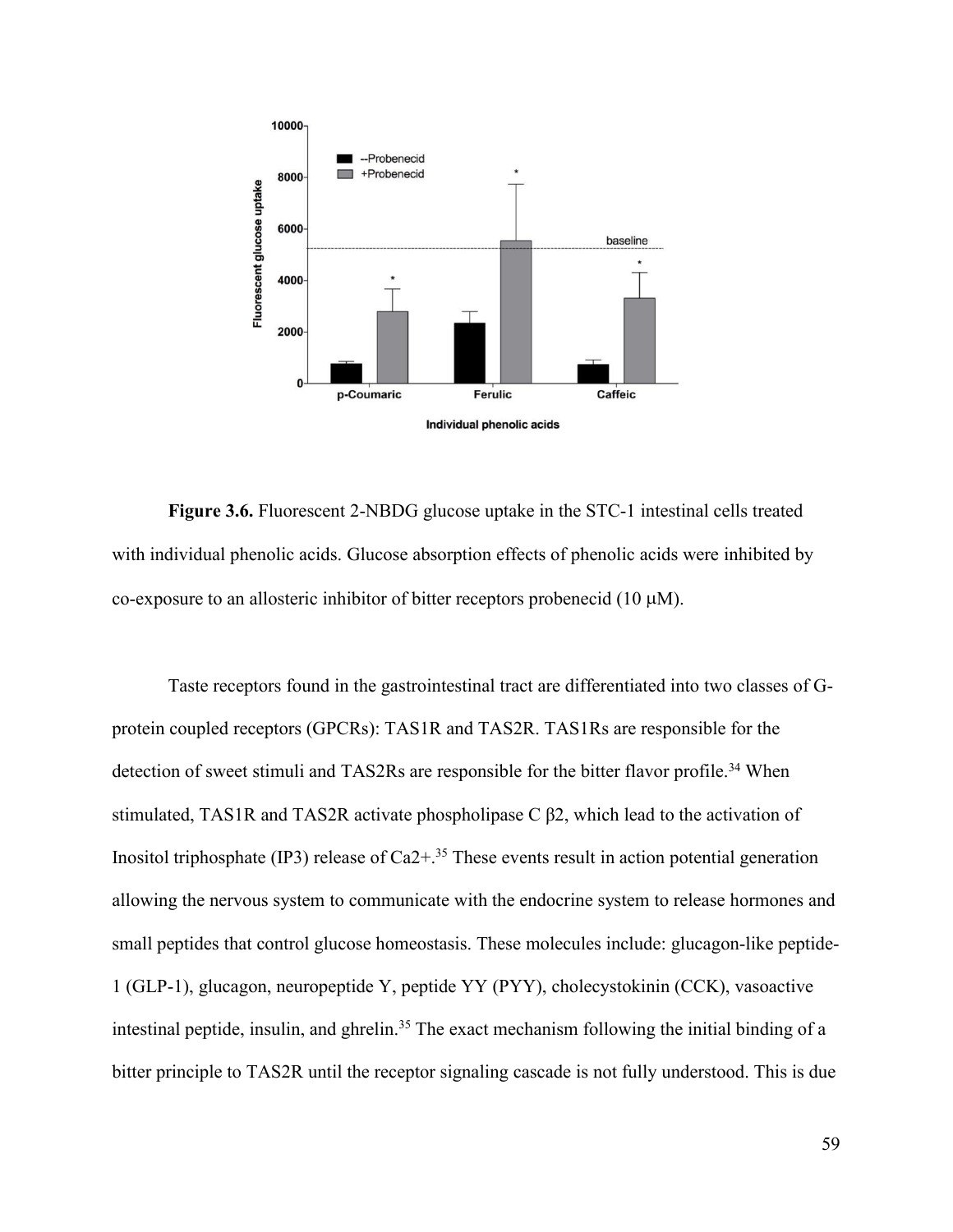to the fact that the human genome encodes 25 different TAS2Rs, and this level of genetic variation gives rise to multiple structural and functional differences that are difficult to account for.

TAS2R is of particular interest to our studies because of close human relationship with bitter compounds. This is due to the fact that humans are quite sensitive to bitter tasting foods due to the possible evolutionary advantage of being able to avoid potential toxins, which often have a bitter profile. In another study,  $35$  a single nucleotide polymorphisms (SNP) and allelic variations in the TAS2R receptor gene markedly affected its affinity for the binding of the ligand, in this case a bitter agonist. Two TAS2R9 receptors, an intact natural receptor and the mutated TAS2R9 with a SNP designation of rs3741845 were directly compared for their ability to bind bitter substances. This SNP corresponds to a missense mutation resulting in a valine residue in place of alanine at the 187th amino acid position. This region has been suggested to have an impact on the binding affinity of the bitter ligand because the mutation occured within the binding pocket of the receptor.<sup>36</sup> With no exceptions, the wild type TAS2R9 bound all three ligands (ofloxacin, procainamide, and pirenzepine) with a much higher affinity than the mutated one. It was also established that NCI-H716 cellsexpressing TAS2R9 receptors drastically decreased GLP-1 secretion following α-gustducin silencing RNA with siRNA. α-Gustducin is an important intermediary in the molecular signaling cascade that leads from bitter receptor activation to GLP-1 production.<sup>37</sup> Thus, this study gave evidence of the specificity of the TAS2R receptor, examples of appropriate ligands that may bind to it, and evidence of glucose modulating molecules being produced as a result of its activation.

Another interesting example of using a bitter tasting food to control blood glucose levels is bitter melon. <sup>38</sup>Studies showed a significant effect of bitter melon on glucose level by controlling the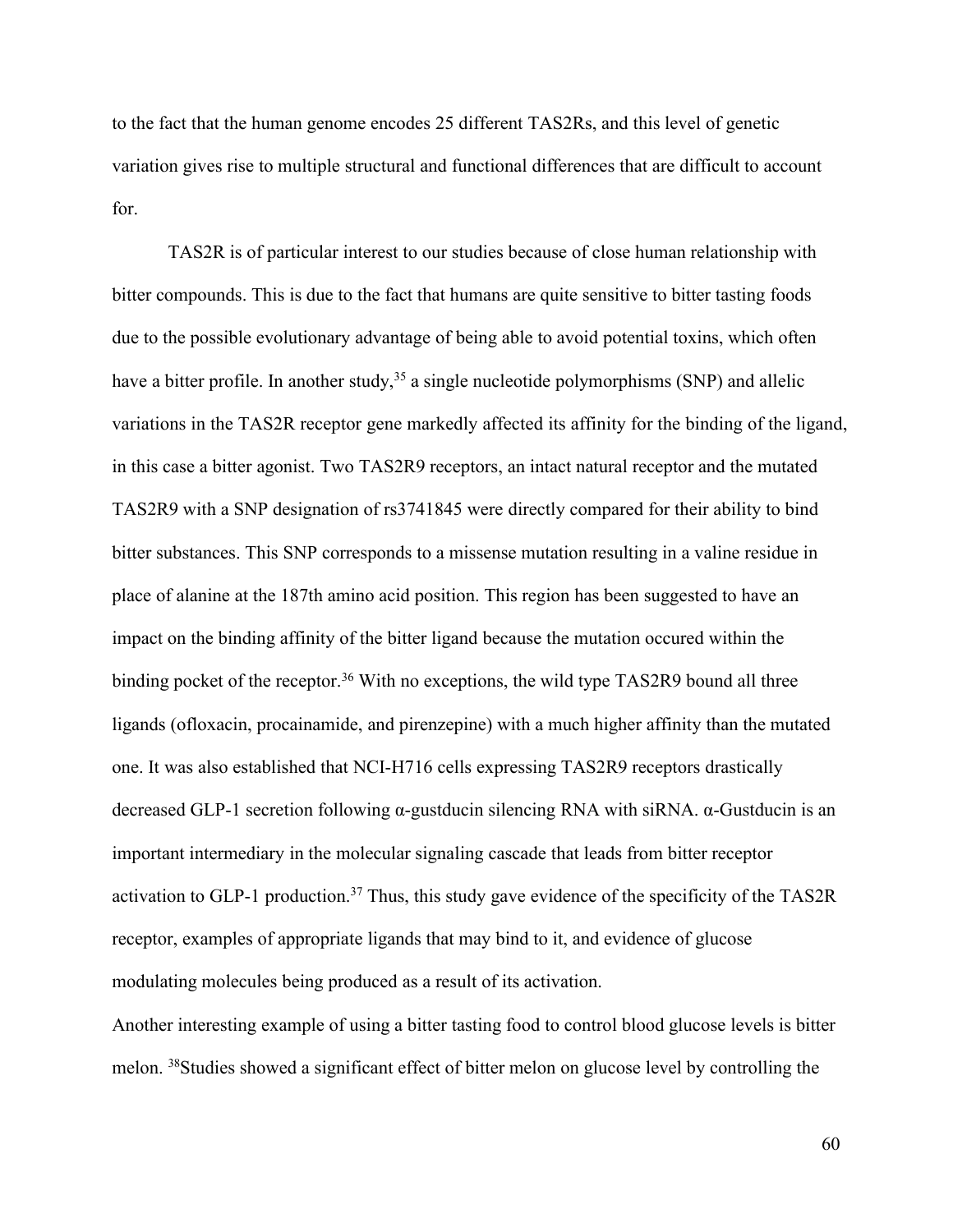levels of fructosamine,<sup>39</sup> therefore providing additional evidence on the potential use of bitter molecules to improve glucose metabolism.

#### **Conclusions**

Reducing the glucose absorption in pre-diabetic and diabetic patients to manage hyperglycemia can be a powerful tool in preventing the onset of insulin resistance and associated metabolic disease risks. The selected AFRI CORE world diversity oat panel cultivars inhibited gastrointestinal glucose absorption by 2-82% relative to baseline (control cells treated with vehicle alone). A weak but statistically significant correlation was established between AVN content of oat digests and the reduction of glucose uptake, suggesting that ANVs are partially responsible for the observed effects. Direct inhibition of gastrointestinal glucose absorption by dietary AVNs and phenolic acids via multiple mechanisms, including bitter taste receptor activation, is a very attractive approach to diet- or lifestyle-based modification of metabolic diseases. However, it is not clear how bitter taste receptors transduce this signal to glucose transporters responsible for the glucose uptake in the cell. This question warrants further investigation of dietary AVNs and oat-based foods to understand best dosing and regimen strategies to achieve maximal beneficial effects in controlling glucose metabolism.

## **Acknowledgements**

The *in vitro* digestion of oat flours was also assisted by undergraduate students Lee Brackman and Oscar Needham as a part of their summer research internship.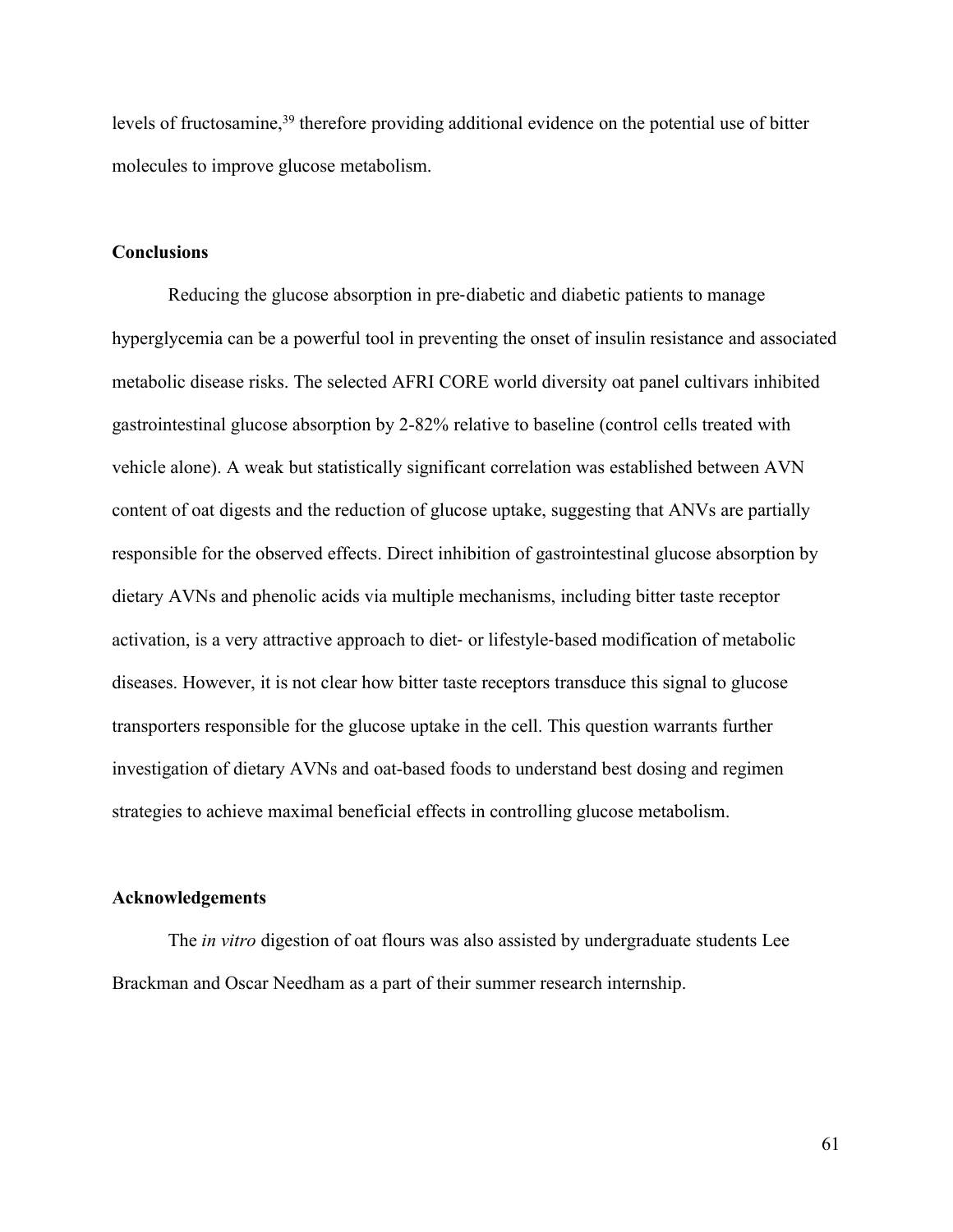#### **REFERENCES**

- 1. Zimmet P, Alberti KG, Shaw J (2001) Global and societal implications of the diabetes epidemic, Nature 414(6865): 782-787
- 2. Pfeifer MA, Halter JB, Porte D Jr (1981) Insulin secretion in diabetes mellitus, The American Journal of Medicine 70(3): 579-588
- 3. Avignon A, Radauceanu A, Monnier L (1997) Nonfasting plasma glucose is a better marker of diabetic control than fasting plasma glucose in type 2 diabetes, Diabetes Care 20(12): 1822-1826
- 4. Soonthornpun S, Rattarasam C, Leelawattana R, Setasuban W (1999) Postprandial plasma glucose: a good index of glycemic control in type 2 diabetic patients having near-normal fasting glucose levels, Diabetes Research and Clinical Practice 46(1): 23-27
- 5. P arkin C (2002) Is postprandial glucose control important? Is it practical in primary care settings?, Clinical Diabetes20(2):71–6.
- 6. Krentz AJ, Bailey CJ (2005) Oral antidiabetic agents: current role in type 2 diabetes mellitus, Drugs 65(3): 385-411
- 7. Ludwig DS (2002) The glycemic index: physiological mechanisms relating to obesity, diabetes, and cardiovascular disease, The Journalof the American Medical Association 287(18): 2414-2423
- 8. Fardet A (2010) New Hypotheses for the health-protective mechanisms of whole-grain cereals: What Is beyond Fibre?, Nutrition Research Reviews 23(1): 65-134
- 9. Singh R, De S, Belkheir A (2013) Avena sativa (Oat), a potential neutraceutical and therapeutic agent: an overview, Critical Reviews in Food Science and Nutrition 53(2): 126- 144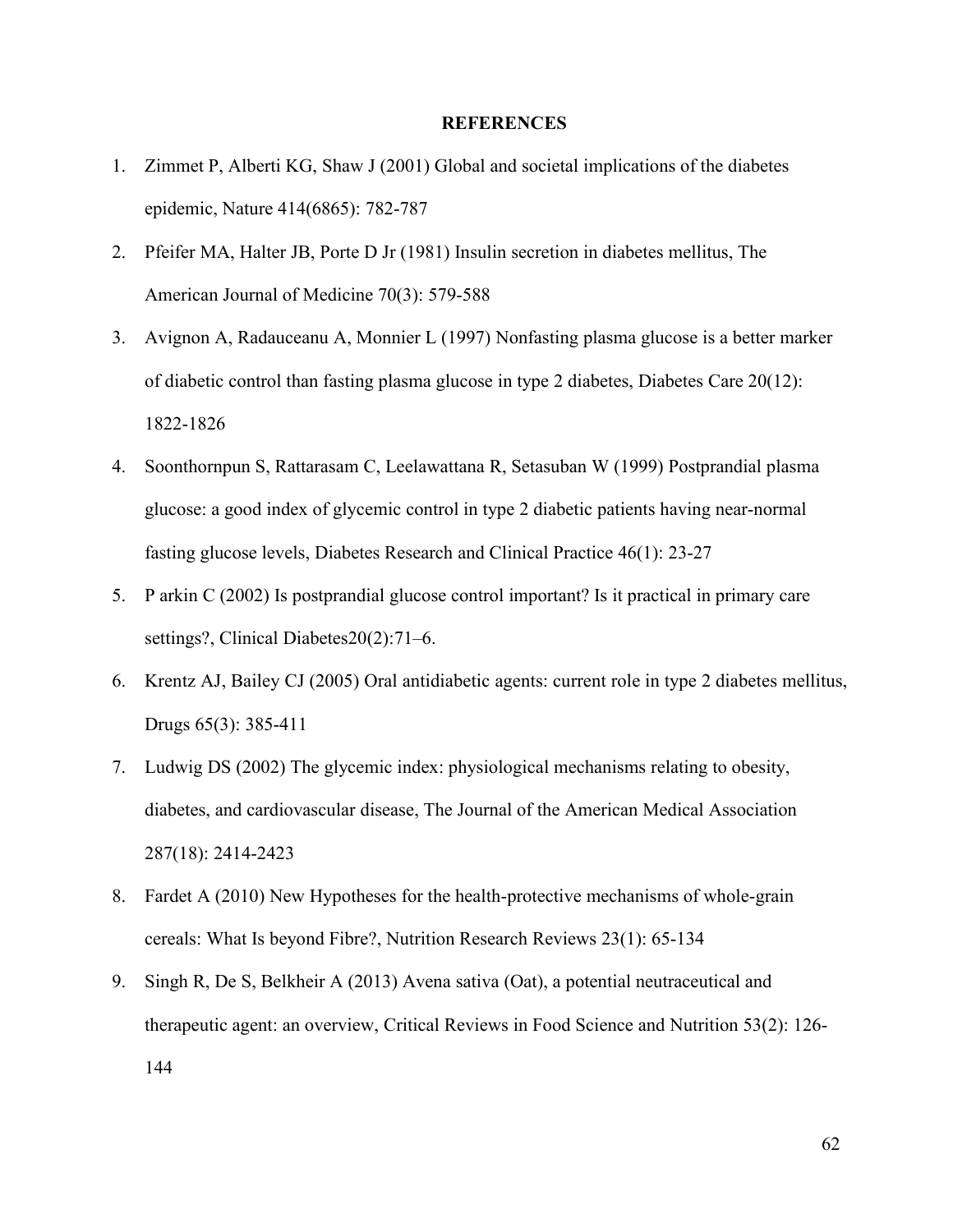- 10. Bioklund M, van Rees A, Mensink RP, Onning G (2005) Changes in serum lipids and postprandial glucose and insulin concentrations after consumption of beverages with beta glucans from oats orbarley: a randomised dose-controlled trial, European journal of clinical nutrition 59(11): 1272-1281
- 11. Sladana Zilic, Vesna Hadzi-Taskovic Sukalovic, Dejan Dodig, Vuk Maksimovic, Milan Maksimovic Zorica Basic (2011) Antioxidant activity of small grain cereals caused by phenolics and lipid soluble antioxidants, Journal of Cereal Science, 54(3), 417-424
- 12. Bekzod Khakimov, Birthe Moller Jespersen, Soren Balling Engelsen (2014) Comprehensive and comparative metabolomic profiling of wheat, barley, oat and rye using gas chromatography-mass dpectrometry and sdvanced chemometrics, Foods, 3(4), 569-585
- 13. Keshavarzian A, Choudhary S, Holmes EW, Yong S, Banan A, Jakate S, Fields JZ (2001) Preventing gut leakiness by oats supplementation ameliorates alcohol-induced liver damage in rats, Jounal of Pharmacol and Experimental Therapeutics 299(2):442-448
- 14. Meydani M (2009) Potential health benefits of avenanthramides of oats, Nutrition Reviews 67(12): 731-735
- 15. H. Boz (2016) Phenolic amides (Avenanthramides) in oats & ndash; a Review, *Czech Journal of Food Sciences* 33(5): 399–404
- 16. Vito Verardo et al. (2011) Free and bound minor polar compounds in oats: different extraction methods and analytical determinations, *Journal of Cereal Science* 54(2): 211–1
- 17. L. H. Dimberg, O. Theander, H. Lingnert (1993) Avenanthramides---A group of phenolic antioxidants in oats, Cereal Chemistry 70: 637-641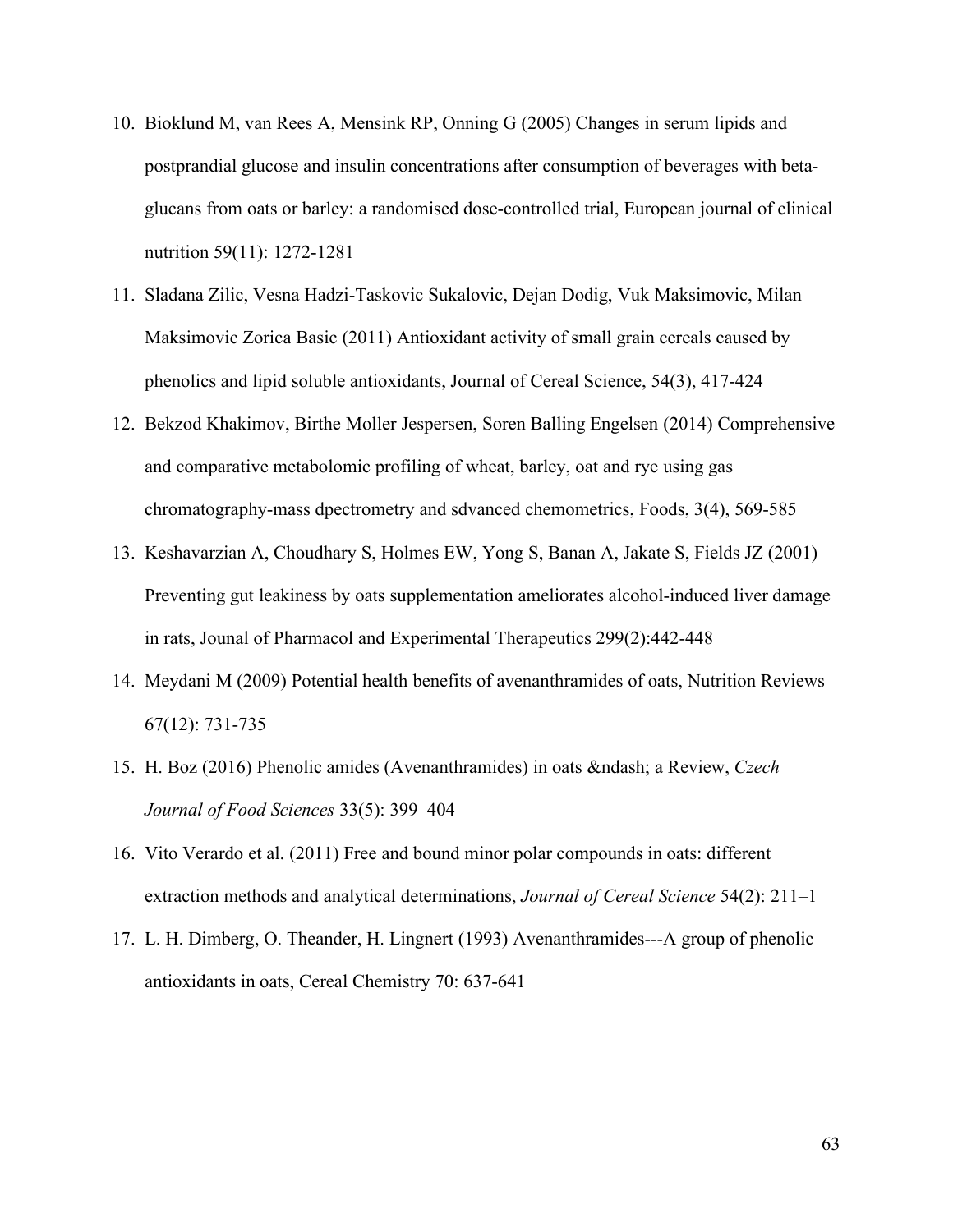- 18. Welsch CA, Lachance PA, Wasserman BP (1989) Dietary phenolic compounds: inhibition of Na+-dependent D-Glucose uptake in rat intestinal brush border membrane vesicles,Journal of Nutrition 119(11): 1698-1704
- 19. Kelly Johnston et al. (2005) Dietary polyphenols decrease glucose uptake by human intestinal Caco-2 cells, FEBS Letters 579(7): 1653–57
- 20. Na Lv, Mi-Young Song, Young-Rae Lee, Ha-Na Choi (2009) Dihydroavenanthramide D protects pancreatic β-cells from cytokine and streptozotocin toxicity, Biochemical and Biophysical Research Communications 387(1): 97-102
- 21. Tinker, Nick & Jackson, Eric & Snyder, Sam & Tiede, Tyler & Azar et al. (2016). Achievements and impact of the Collaborative Oat Research Enterprise (CORE). The Oat Newsletter. 53. 18.
- 22. Minejus M, Alminger M, Alvito P, Ballance S, Bohn T et al. (2014) A Standardised static in vitro digestion method suitable for food – an international consensus - Food  $& Function5(6)$ : 1113-1124
- 23. Pedersen AM, Bardow A, Jensen SB, Nauntofte B (2002) Saliva and gastrointestinal functions of taste, mastication, swallowing and digestion, Oral Diseases 8(3): 117-129
- 24. Tao J, Diaz RK, Teixeira CR, Hackmann TJ (2016) Transport of a fluorescent analogue of glucose (2-NBDG) versus radiolabeled sugars by rumen bacteria and escherichia Coli, Biochemistry 55(18): 2578-2589
- 25. Duizer LM, Langfried A (2016) Sensory characterization during repeated ingestion of small molecular-weight phenolic acids, Journal of the Science of Food and Agriculture96(2): 513- 521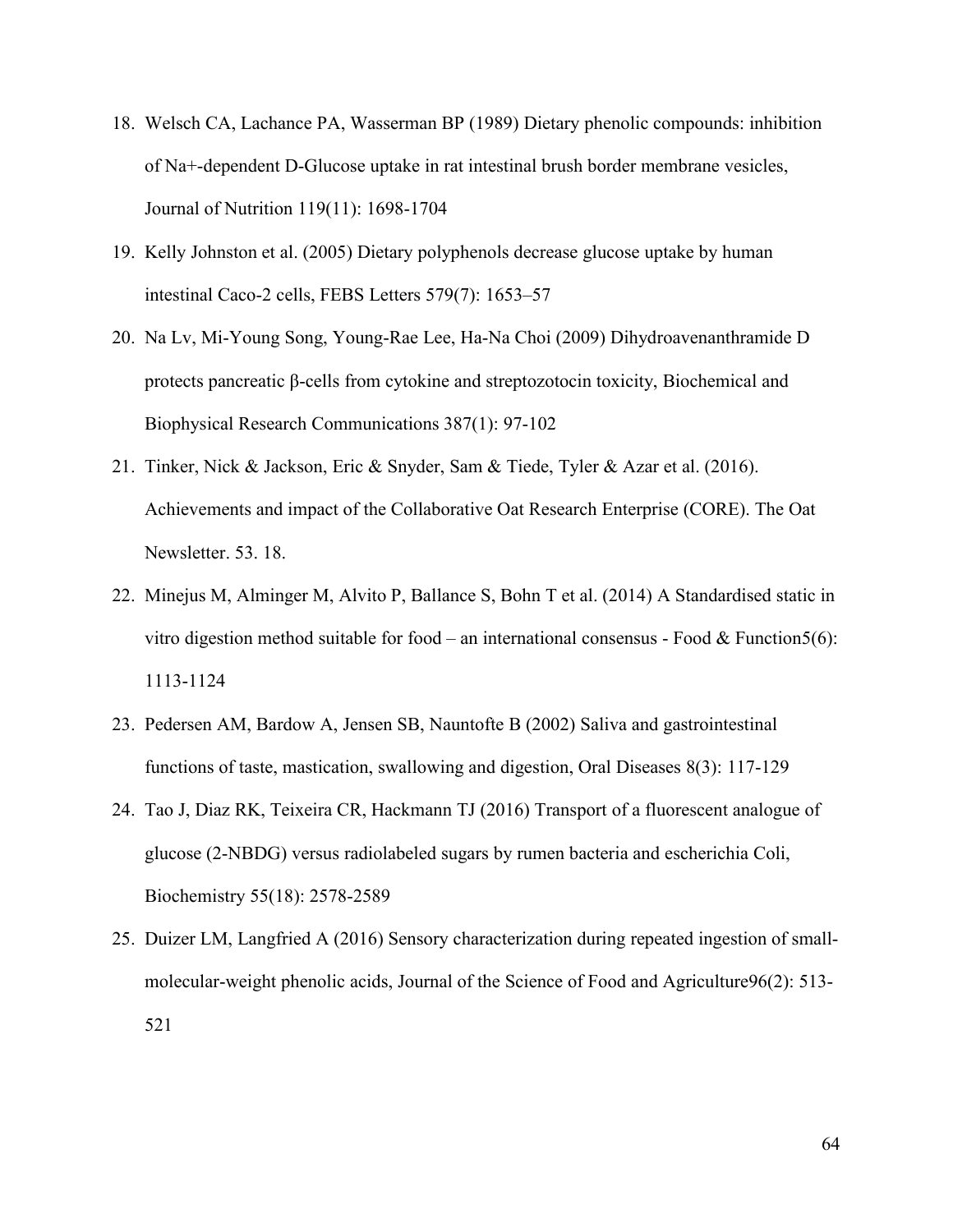- 26. Zhang J, Li L, Kim SH, Hagerman AE, Lu J (2009) Anti-cancer, anti-diabetic and other pharmacologic and biological activities of Penta-Galloyl-Glucose, Pharmaceutical Research 26(9): 2066-2080
- 27. C.J. Huang, J.F. Zayas (1991) Phenolic acid contributions to taste characteristics of corn germ protein flour products, Journal of Food Science 56(5): 1308–10
- 28. F. Ismail, M. Vaisey-Genser, B. Fyfe (1981) Bitterness and astringency of Sinapine and its components, Journal of Food Science 46(4): 1241–44
- 29. Adriana Farah, Carmen Marino Donangelo (2006) Phenolic compounds in coffee, Brazilian Journal of Plant Physiology 18(1): 1677-9452
- 30. Givan AL (2011) Flow cytometry: An introduction, Methods in Molecular Biology 699: 1-29
- 31. David A. Basiji, Willian E. Ortyn, Luchuan Liang, Vidya Venkatachalam, Philip Morrissey (2007) Cellular image analysis and imaging by flow cytometry,Clinics in Laboratory Medicine 27(3): 653-viii
- 32. Zou C, Wang Y, Shen Z (2005) 2-NBDG as a Fluorescent Indicator for Direct Glucose Uptake Measurement, Journal of Biochemical and Biophysical Methods 64(3): 207-215
- 33. Greene TA, Alarcon S, Thomas A, Berdougo E, Doranz BJ, bRESLIN pa, Rucker, JB (2011) Probenecid inhibits the human bitter taste receptor TAS2R16 and suppresses bitter perception of Salicin,PLoS ONE 6(5): e20123
- 34. Depoortere I (2014) Taste receptors of the gut: emerging roles in health and disease, Gut 63(1): 179-190
- 35. Cedrick D. Dotson, Lan Zhang Hong Xu, Yu-Kyong Shin et al. (2008) Bitter taste receptors influence glucose homeoastasis, PLoS ONE 3(12): e3974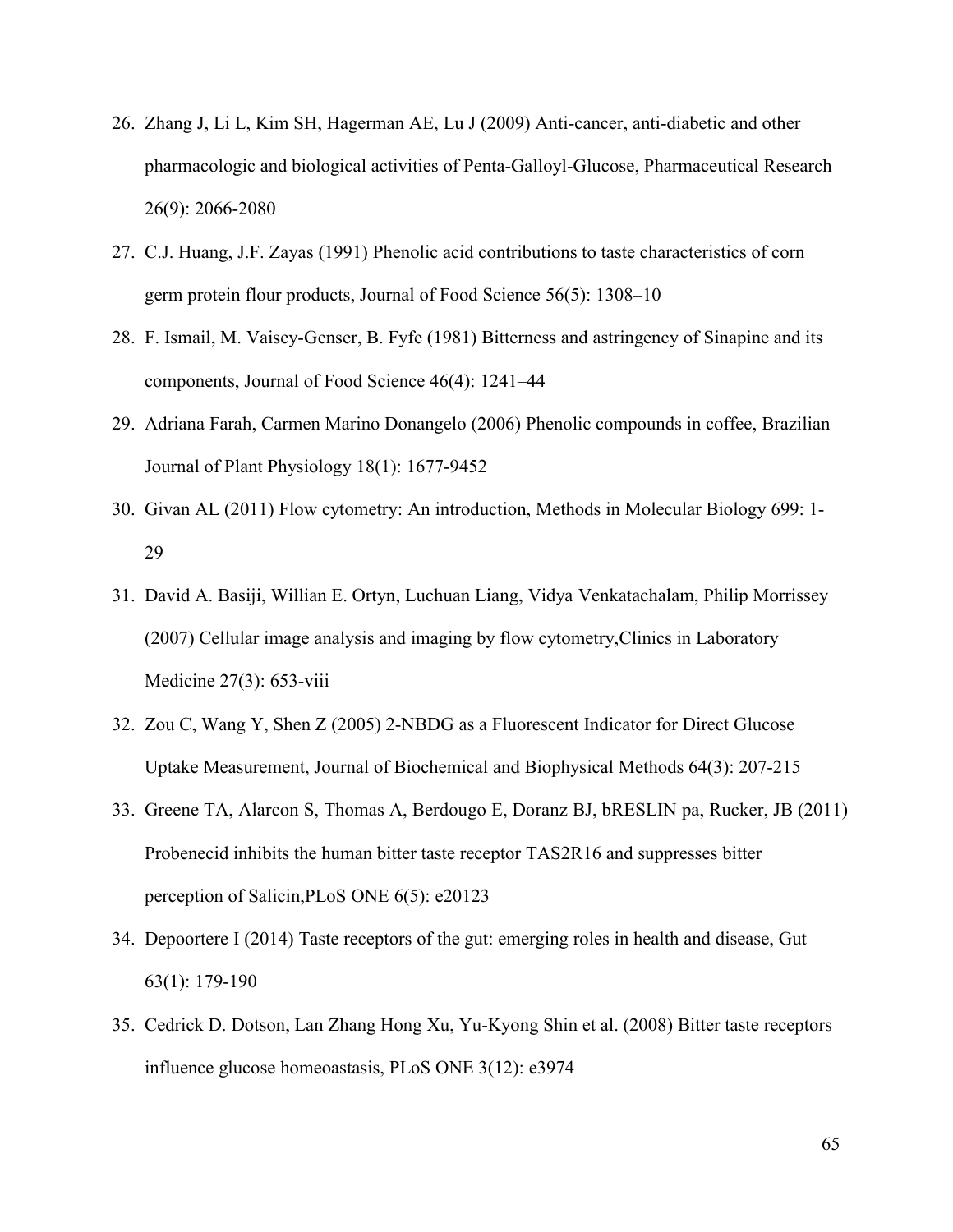- 36. Lagerstrom MC, Schioth HB (2008) Structural diversity of G protein-coupled receptors and significance for drug discovery, Nature Reviews Drug Discovery 7(4): 339-357
- 37. Jang HJ, Kokrashvili Z, Theodorakis MJ, Carlson OD et al. (2007) Gut-expressed gustducin and taste receptors regulate secretion of glucagon-like peptide-1, Proc Natl Acad Sci U S A 104: 15069-15074
- 38. Kathy Abascal, Eric Yarnell (2005) Using bitter melon to treat diabetes, Alternative and Complementary Therapies 11(4): 179–84
- 39. Anjana Fuangchan et al. (2011) Hypoglycemic effect of bitter melon compared with Metformin in newly diagnosed type 2 diabetes patients, Journal of Ethnopharmacology 134(2): 422–428